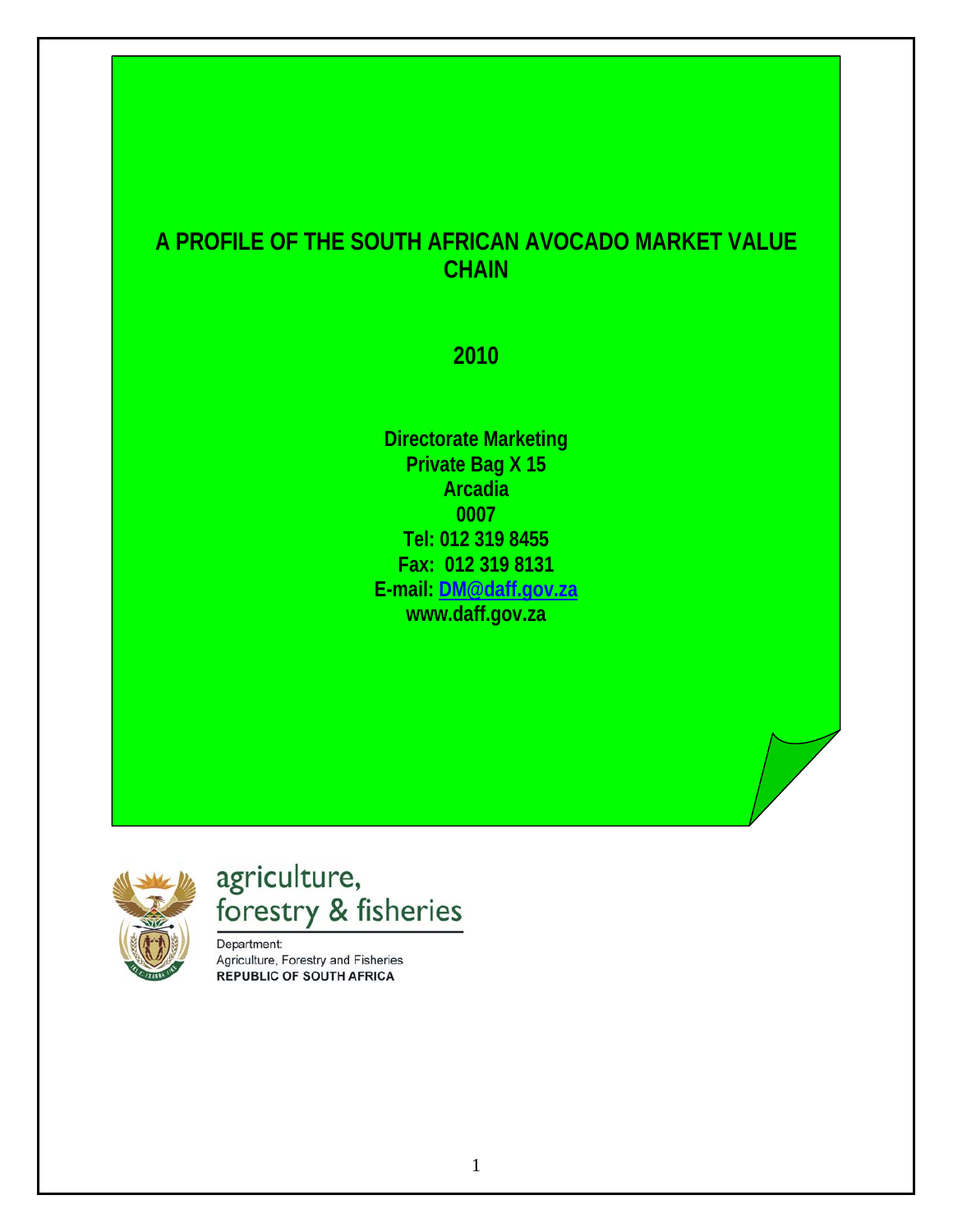# **TABLE OF CONTENTS**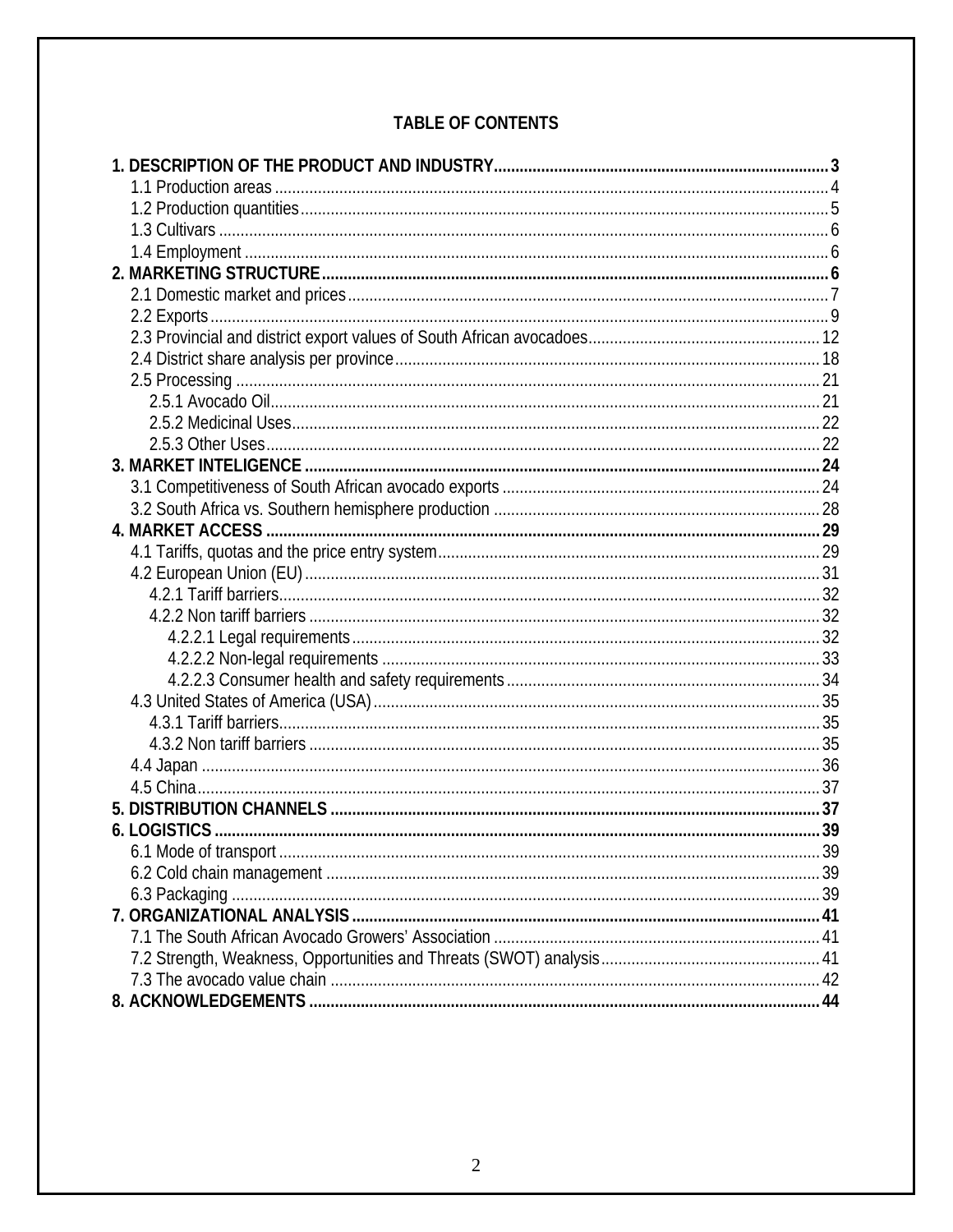### <span id="page-2-0"></span>**1. DESCRIPTION OF THE PRODUCT AND INDUSTRY**

Avocado production in South Africa is an export-oriented industry, aimed primarily at the European market. The production is concentrated mainly in the warm subtropical areas of the Limpopo and Mpumalanga provinces in the North-East of the country and to a lesser extent the Kwa-Zulu Natal province where the conditions are cooler due to the more southerly latitude. Due to climatic variability between the growing regions, most of the major cultivars are available over an extended period. The different regions give the industry the ability to produce avocados from the end of February to the beginning of November, with the bulk of the crop from the end of February until the beginning of September.

The area planted to avocados in South Africa has expanded steadily over the past decades, from approximately 2 000 hectares in the 1970s to over 12 500 in recent years. The avocado industry operates in a deregulated environment, where prices of commodities are determined by market forces of demand and supply. The South African Avocado Growers Association (SAAGA) was formed in the late 1960's with the mission to improve the economic viability of producing, packing and marketing of avocados. SAAGA has a membership of over 500 growers, accounting for over 85 percent of total avocado production in South Africa. The gross value of production for avocadoes is present in Figure 1 below.



Source: Agricultural Statistics, Department of Agriculture, Forestry and Fisheries

As depicted in Figure 1, there has been a general increase on the gross value of production (GVP) for avocadoes from 1999/00 to 2008/09. In 2008/09, the GVP for the sector was approximately R409 million. That represents a 19% increase in GVP for avocadoes from the 2007/08 production season. The increase may have been primarily due to large volumes of avocadoes produced and sold locally and internationally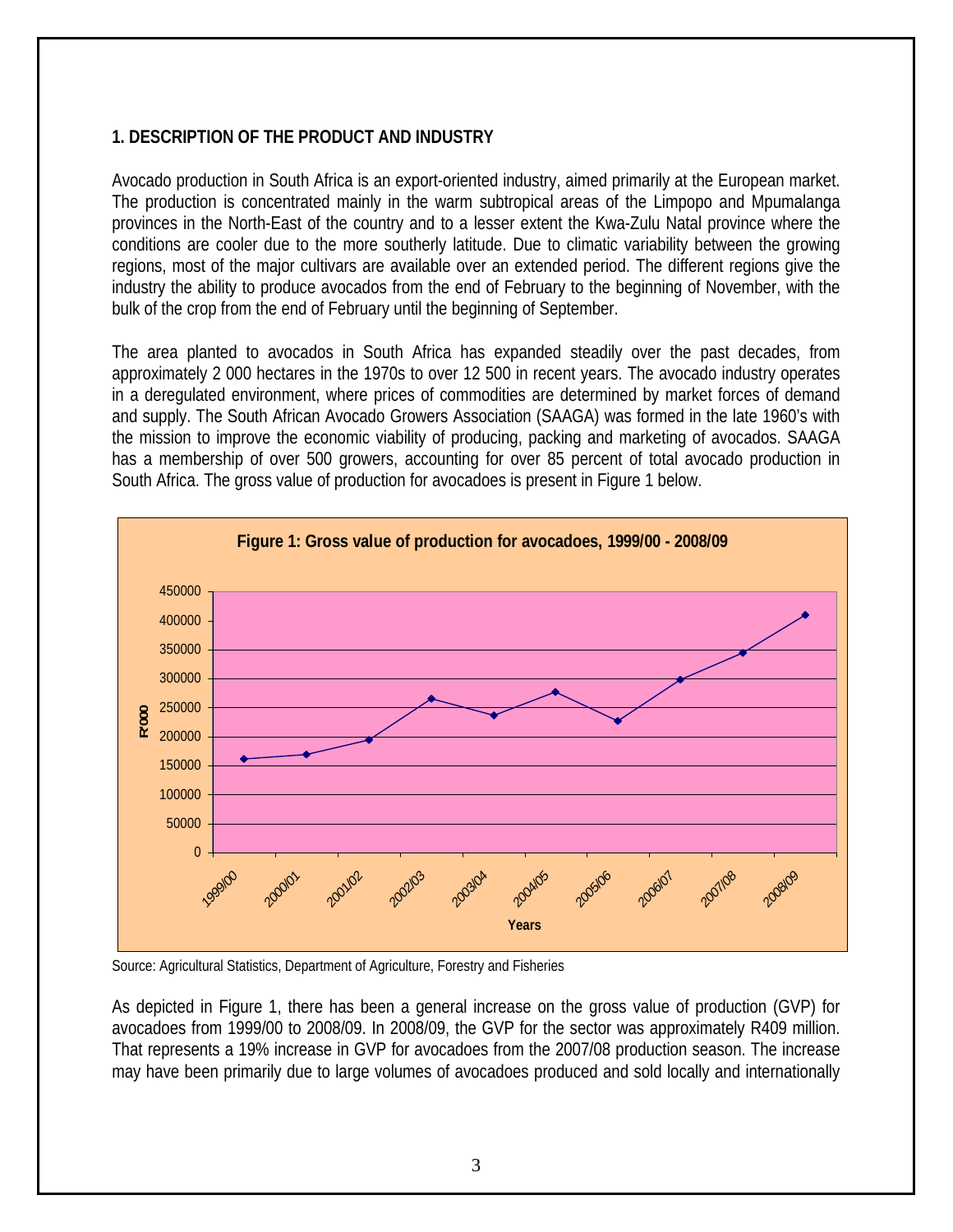<span id="page-3-0"></span>in foreign markets. However, there were also decreases of 11% and 19% on GVP in 2003/04 and 2005/06 respectively. That may have been due to the reduction in both volume and value of exports.

## **1.1 Production areas**

Avocado production in South Africa is concentrated mainly in the warm subtropical areas of the Limpopo and Mpumalanga provinces in the North East of the country between latitudes 22 °S and 25 °S. Annual rainfall in most of these areas is high (> 1000 mm p.a.), but there are some orchards in semi arid regions with rainfall of  $\pm$  400 mm p.a. Approximately 8% of commercial avocado orchards are in KwaZulu-Natal province where the conditions are cooler due to the more southerly latitude  $(\pm 30 \text{ }^{\circ}S)$ .

As already indicated above, due to climatic variability between the growing regions, most of the major cultivars are available over an extended period during the season. For example, 'Fuerte' is harvested from mid-March to May in the northern regions, and is harvested in July and August in KwaZulu-Natal.



South African Avocado Growers Association (SAAGA)

Limpopo Province represents 52% of national avocado production (see Figure 2). Most of the avocado plantings in Limpopo are found in the Letaba district. The other main production area in Limpopo is Soutpansberg (see Map 1). Mpumalanga and Kwa-Zulu Natal Provinces are the second and third biggest producers of avocadoes with 35% and 11% respectively.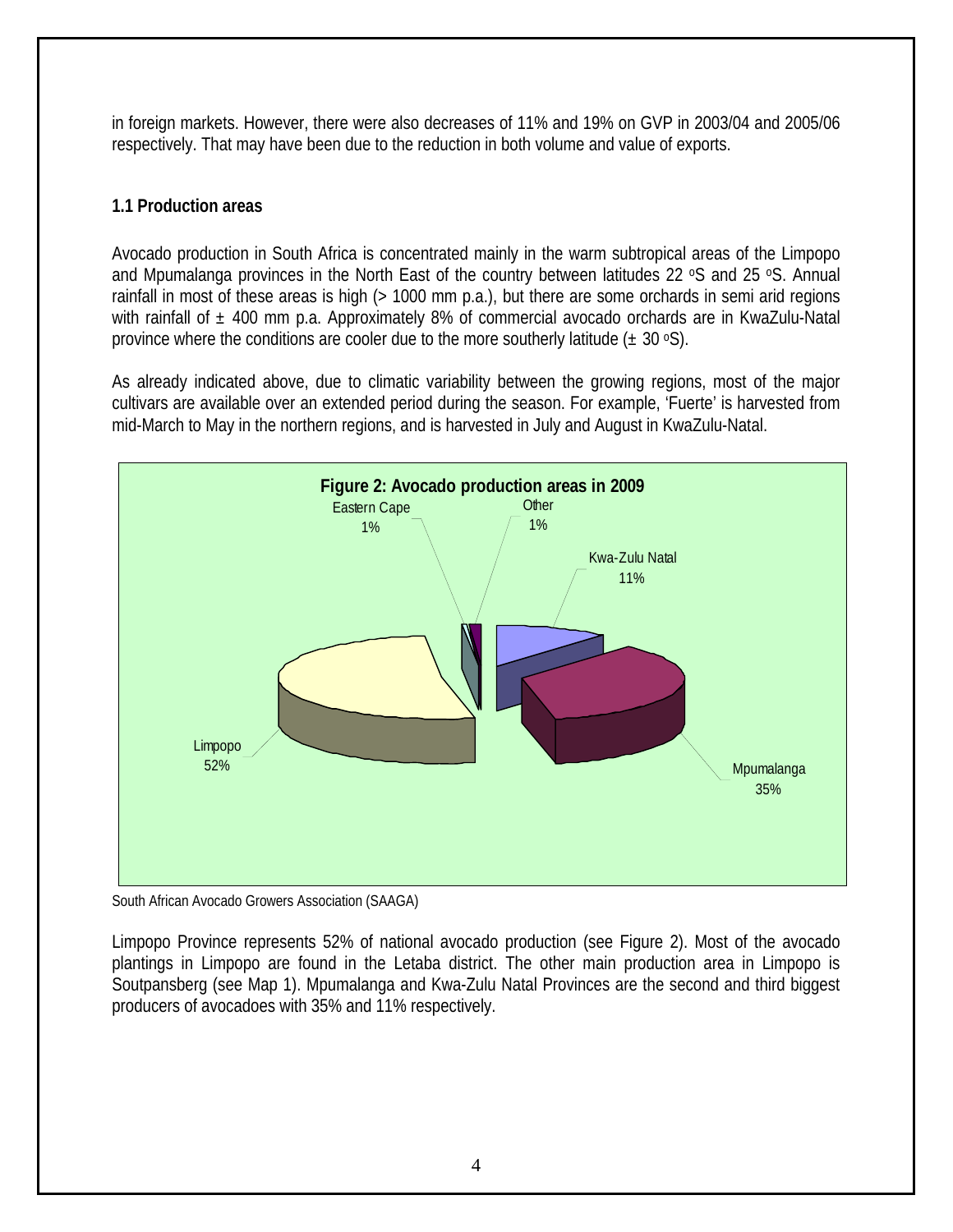

<span id="page-4-0"></span>**Map 1: Avocado producing areas in Limpopo Province**

South African Avocado Growers Association (SAAGA)

## **1.2 Production quantities**

Presented in Figure 3 below is the total production of avocadoes from 1999/00 to 2008/09. Generally, avocado production has been fairly stable in the past decade. The only serious decline experienced by the industry was a 27% decline experienced in 2003/04. That might have been due to drought amongst other causes. Avocadoes produced were small, owing to low minimum temperature during fruit set, as well as frost in certain production areas. There was a 34 percent increase in total avocado production between 2007/08 and 2008/08 production seasons.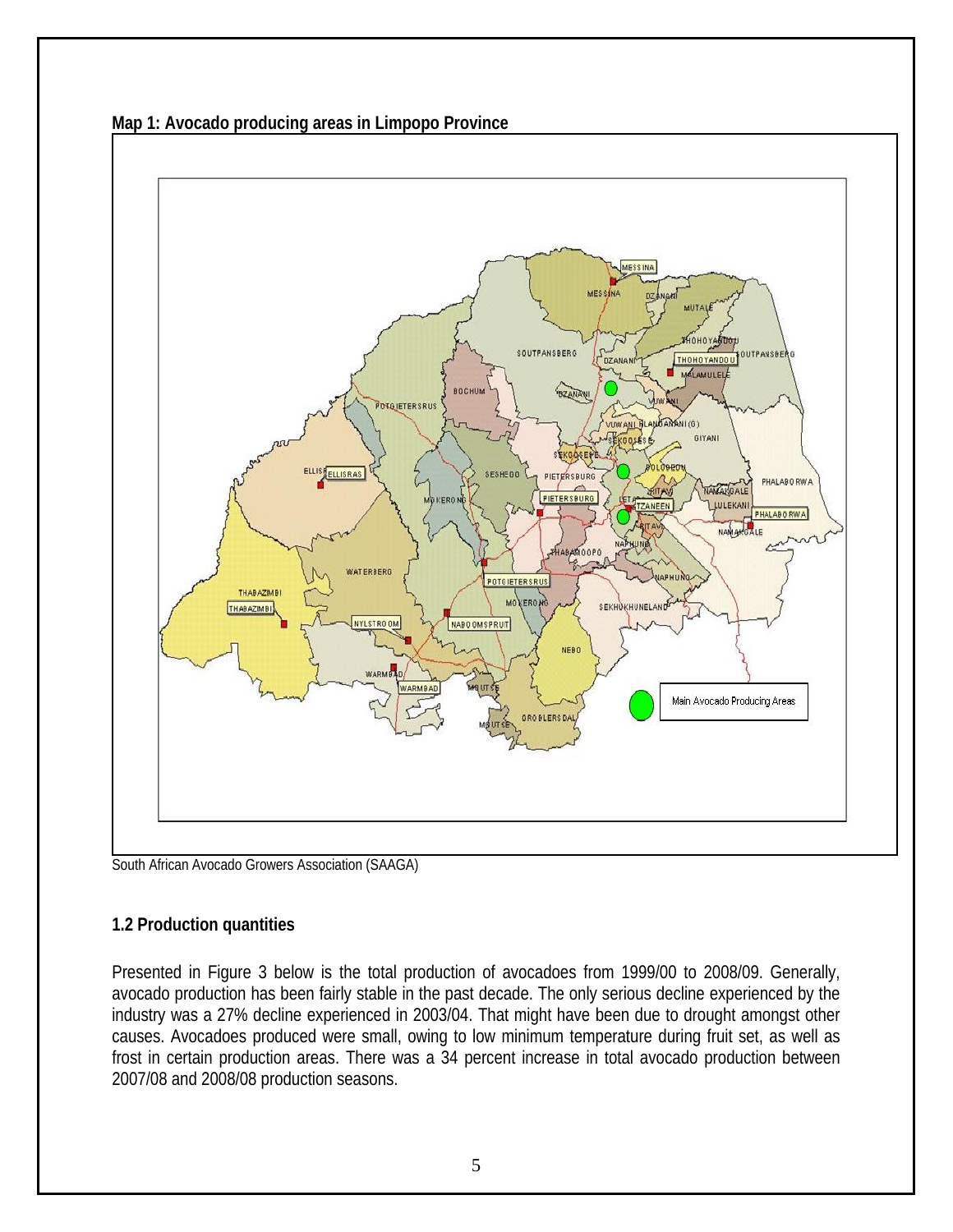<span id="page-5-0"></span>

Source: Directorate Agricultural Statistics, Department of Agriculture, Forestry and Fisheries

### **1.3 Cultivars**

According to SAAGA Hass (33%) and Fuerte (42%) are the major cultivars, along with Ryan (11%) and Pinkerton (8.5%). More Hass has been planted in recent years due to its preference by European consumers. Pinkerton is popular among certain avocado growers because of its high yields. The only major problem with Pinkerton is its sensitivity to cold storage.

## **1.4 Employment**

The South African avocado industry plays an important role in terms of job creation for the majority of the people living in rural areas. It is estimated that the industry employs approximately 6 000 permanent farm workers and an additional two thousand casual labourers during peak periods. The contribution of the industry is further seen through the dependency of individual members of the households, which is estimated at 36 000 annually.

#### **2. MARKETING STRUCTURE**

The South African avocado industry is primarily export-oriented. In 2008/09, approximately 64% of avocadoes produced in South Africa were exported, 25% were sold in the local markets and 10% were processed (see Figure 4).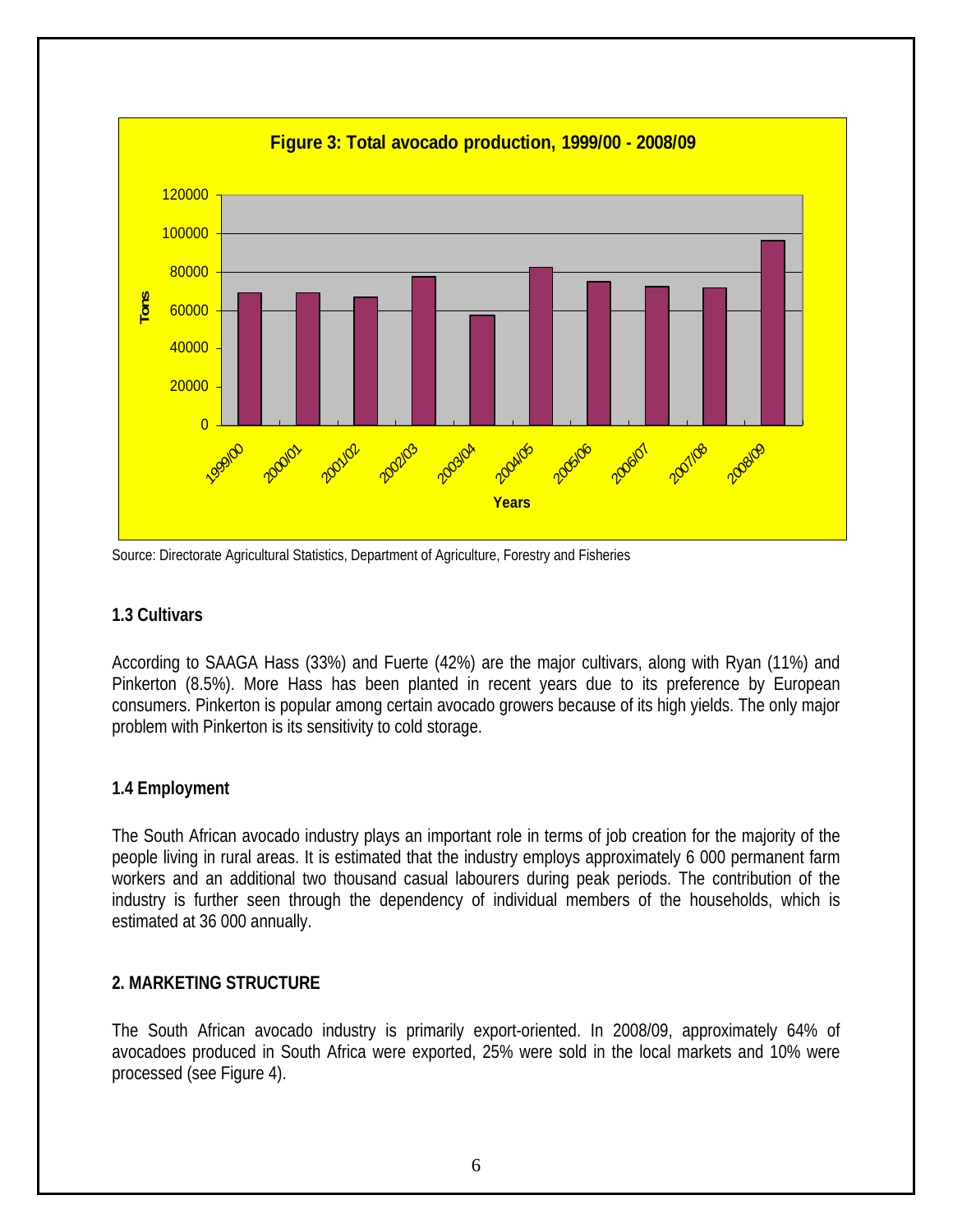<span id="page-6-0"></span>

Source: Directorate Agricultural Statistics, Department of Agriculture, Forestry and Fisheries

## **2.1 Domestic market and prices**

Locally, avocadoes are sold through different marketing channels such as National Fresh Produce Markets (NFPMs) (where sales are facilitated by market agents after they have engaged with the farmers), informal trade (street hawkers), as well as directly to retailers and processors for manufacturing of guacamole and oil extraction. On the other hand, the role played by the informal sector cannot be forgotten, especially since this sector always contributes towards the total sales. Another recent trend in local marketing is the direct supply to supermarket chains from the pack-houses. Figure 5 present presents avocado quantities sold through the National Fresh Produce Markets for the period 1999/00 to 2008/09.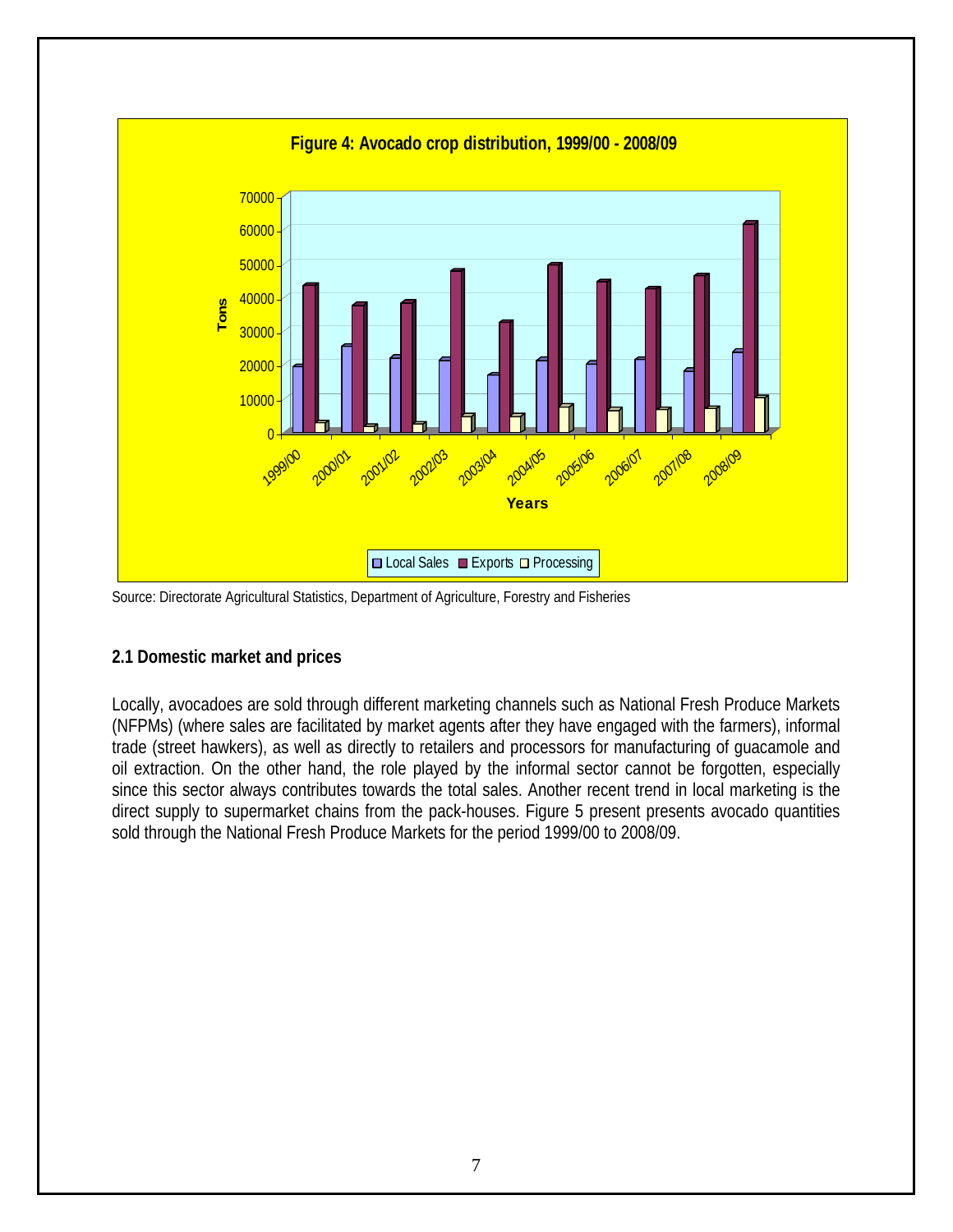

Source: Directorate Agricultural Statistics, Department of Agriculture, Forestry and Fisheries

As depicted in Figure 5, sales at NFPMs have not experienced any significant growth in the last decade. That lack of growth in the local markets may be partly due to increased direct sales from the pack houses to the informal sector. Another recent trend in the local markets is to supply directly to supermarket chains. The increase in volumes sold at the national fresh produce markets between 2007/08 and 2008/09 has resulted in prices dropping down during the same period.

At the same time, local avocado prices have increased steadily from 2001/02. The increase in prices has been mainly due to decreased volumes sold at the time. Furthermore, there is an increase in the middle class with greater levels of disposable income. With generic promotion and an awareness of the importance of healthy eating, demand for avocados has increased. There has also been growth in the upper income group that is willing to pay high prices for value added products.

Furthermore, prices on the local markets are largely influenced by seasonality in production, perishability of produce and the amount of avocadoes exported (availability of avocadoes on the local market). The impact of seasonality is to some extent cushioned by cold storage facilities that ensure regular avocado supplies in the local markets. Demand factors such as consumer habits, substitution between products and per capita income also influence prices. The price trends of avocadoes are presented in Table 1 below.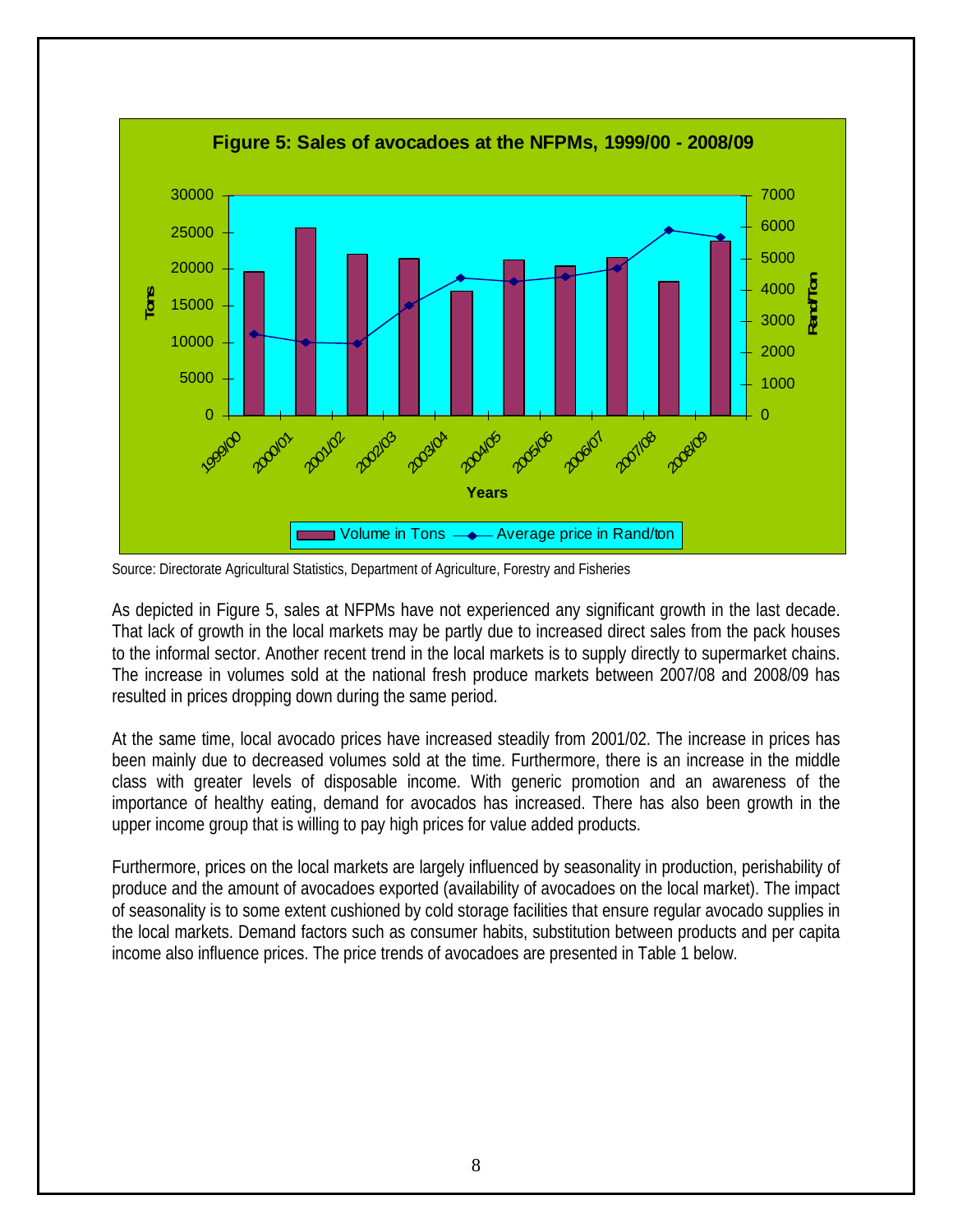| <b>Years</b> | Average price on national<br>markets in Rand/Ton | <b>Export net realization in</b><br>Rand/Ton | Processed average price<br>in Rand/Ton |
|--------------|--------------------------------------------------|----------------------------------------------|----------------------------------------|
| 1999/00      | R <sub>2</sub> 570.00                            | R <sub>2</sub> 535.10                        | R342.62                                |
| 2000/01      | R <sub>2</sub> 338.00                            | R <sub>2</sub> 529.73                        | R358.96                                |
| 2001/02      | R <sub>2</sub> 267.00                            | R3 748.39                                    | R704.42                                |
| 2002/03      | R3 488.00                                        | R3 941.71                                    | R654.76                                |
| 2003/04      | R4 377.00                                        | R4 859.51                                    | R1 027.94                              |
| 2004/05      | R4 270.00                                        | R3 569.57                                    | R1 159.59                              |
| 2005/06      | R4 416.00                                        | R <sub>2</sub> 979.25                        | R821.38                                |
| 2006/07      | R4 678.00                                        | R4 567.62                                    | R1 007.20                              |
| 2007/08      | R5 886.00                                        | R5 041.64                                    | R1 007.20                              |
| 2008/09      | R5 669.00                                        | R4 303.41                                    | R951.33                                |

#### <span id="page-8-0"></span>**Table 1: Avocado price trends, 1999/00 – 2008/09**

Source: Agricultural Statistics, Department of Agriculture, Forestry and Fisheries

Avocadoes generally fetch higher prices in both exports and local markets. Price fluctuations in the past decade can be attributed to fluctuations in production volumes which occurred mainly as a result of inconsistent weather conditions. As can be observed from Table 1 all prices in the different markets have dropped between 2007/08 and 2008/09 marketing seasons owing to increased production volumes during the same period (see Figure 3).

### **2.2 Exports**

The South African avocado industry is export-orientated, with approximately 2% of international market share. In 2008/09, approximately 64% of avocadoes produced in South Africa were exported. South African avocado exports are presented in Figure 6.



Source: Directorate Agricultural Statistics, Department of Agriculture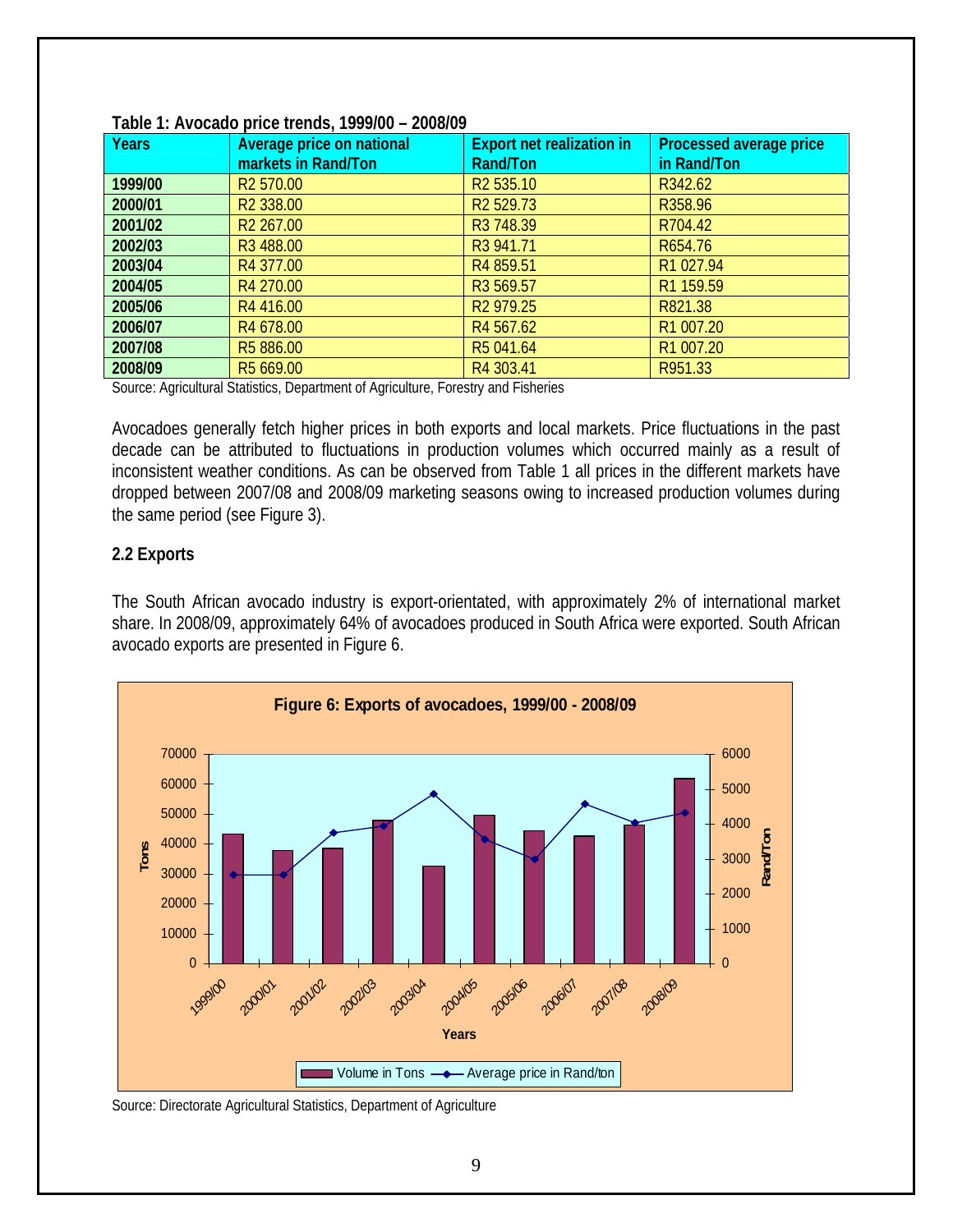The avocado export market has been fairly volatile for the past decade. The volatility was mainly due to the strengthening and weakening of the Rand against the Euro, the British Pound and the United States of America's (USA) Dollar. However there was a significant increase (33%) in volumes exported between 2007/08 and 2008/09 marketing seasons. There were also significant increases in export volumes of 24% and 20% in 2002/03 and 2004/05, respectively. There was also a significant decrease of 32% in export volumes in 2003/04. The decrease was primarily due to quality problems that the producers experienced as a result of severe droughts. The producers could not produce the right quality for the export market. Exports of South African avocadoes to the various regions over the past decade are shown in Figure 7.



Source: Quantec

It can be observed from Figure 7 that during the past decade, almost all of South Africa's exports of avocadoes were destined for the European market. In 2009 exports to Europe accounted for 98% of total South African avocado exports. It is important to note that exports to Europe have been fairly stable during the past decade, with the only significant jump happening in 2005 and peaking at 73 677 tons. This was mainly due to an increase in domestic production as a result of favourable weather conditions in the major avocado producing areas. During the period under review avocado exports to Asia peaked at 899 tons in 2001 while those to Africa peaked at 55 tons in 2009.

Within Europe, South African exports of avocadoes are mainly distributed between the European Union and Western Europe. The European Union consists of 25 member states while Western Europe is comprised of Switzerland, Liechtenstein and Monaco. Annually, over 99% of all South African avocado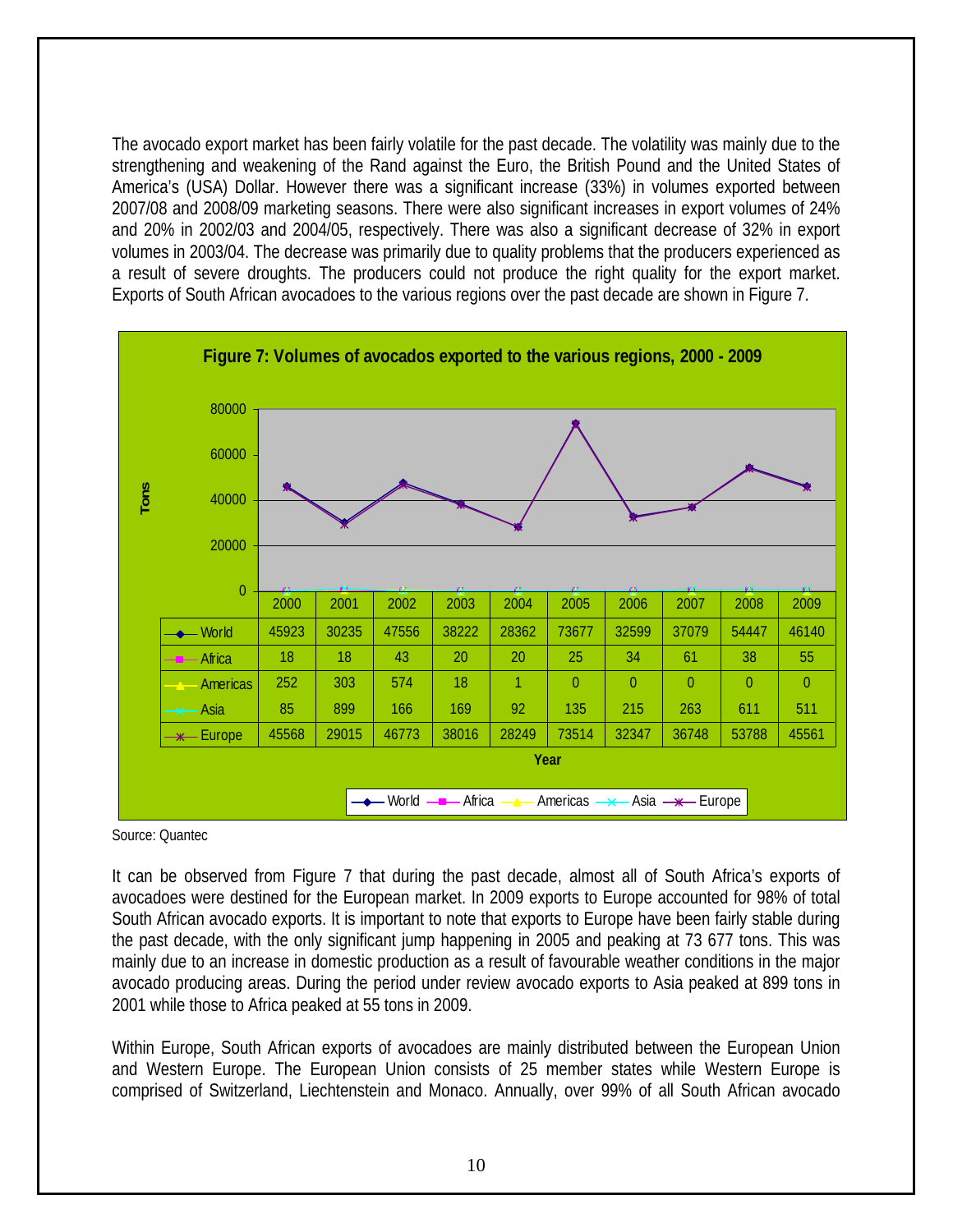

exports to Europe go to European Union member states while the remainder goes to Western Europe (see Figure 8).

Source: Quantec

Volumes of South African avocado exports to the European Union member states during the past decade are presented in Figure 9. It is important to note that only those countries in which avocado imports from South Africa were at least 100 tons in at least one during the period under review are shown in Figure 9.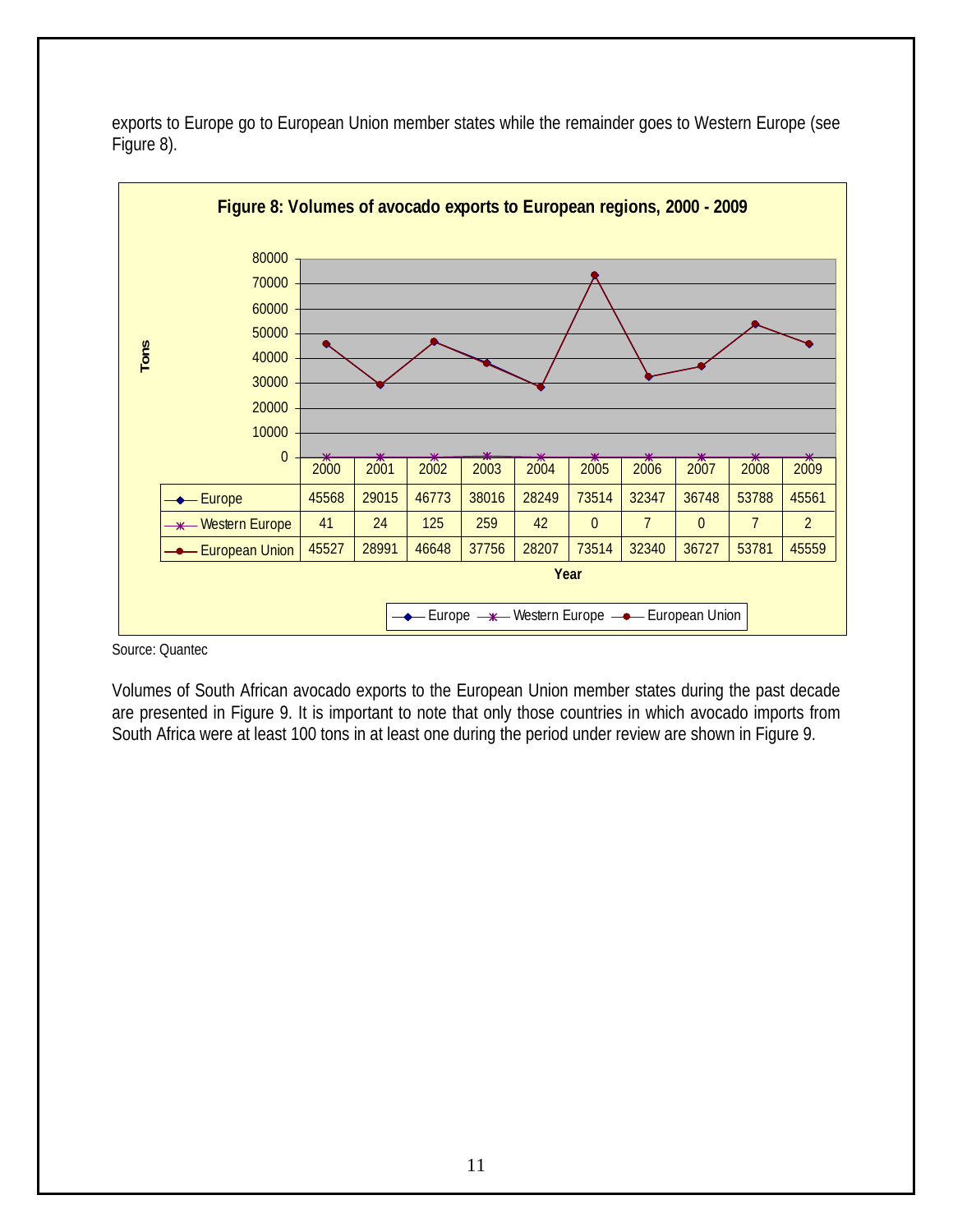<span id="page-11-0"></span>

Source: Quantec

As can be seen from Figure 9 the major importers of South African avocadoes in the European Union include the Netherlands, United Kingdom and France. In 2009 the Netherlands accounted for two-thirds (67%) of all South Africa's exports to the European Union. It was followed by the United Kingdom at 19% (8 651 tons). During the period under review exports to the Netherlands peaked at 45 676 tons in 2005 while those to the United Kingdom peaked in 2008 at 13 952 tons. South African avocado exports to the European Union declined by 15% between 2008 and 2009. The major individual decline came from the United Kingdom, which experienced a 38% decline during the same period.

#### **2.3 Provincial and district export values of South African avocadoes**

A review of provincial level trade data presents an interesting but somewhat misleading view of the source of avocadoes destined for the export markets. The fact that approximately 13% of avocadoes exported in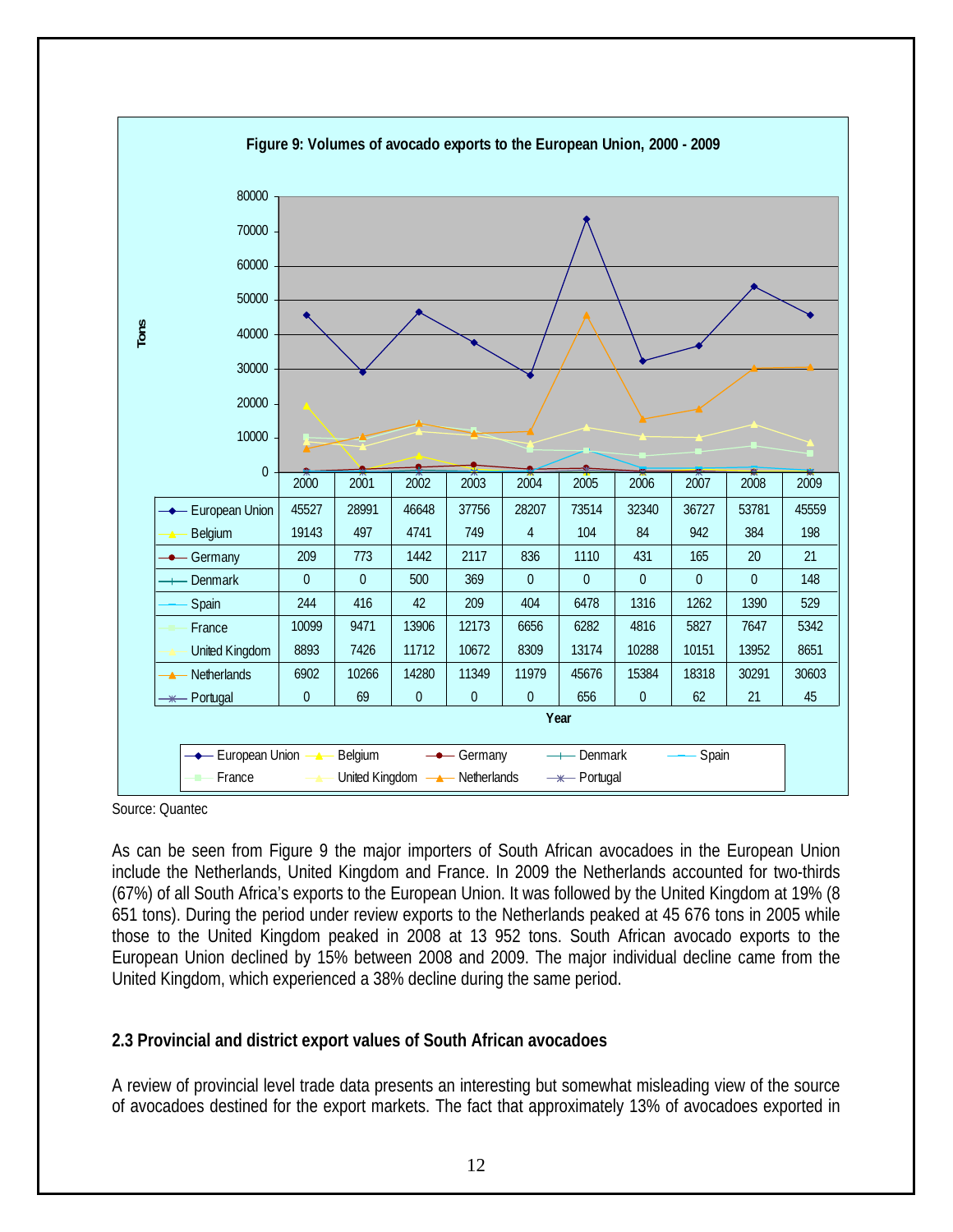

2009 were from Gauteng province does not imply that the avocadoes were produced there but that the registered exporters were based in Gauteng. Figure 10 below depicts the value of avocado exports from each province of South Africa for the period 2000 to 2009.

Source: Quantec

It is clear from Figure 10 that the Limpopo Province is the leader in exports of avocados in South Africa. The province contributed 68% to total South African avocado exports in 2009. This is however not surprising since most of South Africa's avocados are produced in Limpopo. Second in 2009 was the Mpumalanga province at 18%. Gauteng and Kwa-Zulu Natal follow at 13% and 1%, respectively. The following Figures (Figures 11 – 16) show the value of avocado exports from the various districts in the nine provinces of South Africa. Figure 11 illustrates values of avocado exports by the Limpopo province.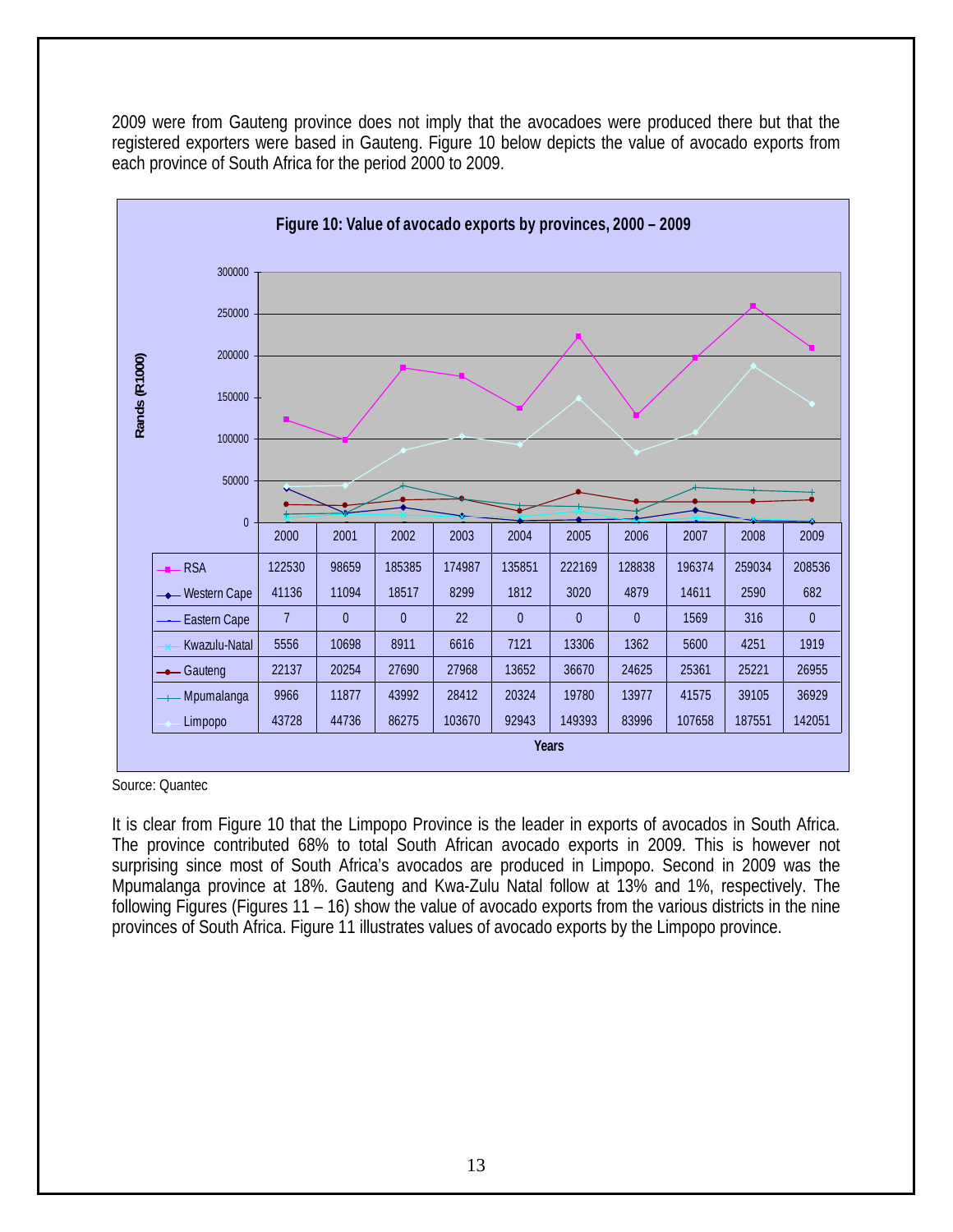

Source: Quantec

It is clear from Figure 11 that avocado exports from the Limpopo Province are mainly from Mopani District Municipality. High export value for the leading municipality was recorded in 2008. Values of avocado exports from the Western Cape are depicted in Figure 12.

It can be observed from Figure 12 that avocado exports from the Western Cape Province are mainly from the City of Cape Town and to a lesser extend Cape Winelands municipalities. High export values for the leading municipalities were recorded in 2000 (for the City of Cape Town) and 2003 (for Cape Winelands). The use of the Cape Town harbour as an exit point may have played a major role in the City of Cape Town being a leader in the export of avocadoes from the Western Cape Province. Generally exports from the City of Cape Town declined significantly between 2007 and 2009 while those from the Cape Winelands picked up from three years without recording any exports.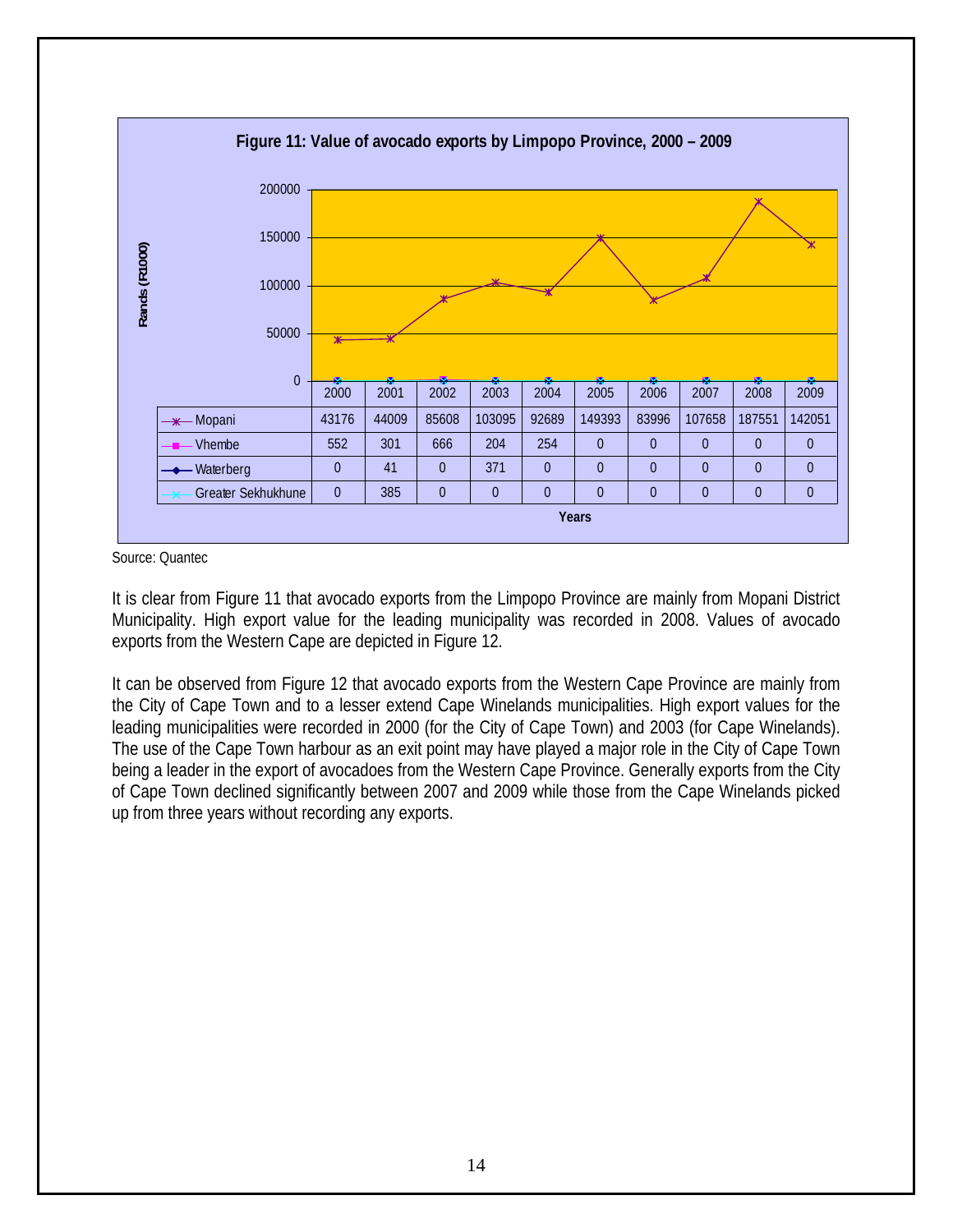

Source: Quantec

Figure 13 shows the value of exports of avocadoes by the Gauteng Province. Generally, there have been fluctuations on the avocado export values for the past ten years in Gauteng Province. The leading role players are City of Johannesburg and Ekurhuleni municipalities. High export values of the leading municipalities were recorded in 2005 (for the City of Johannesburg) and 2007 (for Ekurhuleni).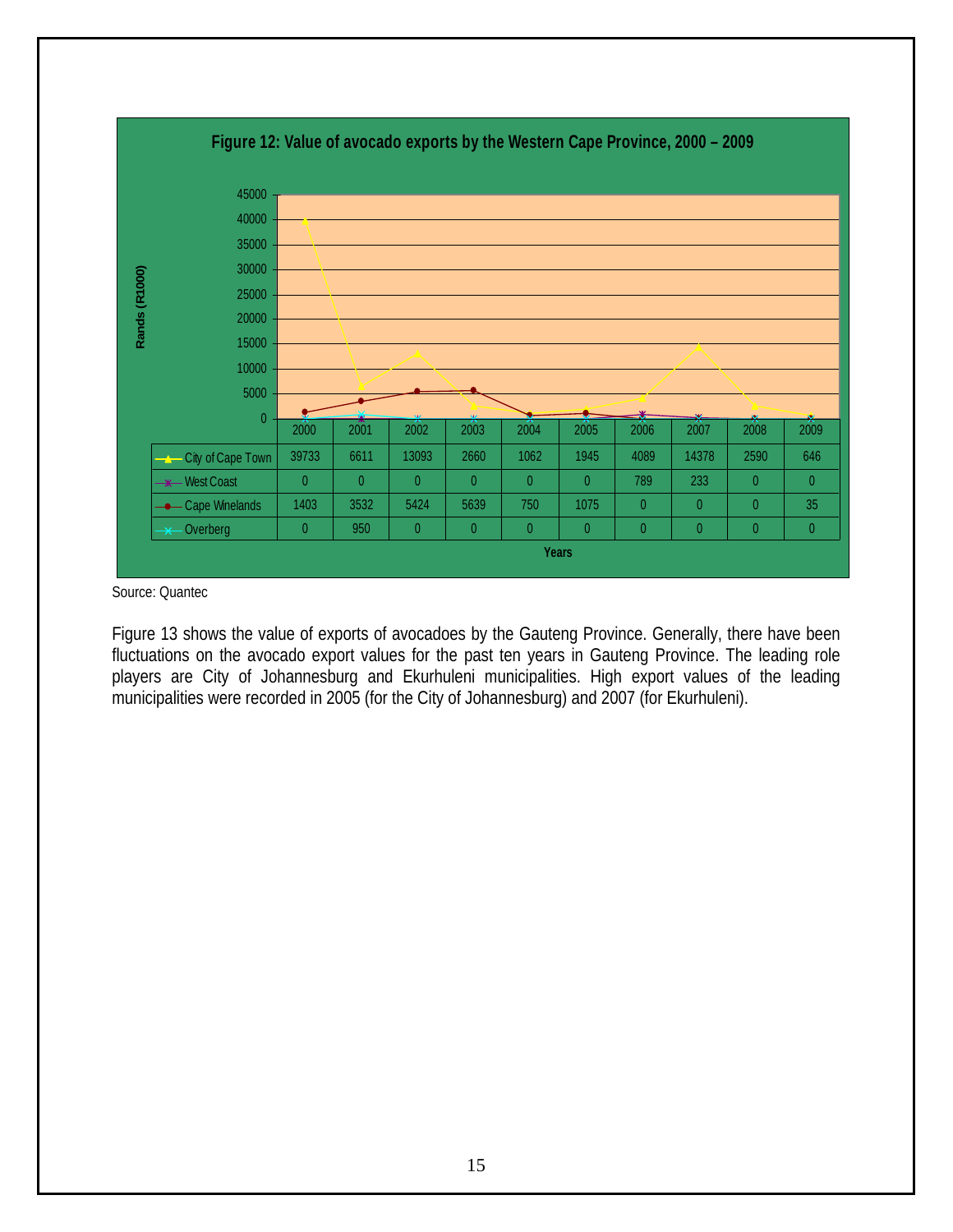

Source: Quantec

Values of avocado exports from the Mpumalanga province are shown in Figure 14.



Source: Quantec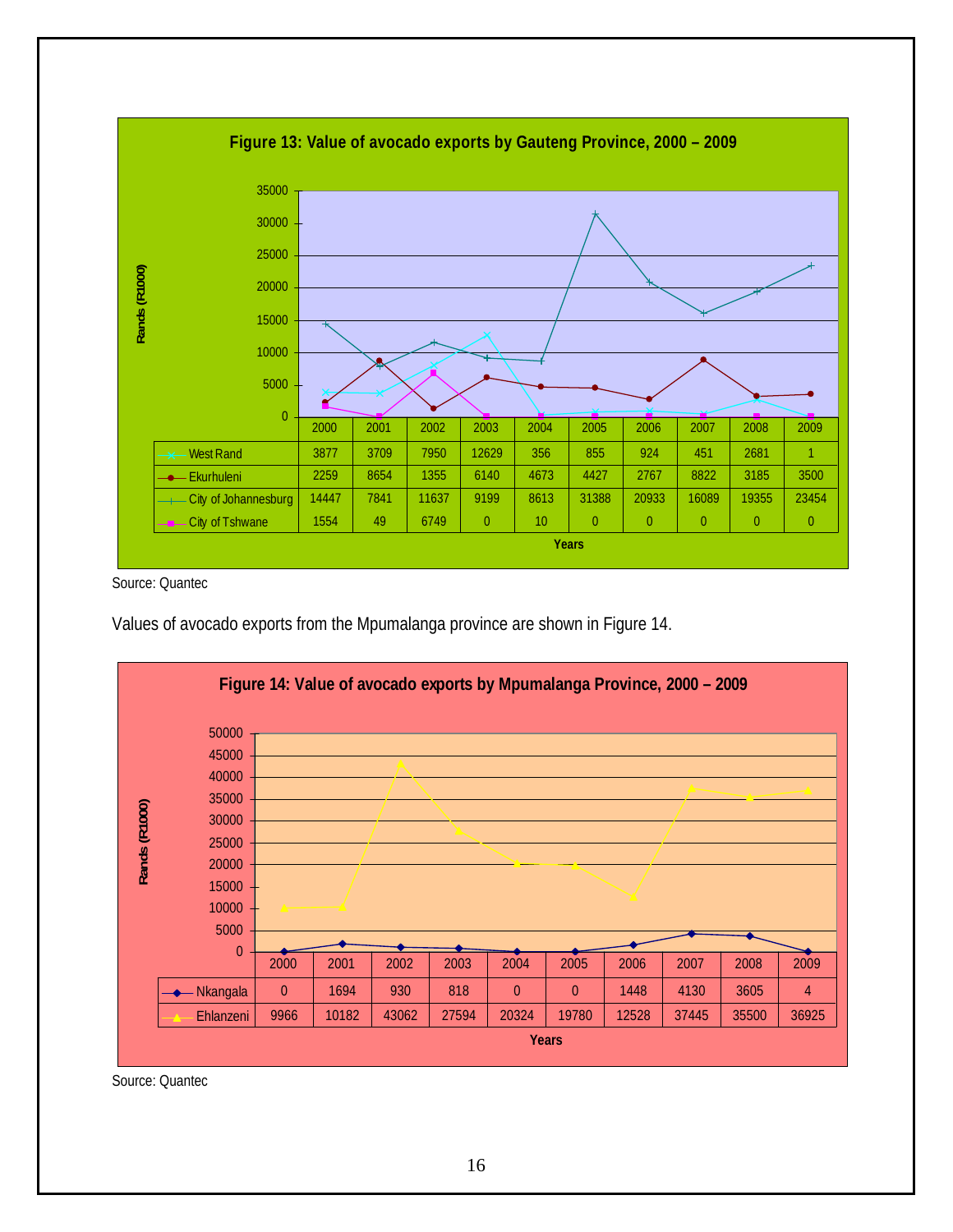It is clear from Figure 14 that most avocado exports from the Mpumalanga province are from Ehlanzeni District Municipality. High export value for the leading municipality was recorded in 2002. Another significant contributor is the Nkangala district municipality. High export value for the Nkangala district municipality was recorded in 2007. Values of avocado exports from Kwazulu Natal are presented in Figure 15.



Source: Quantec

Figure 15 shows that avocado exports from the Kwa-Zulu Natal Province are mainly from Ethekwini and Uthukela districts municipalities. High export value for the Ethekwini was recorded in 2005 and the high export value for the Uthukela district was recorded in 2003. The use of the Durban harbour as an exit point may have played a major role in Ethekwini being a leader in the export of avocadoes from the Kwa-Zulu Natal Province. Values of avocado exports from the Eastern Cape are shown in Figure 16.

From Figure 16, it is clear that the Eastern Cape Province did not record any exports of avocados in 2009. During the period under review the Cacadu district only recorded exports of avocados in 2000 and 2008 while the Nelson Mandela district only recorded exports in 2003 and 2007.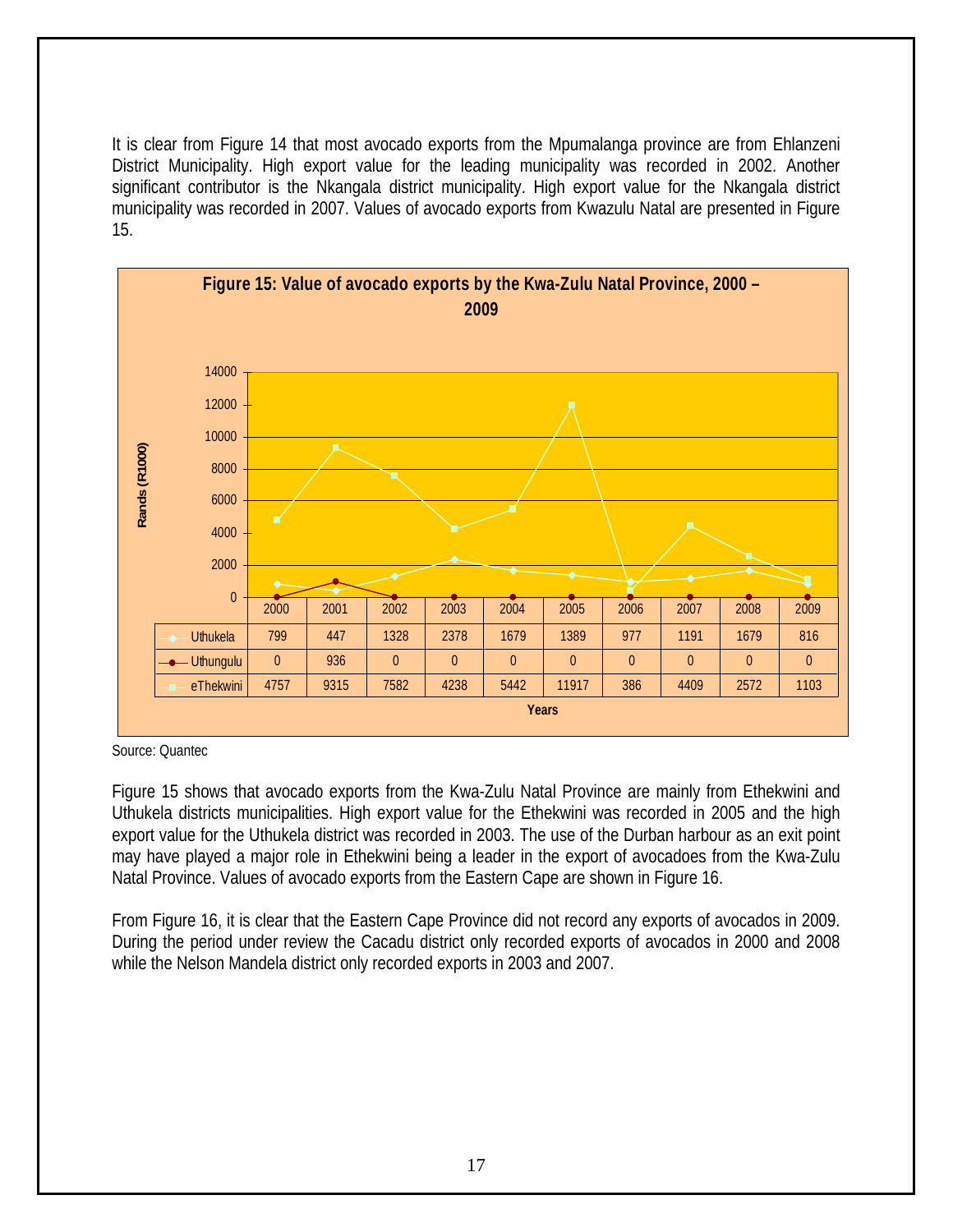<span id="page-17-0"></span>

Source: Quantec

The provinces of the Northern Cape, North West and the Free State never recorded any exports of avocados during the period under review.

#### **2.4 District share analysis per province**

Table 2 is an illustration of provincial shares towards national avocado exports. It shows that Limpopo, Mpumalanga and Gauteng Provinces have commanded the greatest share of avocado exports for the past ten years. The above scenario raises concerns about the availability of marketing infrastructure and agrologistics in the other major avocado producing provinces of South Africa like Kwa-Zulu Natal because Gauteng is not an avocado producing region and yet the sizeable share of South African avocado exports are exported through this province.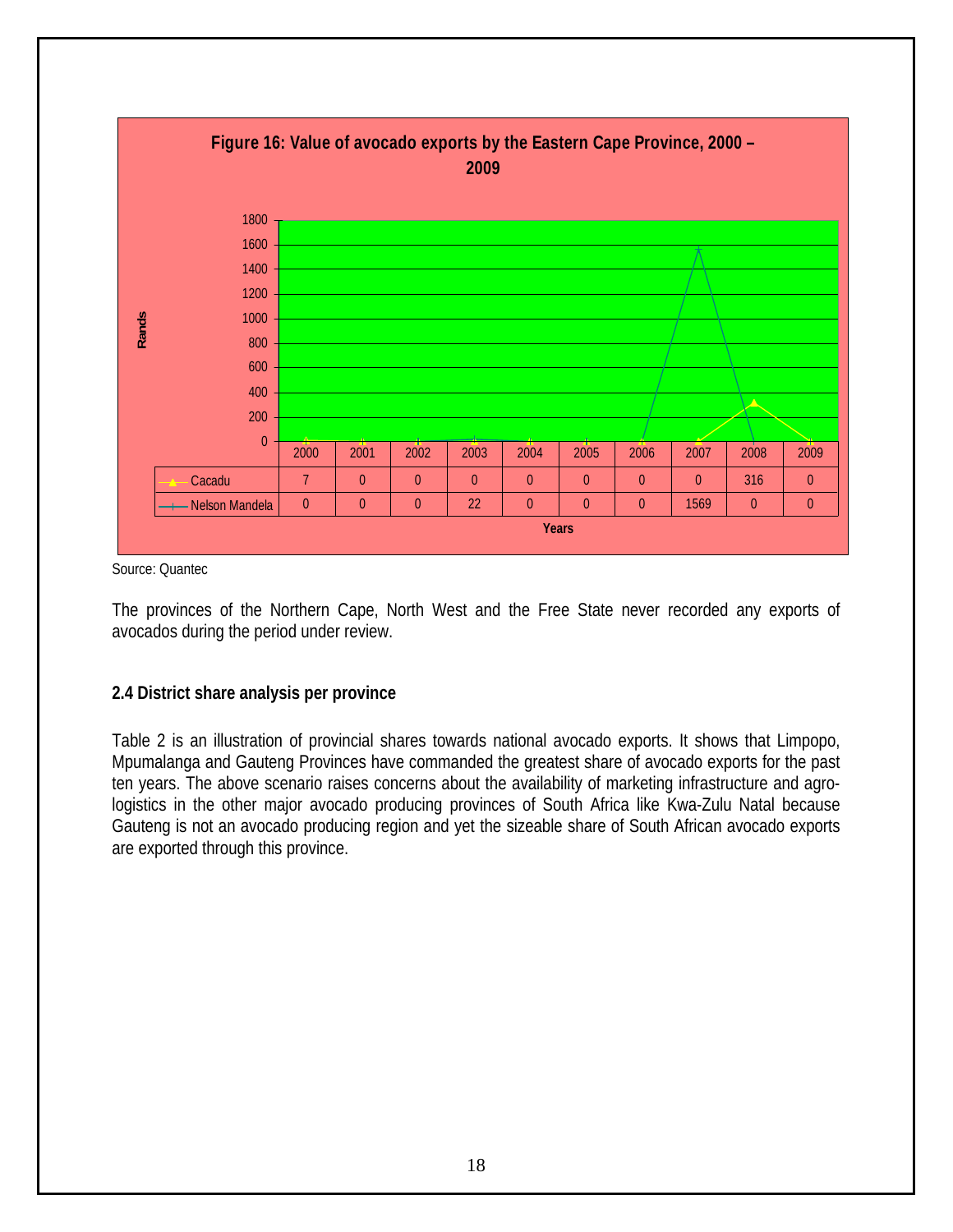| Years                | 2000  | 2001  | 2002  | 2003  | 2004  | 2005  | 2006  | (**// = <del>*</del> * *<br>2007 | 2008  | 2009  |
|----------------------|-------|-------|-------|-------|-------|-------|-------|----------------------------------|-------|-------|
| Province             |       |       |       |       |       |       |       |                                  |       |       |
| <b>RSA</b>           | 100.0 | 100.0 | 100.0 | 100.0 | 100.0 | 100.0 | 100.0 | 100.0                            | 100.0 | 100.0 |
| <b>Western Cape</b>  | 33.6  | 11.2  | 10.0  | 4.7   | 1.3   | 1.4   | 3.8   | 7.4                              | 1.0   | 0.3   |
| <b>Eastern Cape</b>  | 0.0   | 0.0   | 0.0   | 0.0   | 0.0   | 0.0   | 0.0   | 0.8                              | 0.1   | 0.0   |
| <b>Northern Cape</b> | 0.0   | 0.0   | 0.0   | 0.0   | 0.0   | 0.0   | 0.0   | 0.0                              | 0.0   | 0.0   |
| <b>Free State</b>    | 0.0   | 0.0   | 0.0   | 0.0   | 0.0   | 0.0   | 0.0   | 0.0                              | 0.0   | 0.0   |
| Kwazulu-Natal        | 4.5   | 10.8  | 4.8   | 3.8   | 5.2   | 6.0   | 1.1   | 2.9                              | 1.6   | 0.9   |
| <b>North West</b>    | 0.0   | 0.0   | 0.0   | 0.0   | 0.0   | 0.0   | 0.0   | 0.0                              | 0.0   | 0.0   |
| Gauteng              | 18.1  | 20.5  | 14.9  | 16.0  | 10.0  | 16.5  | 19.1  | 12.9                             | 9.7   | 12.9  |
| <b>Mpumalanga</b>    | 8.1   | 12.0  | 23.7  | 16.2  | 15.0  | 8.9   | 10.8  | 21.2                             | 15.1  | 17.7  |
| Limpopo              | 35.7  | 45.3  | 46.5  | 59.2  | 68.4  | 67.2  | 65.2  | 54.8                             | 72.4  | 68.1  |

| Table 2: Share of provincial avocado exports to the total RSA avocado exports (%), 2000 - 2009 |
|------------------------------------------------------------------------------------------------|
|------------------------------------------------------------------------------------------------|

Source: Calculated from Quantec

The following tables (table 3 - 8) show the share of district avocado exports to the total provincial avocado exports. Table 3 presents the share of district avocado exports to the total Western Cape provincial avocado exports. Almost all (95%) Western Cape avocado exports in 2009 left through the City of Cape Town. This can be explained by the fact that both the harbour and airport are found in this district. The remaining 5 percent were exported through the Cape Winelands district.

| Table 3: Share of district avocado exports to the total Western Cape provincial avocado exports |  |  |  |  |  |
|-------------------------------------------------------------------------------------------------|--|--|--|--|--|
| $(\%)$ , 2000 - 2009                                                                            |  |  |  |  |  |

| Years<br><b>District</b>    | 2000  | 2001  | 2002  | 2003  | 2004  | 2005  | 2006  | 2007  | 2008  | 2009  |
|-----------------------------|-------|-------|-------|-------|-------|-------|-------|-------|-------|-------|
| Western<br>Cape             | 100.0 | 100.0 | 100.0 | 100.0 | 100.0 | 100.0 | 100.0 | 100.0 | 100.0 | 100.0 |
| <b>City of Cape</b><br>Town | 96.6  | 59.6  | 70.7  | 32.0  | 58.6  | 64.4  | 83.8  | 98.4  | 100.0 | 94.7  |
| <b>West Coast</b>           | 0.0   | 0.0   | 0.0   | 0.0   | 0.0   | 0.0   | 16.2  | 1.6   | 0.0   | 0.0   |
| Cape<br>Winelands           | 3.4   | 31.8  | 29.3  | 68.0  | 41.4  | 35.6  | 0.0   | 0.0   | 0.0   | 5.2   |
| <b>Overberg</b>             | 0.0   | 8.6   | 0.0   | 0.0   | 0.0   | 0.0   | 0.0   | 0.0   | 0.0   | 0.0   |

Source: Calculated from Quantec

The share of district avocado exports to the Limpopo provincial avocado exports is presented in Table 4. The leading exporter of avocadoes in the Limpopo Province is the Mopani District. In fact all exports of avocados recorded in the Limpopo province since 2004 were from the Mopani district. Most of the exporters (and producers) are found in the Tzaneen area.

| Table 4: Share of district avocado exports to the total Limpopo provincial avocado exports (%), |  |  |  |  |  |
|-------------------------------------------------------------------------------------------------|--|--|--|--|--|
| 2000 - 2009                                                                                     |  |  |  |  |  |

| Years<br><b>District</b> | 2000  | 2003  | 2002  | 2003  | 2004  | 2005  | 2006  | 2007  | 2008  | 2009  |
|--------------------------|-------|-------|-------|-------|-------|-------|-------|-------|-------|-------|
| Limpopo                  | 100.0 | 100.0 | 100.0 | 100.0 | 100.0 | 100.0 | 100.0 | 100.0 | 100.0 | 100.0 |
| Mopani                   | 98.7  | 98.4  | 99.2  | 99.4  | 99.,  | 100.0 | 100.0 | 100.0 | 100.0 | 100.0 |
| <b>Vhembe</b>            | 1.3   | 0.7   | 0.8   | 0.2   | 0.3   | 0.0   | 0.0   | 0.0   | 0.0   | 0.0   |
| Waterberg                | 0.0   | 0.1   | 0.0   | 0.4   | 0.0   | 0.0   | 0.0   | 0.0   | 0.0   | 0.0   |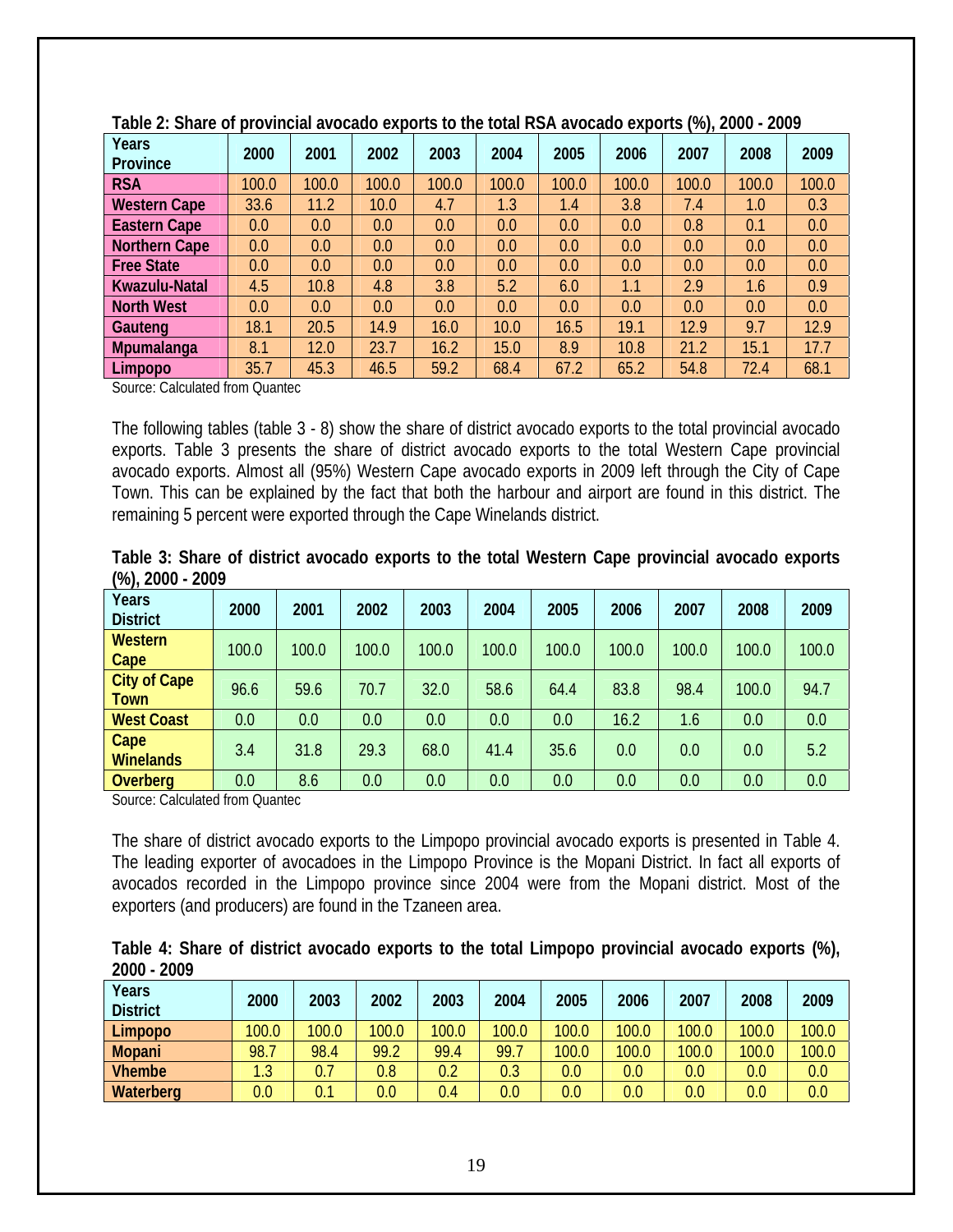|                                                                                                                 | <b>District</b> | 2000<br>2003 | 2002 | 2003 | 2004 | 2005 | 2006 | 2007 | 2008 | 2009 |
|-----------------------------------------------------------------------------------------------------------------|-----------------|--------------|------|------|------|------|------|------|------|------|
| Greater<br>0.0<br>0.0<br>0.0<br>0.9<br>$0.0\,$<br>$0.0\,$<br>$0.0\,$<br>$0.0\,$<br>$0.0\,$<br><b>Sekhukhune</b> |                 |              |      |      |      |      |      |      |      | 0.0  |

Source: Calculated from Quantec

Table 5 presents the share of district avocado exports to the total Gauteng provincial avocado exports for the period 2000 to 2009. In 2009 the leading districts in avocado exports in Gauteng were the City of Johannesburg and Ekurhuleni. The West Rand district also contributed during the previous years, although minimally.

| Table 5: Share of district avocado exports to the total Gauteng provincial avocado exports (%), 2000 |  |
|------------------------------------------------------------------------------------------------------|--|
| $-2009$                                                                                              |  |

| Years<br><b>District</b> | 2000  | 2001  | 2002  | 2003  | 2004  | 2005  | 2006  | 2007  | 2008  | 2009  |
|--------------------------|-------|-------|-------|-------|-------|-------|-------|-------|-------|-------|
| Gauteng                  | 100.0 | 100.0 | 100.0 | 100.0 | 100.0 | 100.0 | 100.0 | 100.0 | 100.0 | 100.0 |
| <b>West Rand</b>         | 17.5  | 18.3  | 28.7  | 45.2  | 2.6   | 2.3   | 3.8   | 1.8   | 10.6  | 0.0   |
| Ekurhuleni               | 10.2  | 42.7  | 4.9   | 22.0  | 34.2  | 12.1  | 11.2  | 34.8  | 12.6  | 13.0  |
| City of<br>Johannesburg  | 65.3  | 38.7  | 42.0  | 32.9  | 63.1  | 85.6  | 85.0  | 63.4  | 76.7  | 87.0  |
| <b>City of Tshwane</b>   | 7.0   | 0.2   | 24.4  | 0.0   | 0.1   | 0.0   | 0.0   | 0.0   | 0.0   | 0.0   |

Source: Calculated from Quantec

The Mpumalanga province contributed 18 percent of total South African avocado exports in 2009 (see Table 2). It is clear from Table 6 that the leading district in avocado exports in Mpumalanga is the Ehlanzeni district.

|             | Table 6: Share of district avocado exports to the total Mpumalanga provincial avocado exports (%), |  |  |  |
|-------------|----------------------------------------------------------------------------------------------------|--|--|--|
| 2000 - 2009 |                                                                                                    |  |  |  |

| Years<br><b>District</b> | 2000  | 2001  | 2002           | 2003  | 2004    | 2005  | 2006  | 2007  | 2008  | 2009  |
|--------------------------|-------|-------|----------------|-------|---------|-------|-------|-------|-------|-------|
| Mpumalanga               | 100.0 | 100.0 | 100.0          | 100.0 | 100.0   | 100.0 | 100.0 | 100.0 | 100.0 | 100.0 |
| Nkangala                 | 0.0   | 14.3  | $\overline{ }$ | າ ດ   | $0.0\,$ |       | 10.4  | 9.9   | 9.2   | 0.0   |
| Ehlanzeni                | 100.0 | 85.   | 07 Q           | 97    | 100.0   | 100.0 | 89.6  | 90.   | 90.8  | 100.0 |
|                          |       |       |                |       |         |       |       |       |       |       |

Source: Calculated from Quantec

Table 7 presents the share of district avocado exports to the total Kwa-Zulu Natal provincial avocado exports for the period 2000 to 2009. It is interesting to note that exports from the Kwa-Zulu Natal province during the period under review were only from the Uthukela and ethekwini districts. The leading district however is eThekwini.

| Table 7: Share of district avocado exports to the total Kwa-Zulu Natal provincial avocado exports |  |  |  |  |
|---------------------------------------------------------------------------------------------------|--|--|--|--|
| $(\%)$ , 2000 - 2009                                                                              |  |  |  |  |

| Years<br><b>District</b> | 2000    | 2001  | 2002    | 2003    | 2004  | 2005    | 2006    | 2007  | 2008  | 2009  |
|--------------------------|---------|-------|---------|---------|-------|---------|---------|-------|-------|-------|
| Kwazulu-Natal            | 100.0   | 100.0 | 100.0   | 100.0   | 100.0 | 100.0   | 100.0   | 100.0 | 100.0 | 100.0 |
| <b>Uthukela</b>          | 14.4    | 4.2   | 14.9    | 35.9    | 23.6  | 10.4    | 71.     | 21.3  | 39.5  | 42.5  |
| <b>Uthungulu</b>         | $0.0\,$ | 8.7   | $0.0\,$ | $0.0\,$ | 0.0   | $0.0\,$ | $0.0\,$ | 0.0   | 0.0   | 0.0   |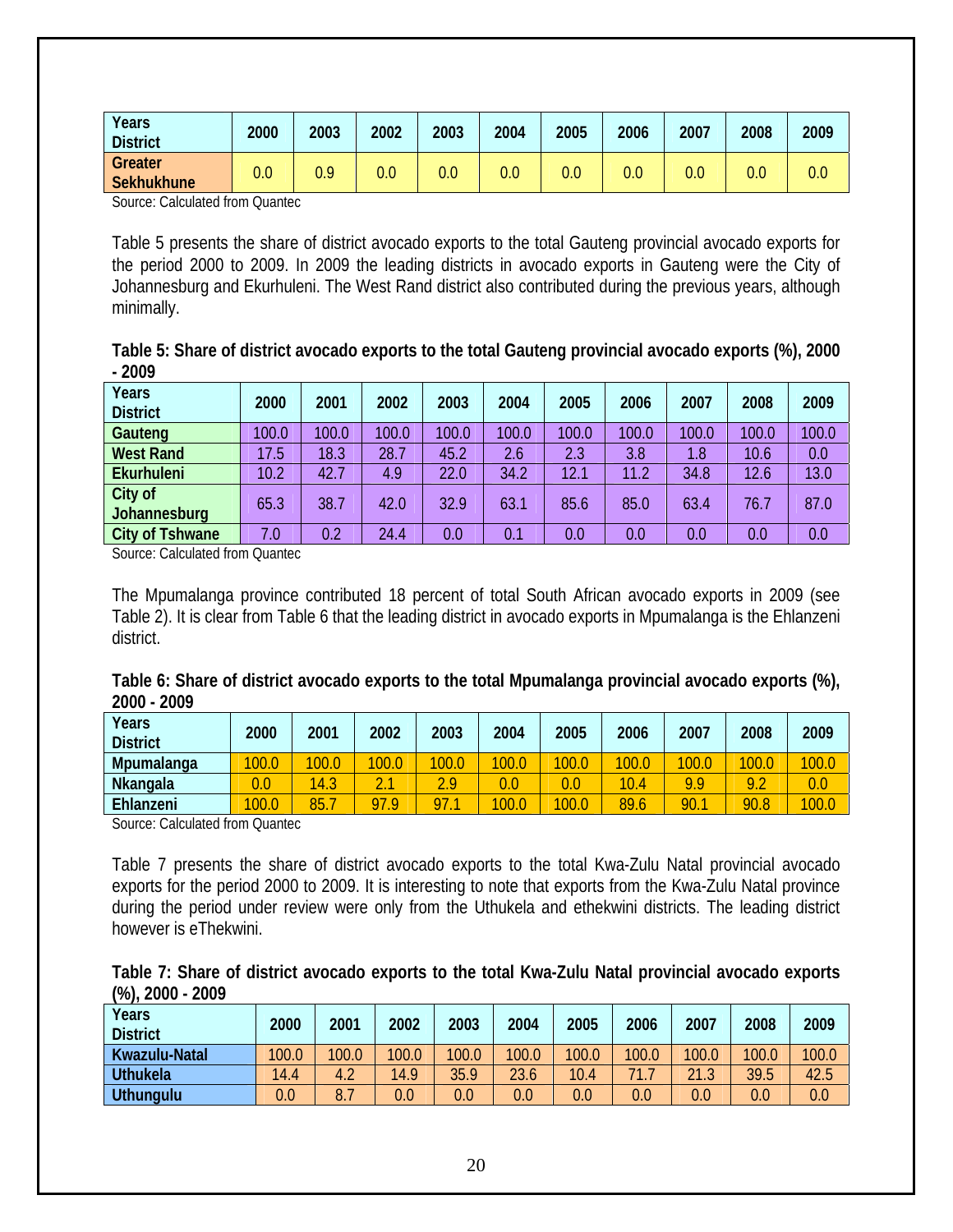<span id="page-20-0"></span>

|                                                                                  | <b>District</b> |  |  |  |  |                                 |
|----------------------------------------------------------------------------------|-----------------|--|--|--|--|---------------------------------|
| 85.1<br>eThekwini<br>85.6<br>76.4<br>89.6<br>28.3<br>87.7<br>78.<br>60.5<br>64.1 |                 |  |  |  |  | $- -$<br>h.<br>h<br><u>JI.J</u> |

Source: Calculated from Quantec

The share of district avocado exports to the total Eastern Cape provincial avocado exports is presented in Table 8. The two major (although alternating) avocado export districts in the Eastern Cape are the Cacadu and Nelson Mandela. In 2009 no avocado exports were recorded from the Eastern Cape.

| Table 8: Share of district avocado exports to the total Eastern Cape provincial avocado exports (%), |  |
|------------------------------------------------------------------------------------------------------|--|
| 2000 - 2009                                                                                          |  |

| Years<br><b>District</b>        | 2000  | 2001 | 2002 | 2003  | 2004 | 2005 | 2006    | 2007  | 2008    | 2009 |
|---------------------------------|-------|------|------|-------|------|------|---------|-------|---------|------|
| <b>Eastern</b><br>Cape          | 100.0 | 0.0  | 0.0  | 100.0 | 0.0  | 0.0  | 0.0     | 100.0 | 100.0   | 0.0  |
| Cacadu                          | 100.0 | 0.0  | 0.0  | 0.0   | 0.0  | 0.0  | $0.0\,$ | 0.0   | 100.0   | 0.0  |
| <b>Nelson</b><br><b>Mandela</b> | 0.0   | 0.0  | 0.0  | 100.0 | 0.0  | 0.0  | 0.0     | 100.0 | $0.0\,$ | 0.0  |

Source: Calculated from Quantec

No avocado exports were recorded in the Free State, Northern Cape and North West provinces during the period under review.

#### **2.5 Processing**

The avocado fruit is very popular in vegetarian cuisine, making an excellent substitute for meats in sandwiches and salads because of its high fat content. The fruit is not sweet, but fatty, strongly flavoured, and of smooth, almost creamy texture. It is used as the base for the Mexican dip known as guacamole, as well as a filling for several kinds of sushi. Avocado is popular in chicken dishes and as a spread on toast, served with salt and pepper. In Brazil and Vietnam, avocados are considered sweet fruits and are frequently used for milk-shakes and occasionally added to ice cream and other desserts. In Vietnam, the Philippines, Jamaica and Indonesia, a dessert drink is made with sugar, milk, and pureed avocado. In Central America, avocados are served mixed with white rice. In Chile its consumption is widespread and used as a puree in chicken, hamburgers and hot dogs, and in slices for celery or lettuce salads.

#### **2.5.1 Avocado Oil**

Oil expressed from the flesh is rich in vitamins A, B, G and E. It has a digestibility coefficient of 93.8% but has remained too costly to be utilized extensively as salad oil. The amino acid content has been reported as: palmitic, 7.0; stearic, 1.0; oleic, 79.0; linoleic, 13.0.

The oil has excellent keeping quality. Samples kept in a laboratory in Los Angeles at 40ºF (4.4ºC) showed only slight rancidity after 12 years. There is much interest in the oil in Italy and France. The Institut Francais de Recherches Fruitieres Outre Mer has studied the yield of oil in 25 cultivars. Joint Italian/Venezuelan studies of 5 prominent cultivars indicated that the fatty acid composition and tryglyceride structure was not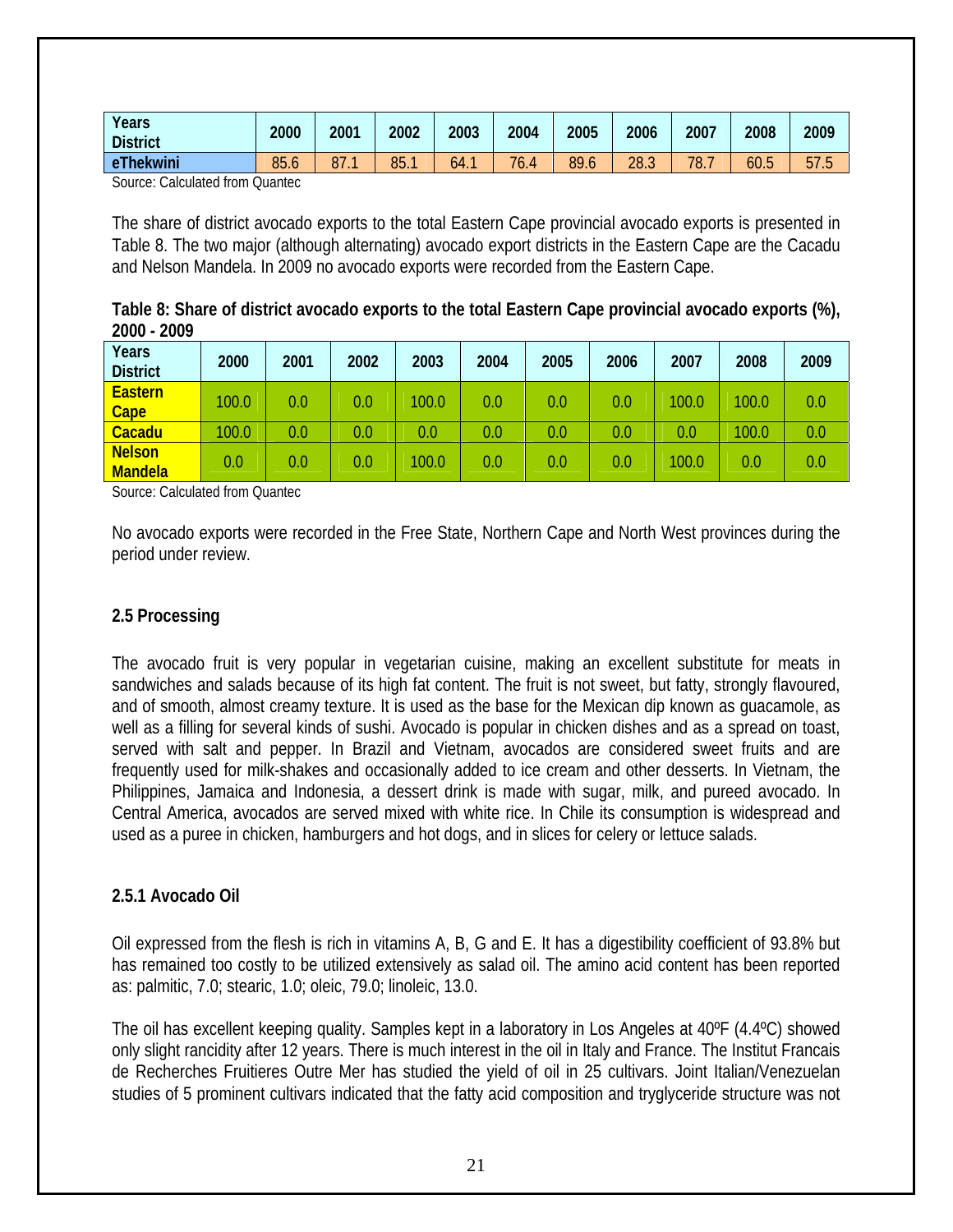<span id="page-21-0"></span>influenced by variety. The oil is used as hair-dressing and is employed in making facial creams, hand lotions and fine soap. It is said to filter out the tanning rays of the sun, is non-allergenic and is similar to lanolin in its penetrating and skin softening action. In Brazil, 30% of the avocado crop is processed for oil, 2\3 of which is utilized in soap, 1/3 in cosmetics. The pulp residue after oil extraction is usable as stock feed. The nutritional information per 100 gram of edible potion (flesh) is presented in Table 13 below.

| Table TV. TOOG Value per TVV y OF EUIDIC FORROIT (FICSH) |                   |  |  |  |
|----------------------------------------------------------|-------------------|--|--|--|
| Moisture                                                 | $65.7 - 87.7$ q   |  |  |  |
| <b>Ether Extract</b>                                     | 5.13-19.80 g      |  |  |  |
| Fiber                                                    | $1.0 - 2.1$ q     |  |  |  |
| Nitrogen                                                 | $0.130 - 382$ g   |  |  |  |
| Ash                                                      | $0.46 - 1.68$ q   |  |  |  |
| Calcium                                                  | $3.6 - 20.4$ mg   |  |  |  |
| Phosphorus                                               | 20.7-64.1 mg      |  |  |  |
| Iron                                                     | $0.38 - 1.28$ mg  |  |  |  |
| Carotene                                                 | $0.025 - 0475$ mg |  |  |  |
| Thiamine                                                 | 0.033-0.117 mg    |  |  |  |
| Riboflavin                                               | 0.065-0.176 mg    |  |  |  |
| Niacin                                                   | 0.999-2.220 mg    |  |  |  |
| Ascorbic Acid                                            | $4.5 - 21.3$ mg   |  |  |  |

### **Table 10: Food Value per 100 g of Edible Portion (Flesh)**

Source: Wikipedia

### **2.5.2 Medicinal Uses**

The fruit skin is antibiotic and is employed as a remedy for dysentery. The leaves are chewed as a remedy for pyorrhea. Leaf poultices are applied on wounds. Heated leaves are applied on the forehead to relieve neuralgia. The leaf juice has antibiotic activity. The aqueous extract of the leaves has a prolonged hypertensive effect. The leaf decoction is taken as a remedy for diarrhea, sore throat and hemorrhage; it allegedly stimulates and regulates menstruation. It is also drunk as a stomachic. In Cuba, a decoction of the new shoots is a cough remedy. Sometimes a piece of the seed is boiled with the leaves to make the decoction.

The seed is cut in pieces, roasted and pulverized and given to overcome diarrhea and dysentery. The powdered seed is believed to cure dandruff. A piece of the seed or a bit of the decoction, put into a tooth cavity may relieve toothache. An ointment made of the pulverized seed is rubbed on the face as a rubefacient—to redden the cheeks. Oil extracted from the seed has been applied on skin eruptions.

## **2.5.3 Other Uses**

The seed yields a milky fluid with the odor and taste of almond. Because of its tannin content, it turns red on exposure, providing an indelible red-brown or blackish ink which was used to write many documents in the days of the Spanish Conquest. These are now preserved in the archives of Popayan. The ink has also been used to mark cotton and linen textiles.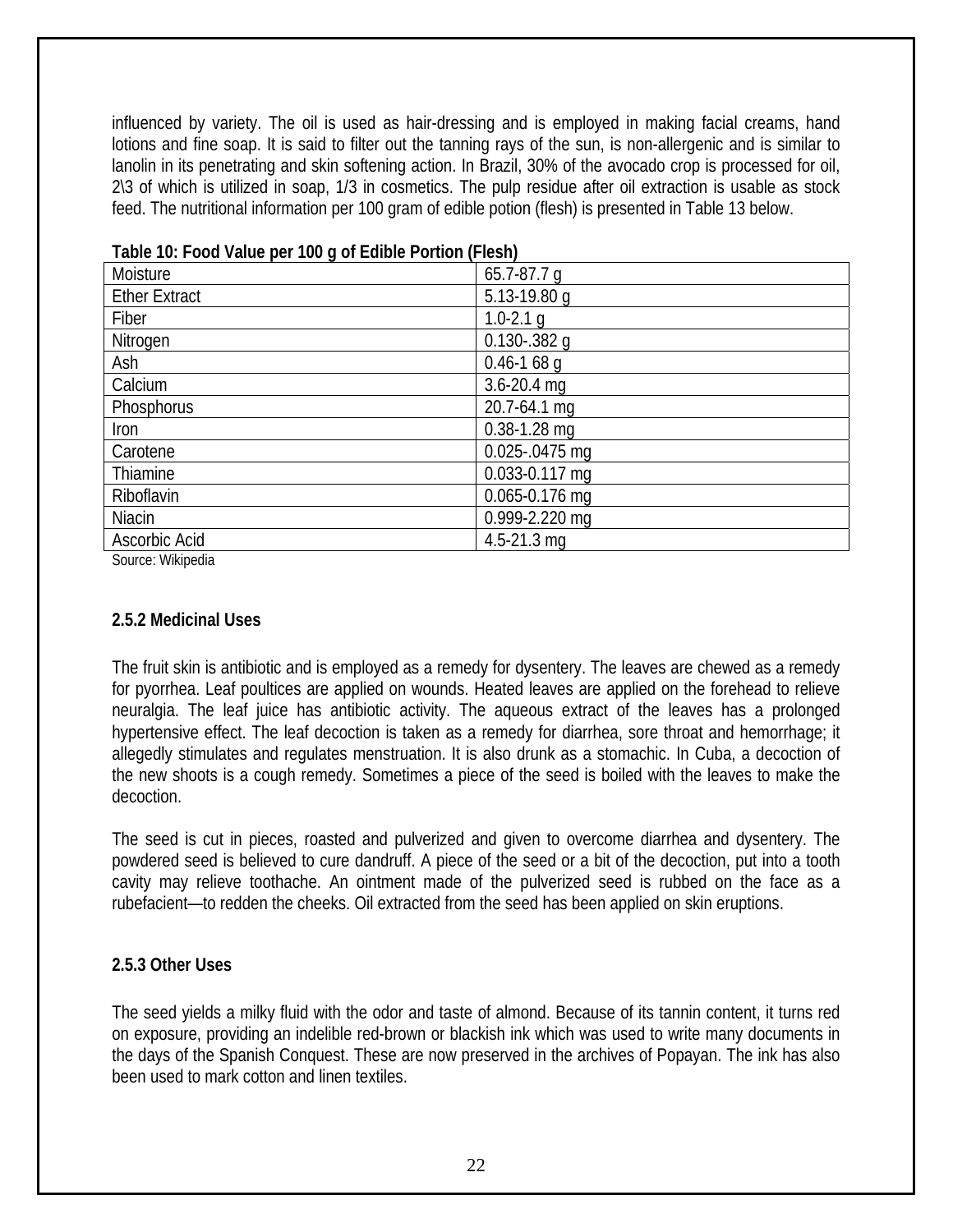Much avocado wood is available when groves are thinned out or tall trees are topped. The sapwood is cream-colored or beige; the heartwood is pale red-brown, mottled, and dotted with small drops of gummy red sap; fine-grained; light—40 lbs per cu ft—(560-640 kg/cu m); moderately soft but brittle; not durable; susceptible to drywood termites and fungi. The wood has been utilized for construction, boards and turnery. An Australian woodworker has reported that it is suitable for carving, resembles White Beech (*Eucalyptus kirtonii*); is easy to work, and dresses and polishes beautifully. He has made it into fancy jewel boxes. It probably requires careful seasoning. A Florida experimenter made bowls of it but they cracked.

Honeybees gather a moderate amount of pollen from avocado flowers. The nectar is abundant when the weather is favourable. When unmixed by that from other sources it produces a dark, thick honey favoured by those who like buckwheat honey or sugarcane sirup. The volumes of avocados processed annually in South Africa are presented in Figure 17.



Source: Directorate Agricultural Statistics, Department of Agriculture, Forestry and Fisheries

Generally, there has been a steady increase in both volumes and values of processing since 2000/01. The increase in quantities processed was caused by an increased demand by the consumers and that certain producers recognized a need for an alternative market for lower grade fruit. The avocado processing industry has a potential to grow. There was a 45% increase in volumes of avocadoes processed between 2007/08 and 2008/09.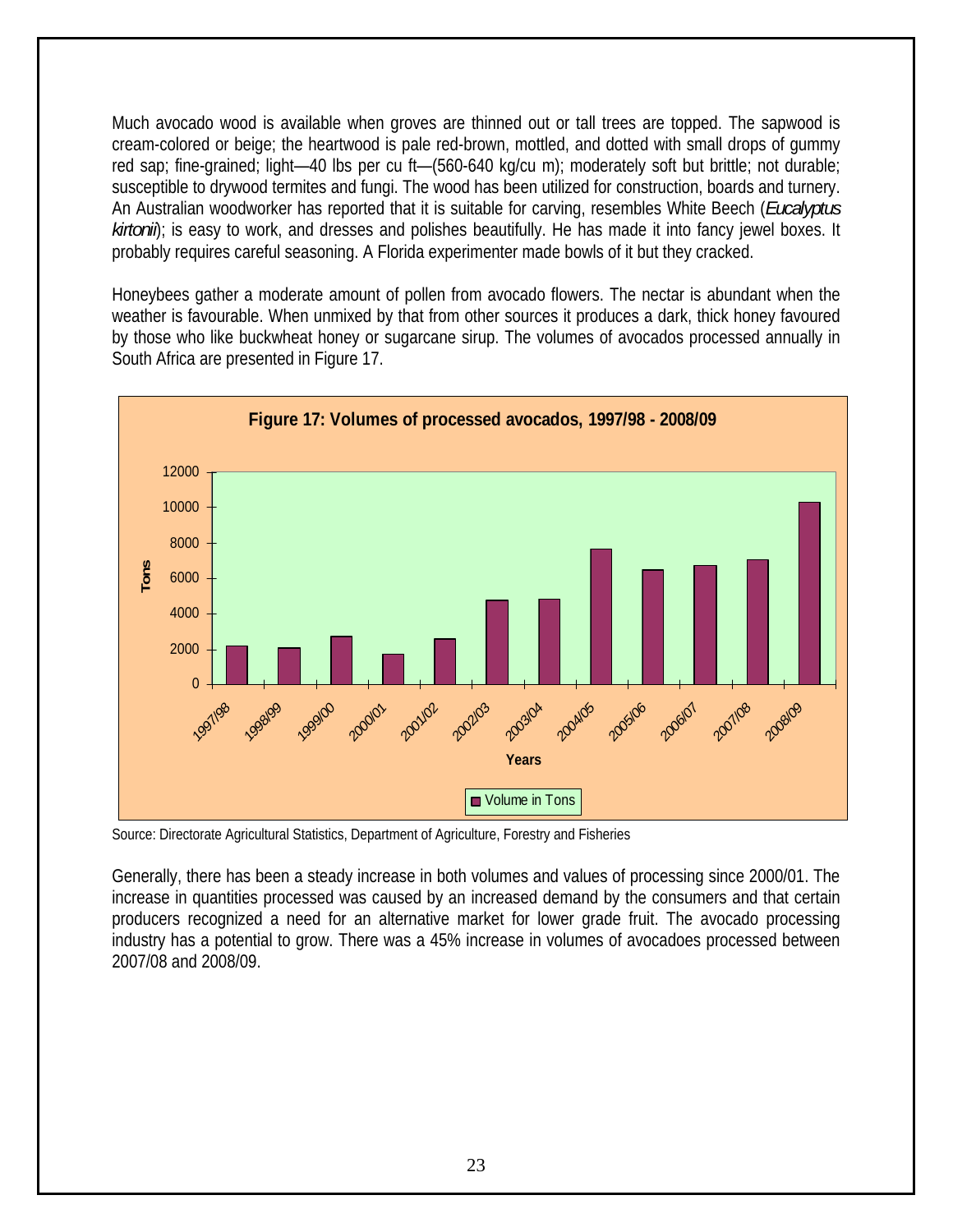### <span id="page-23-0"></span>**3. MARKET INTELIGENCE**

#### **3.1 Competitiveness of South African avocado exports**

Competitiveness is described as an industry's capacity to create superior value for its customers and improved profits for the stakeholders in the value chain. The driving force in sustaining a competitive position is productivity that is output efficiency in relation to specific inputs with regard to human, capital and natural resources. In 2008 South Africa's avocado exports represented 1.65% of world exports and its ranking in world exports was position 9.

As depicted on the Figure 18 below, South African avocado exports are growing faster than the world imports in the Mozambican market. South Africa's performance in this market can be regarded as gains in a dynamic market.

South African avocado exports are growing while the world imports are declining in Zambia, Belgium, Hong Kong and Angola markets. South Africa's performance in those markets can be regarded as gains in declining markets and should be viewed as achievement in adversity.

At the same time South African avocado exports have declined faster than the world imports in Germany, United Kingdom and France markets. South Africa's performance into those markets can be regarded as loss in the declining markets.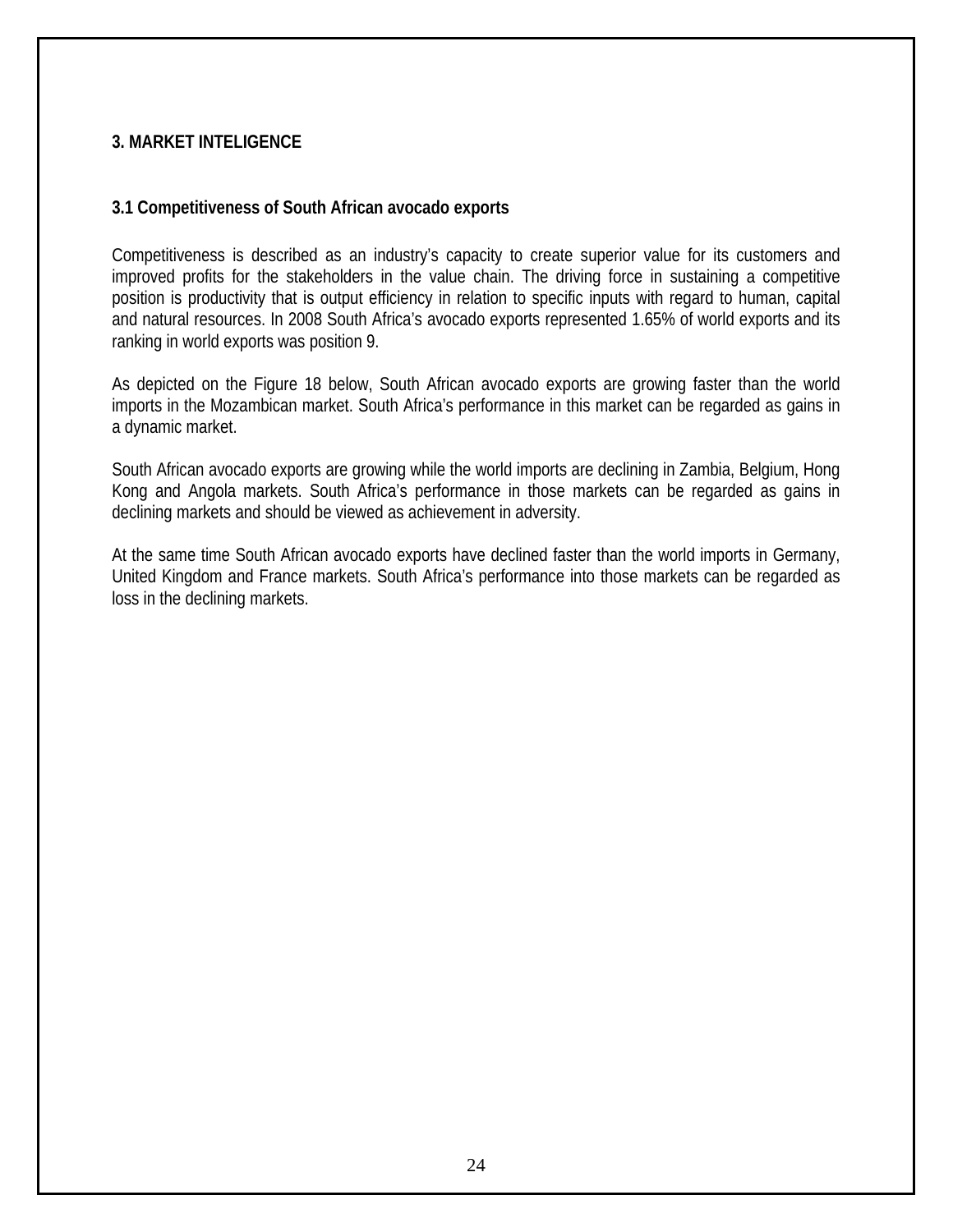

#### **Figure 18: Growth in demand for the South African avocadoes in 2009**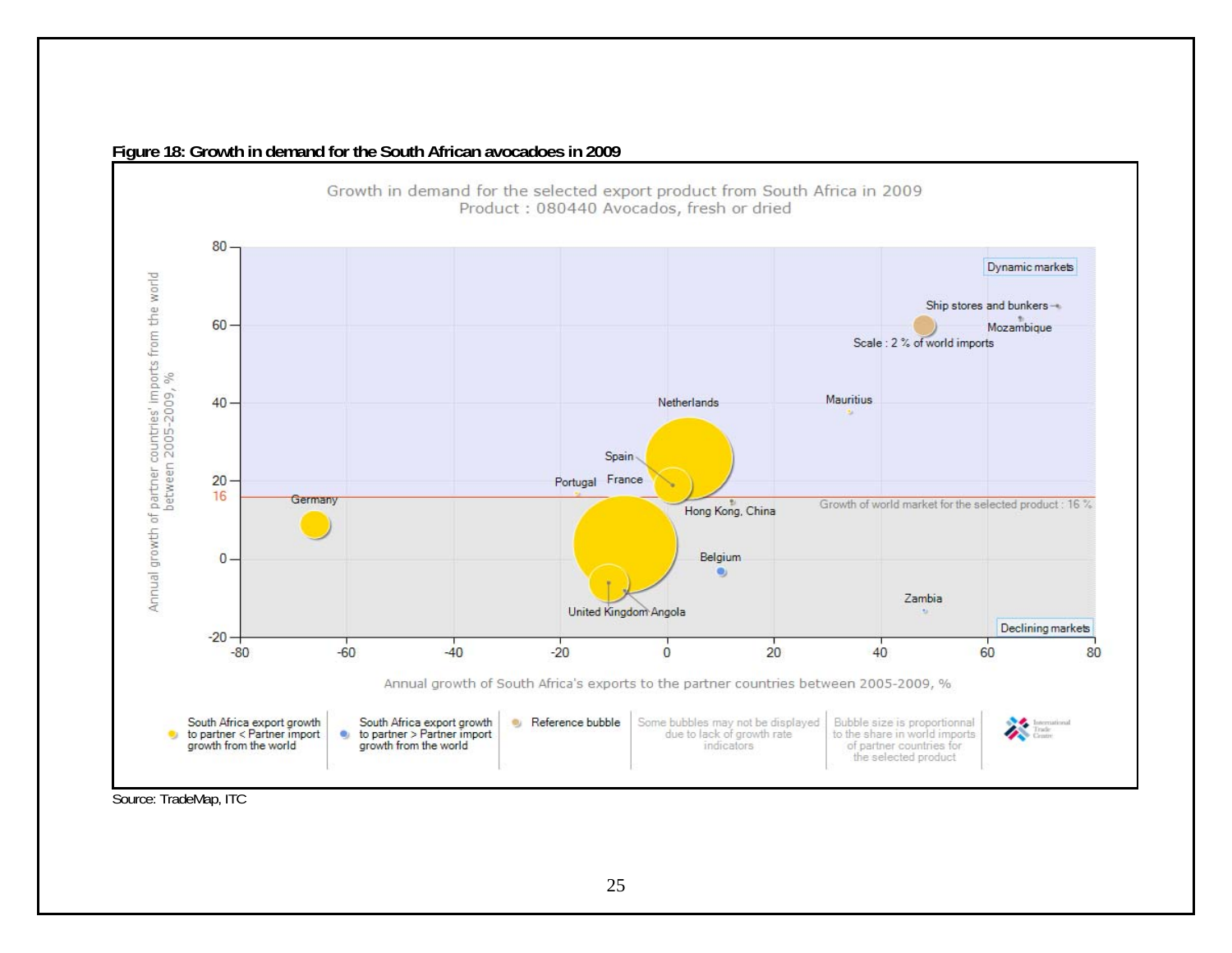Figure 19 below illustrates prospects for market diversification by South African exporters of avocadoes. Netherlands, UK and France hold a bigger market share of South African avocado exports.

In terms of market size, USA was the largest avocado importer in 2009 with just over \$774 million worth of avocado imports, or roughly 45.9% of the world avocado market. Second was France with just over \$182 million worth of avocado imports, or roughly 10.8% market share followed by Netherlands with just over \$152 million worth of avocado imports, or roughly 9.0% market share.

Whilst three countries dominate world avocado imports, it is interesting to note that countries like Mozambique, together with Italy and Mauritius have experienced higher annual growth rate in terms of imports from 2005 – 2009 (see Figure 19). Mozambique experienced an annual growth rate of 62%. Second was Italy with 51% annual growth rate followed by Mauritius at 38%. These countries represent possible lucrative markets for South African avocado producers.

It is also important to note that avocado imports from the world to countries such as Zambia, Angola and Belgium have declined from 2005 – 2009 and as a result those countries have recorded a negative growth rate in avocado imports.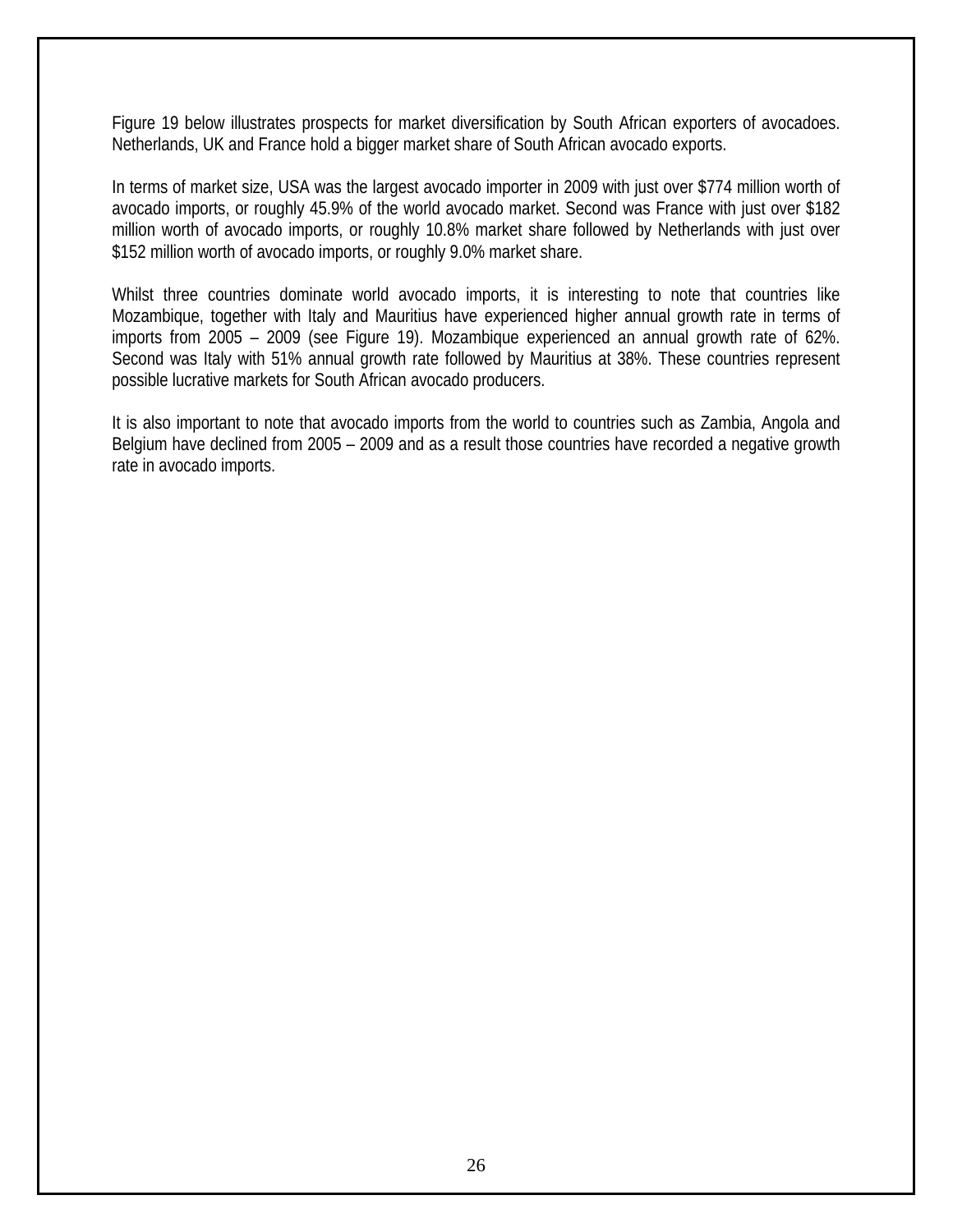

**Figure 19: South African avocadoes' prospect for market diversification in 2009**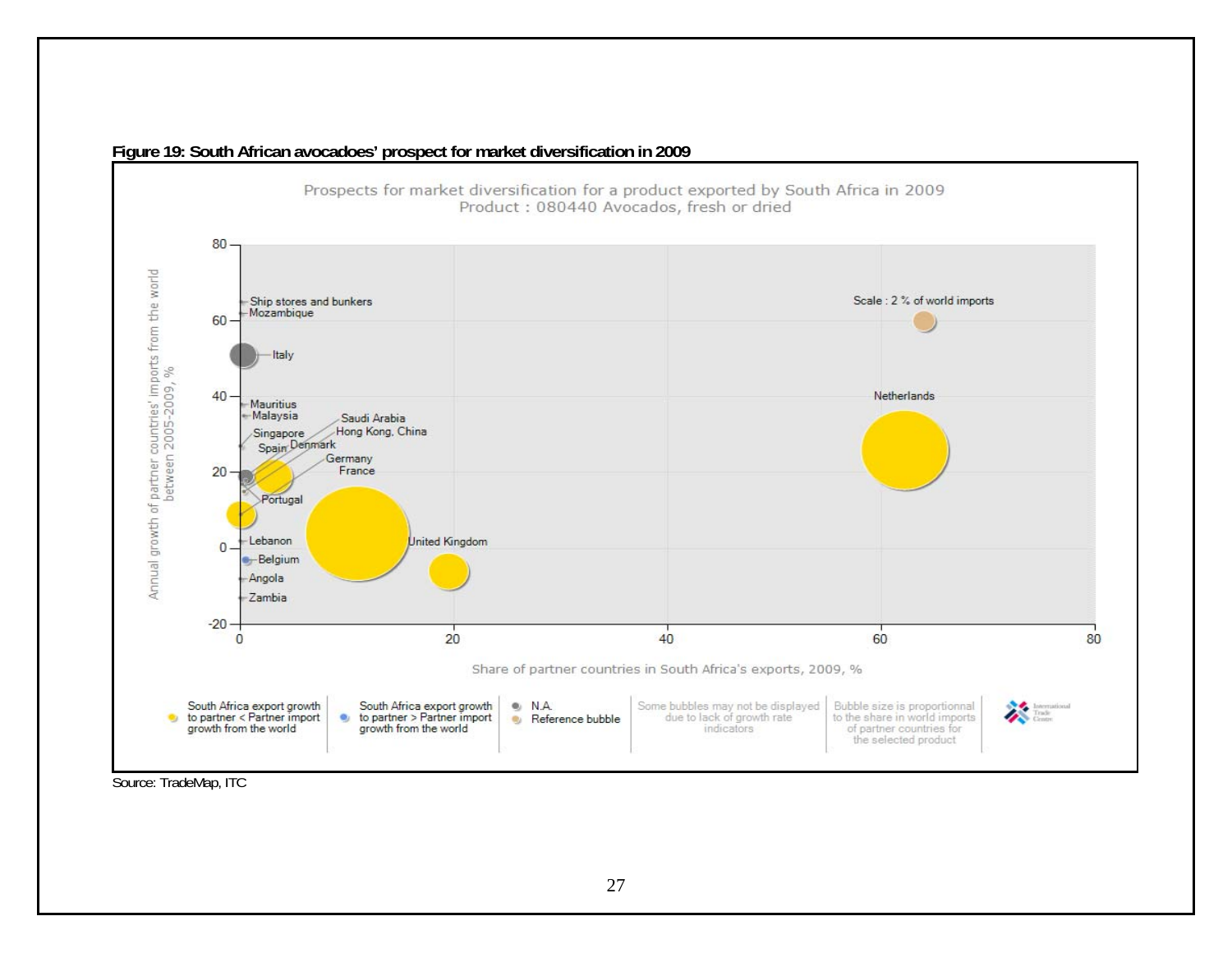# <span id="page-27-0"></span>**3.2 South Africa vs. Southern hemisphere production**

Figure 20 presents southern hemisphere production of avocadoes. It is clear that South Africa was the fifth largest producer of avocadoes (9.6% in 2009) in the southern hemisphere after Chile, Brazil, Peru and Venezuela. Majority of these countries are vying for the lucrative North American and European markets.



Source: FAOSTAT

The fact that a country can produce a large output does not necessarily mean it will be a big net exporter this depends on the size of the domestic market and whether excess produce is harvested. In the case of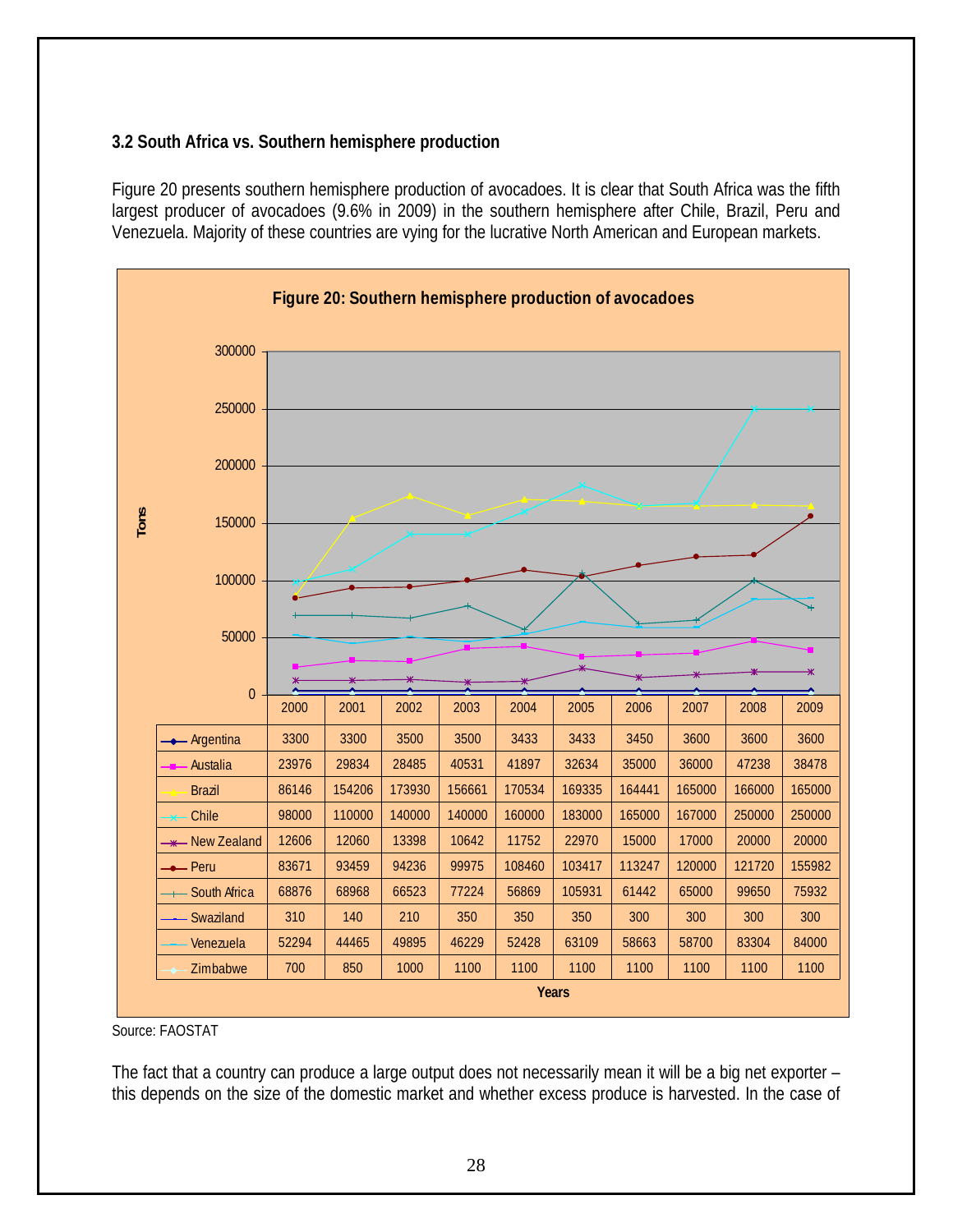<span id="page-28-0"></span>Brazil, the second largest producer of avocadoes in the southern hemisphere, their domestic market is so large that the country exports relatively little. Brazil contributed 1.03% to the total southern hemisphere avocado exports in 2009 (see Table 11).

| Country                    | <b>Export - Quantity in Metric</b><br>Tons (MT) | <b>Contribution to Southern</b><br>Hemisphere Exports (%) |
|----------------------------|-------------------------------------------------|-----------------------------------------------------------|
| <b>World exports</b>       | 843 871                                         |                                                           |
| <b>Southern Hemisphere</b> | 284 641                                         | 100.00                                                    |
| Argentina                  | 2 7 9 5                                         | 0.98                                                      |
| <b>Australia</b>           | 1679                                            | 0.59                                                      |
| <b>Brazil</b>              | 2 9 3 2                                         | 1.03                                                      |
| <b>Chile</b>               | 166 192                                         | 58.39                                                     |
| <b>New Zealand</b>         | 13 6 29                                         | 4.79                                                      |
| Peru                       | 48 346                                          | 16.98                                                     |
| <b>South Africa</b>        | 46 162                                          | 16.22                                                     |
| Venezuela                  | 2 4 6 6                                         | 0.87                                                      |
| <b>Zimbabwe</b>            | 127                                             | 0.04                                                      |
| <b>Swaziland</b>           | 313                                             | 0.11                                                      |

|  |  | Table 11: Southern hemisphere exports of avocadoes in 2009 |  |
|--|--|------------------------------------------------------------|--|

Source: Trademap, ITC

South Africa' main competitors from the southern hemisphere in the EU market for avocadoes are Chile and Peru. Chile is by far the largest avocado exporter from the southern hemisphere with approximately 58% market share in 2009. Historically, Chile has been exporting to the USA but recently, it has been increasing its share in the EU market. Peru has also been increasing its share in the EU market. New Zealand exports primarily to the Asian markets and it currently poses no serious threat in the EU and the rest of the European markets.

## **4. MARKET ACCESS**

Barriers to trade can be divided into tariff barriers (including quotas, ad valorem tariffs, specific tariffs and entry price systems) and non tariff barriers (sanitary and phyto-sanitary measures, labels, etc). The main markets for fruit (including avocado) employ various measures, both tariff and non tariff to protect the domestic industries. Whilst many of the non tariff measures can be justified under the auspices of issues such as health and standards, the tariff measures are increasingly under the scrutiny of the World Trade Organization (WTO), and as such are gradually being phased out. Nevertheless, exporters need to be aware of all the barriers that they may encounter when trying to get their produce on foreign shelves.

## **4.1 Tariffs, quotas and the price entry system**

Tariffs are either designed to earn government revenue from products being imported or to raise the price of imports so as to render local produce more competitive and protect domestic industries.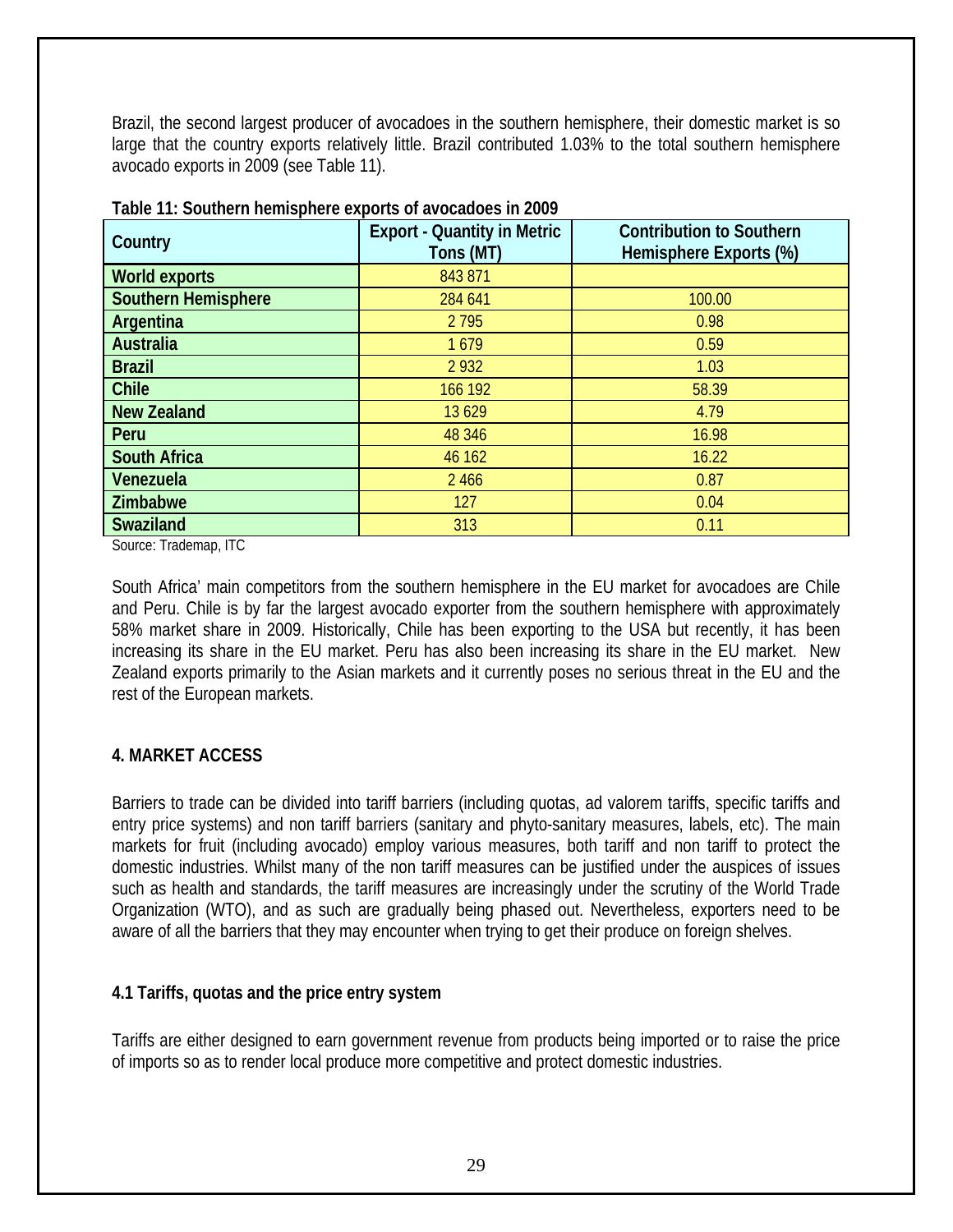Quotas can be used to protect domestic industries from excessive imports originating from areas with some form of competitive advantage (which can therefore produce lower cost produce). Tariffs and quotas are often combined, allowing the imports to enter at a certain tariff rate up to a specified quantity. Thereafter, imports from that particular region will attract higher tariffs, or will not be allowed at all. This phenomenon is referred to as tariff-rate quotas (TRQs).

The entry price system, which is used in many northern hemisphere markets, makes use of multiple tariff rates during different periods when domestic producers are trying to sell their produce, and lower the tariffs during their off-season. Alternatively, the tariff rate can be a function of a market price – if the produce enters at a price which is too low (and therefore likely to be too competitive), it qualifies for a higher tariff schedule.

Whilst tariff regulations can be prohibitive and result in inferior market access, it is often the non-tariff barriers that restrict countries like South from successfully entering the large developed markets. Many of these barriers revolve around different types of standards, including sanitary and phyto-sanitary standards (SPS), food health and safety issues, food labelling and packaging, organic produce certification, quality assurance and other standards and grades. Table 12 presents tariffs applied by the top-ten export markets to avocadoes originating from South Africa.

| <b>COUNTRY</b>                 | <b>HS CODE</b> | <b>PRODUCT</b><br><b>DESCRIPTION</b>                                                                           | <b>TRADE REGIME</b>                     | <b>APPLIED</b><br><b>TARIFFS</b> | <b>TOTAL</b><br><b>AD</b><br><b>VALOREM</b><br><b>EQUIVALENT</b><br><b>TARIFF</b> |
|--------------------------------|----------------|----------------------------------------------------------------------------------------------------------------|-----------------------------------------|----------------------------------|-----------------------------------------------------------------------------------|
| Netherlands                    | 0804400010     | Fresh or dried<br>avocados: Fresh                                                                              | Preferential tariff for<br>South Africa | 0.00%                            | 0.00%                                                                             |
|                                | 0804400090     | Fresh or dried<br>avocados: Other                                                                              | Preferential tariff for<br>South Africa | 0.00%                            | 0.00%                                                                             |
| United Kingdom                 | 0804400010     | Fresh or dried<br>avocados: Fresh                                                                              | Preferential tariff for<br>South Africa | 0.00%                            | 0.00%                                                                             |
|                                | 0804400090     | Fresh or dried<br>avocados: Other                                                                              | Preferential tariff for<br>South Africa | 0.00%                            | 0.00%                                                                             |
| France                         | 0804400010     | Fresh or dried<br>avocados: Fresh                                                                              | Preferential tariff for<br>South Africa | 0.00%                            | 0.00%                                                                             |
|                                | 0804400090     | Fresh or dried<br>avocados: Other                                                                              | Preferential tariff for<br>South Africa | 0.00%                            | 0.00%                                                                             |
|                                | 0804400010     | Fresh or dried<br>avocados: Fresh                                                                              | Preferential tariff for<br>South Africa | 0.00%                            | 0.00%                                                                             |
| Spain                          | 0804400090     | Fresh or dried<br>avocados: Other                                                                              | Preferential tariff for<br>South Africa | 0.00%                            | 0.00%                                                                             |
| <b>United Arab</b><br>Emirates | 08044000       | Dates, figs,<br>pineapples,<br>avocedos, guevas,<br>mangoes and<br>mangosteens,<br>fresh or dried:<br>Avocados | MFN duties (Applied)                    | 0.00%                            | 0.00%                                                                             |
| Saudi Arabia                   | 08044000       | Dates, figs,<br>pineapples,                                                                                    | General tariff                          | 0.00%                            | 0.00%                                                                             |

**Table 12: Tariffs applied by various export markets to avocadoes (fresh or dried) from South Africa**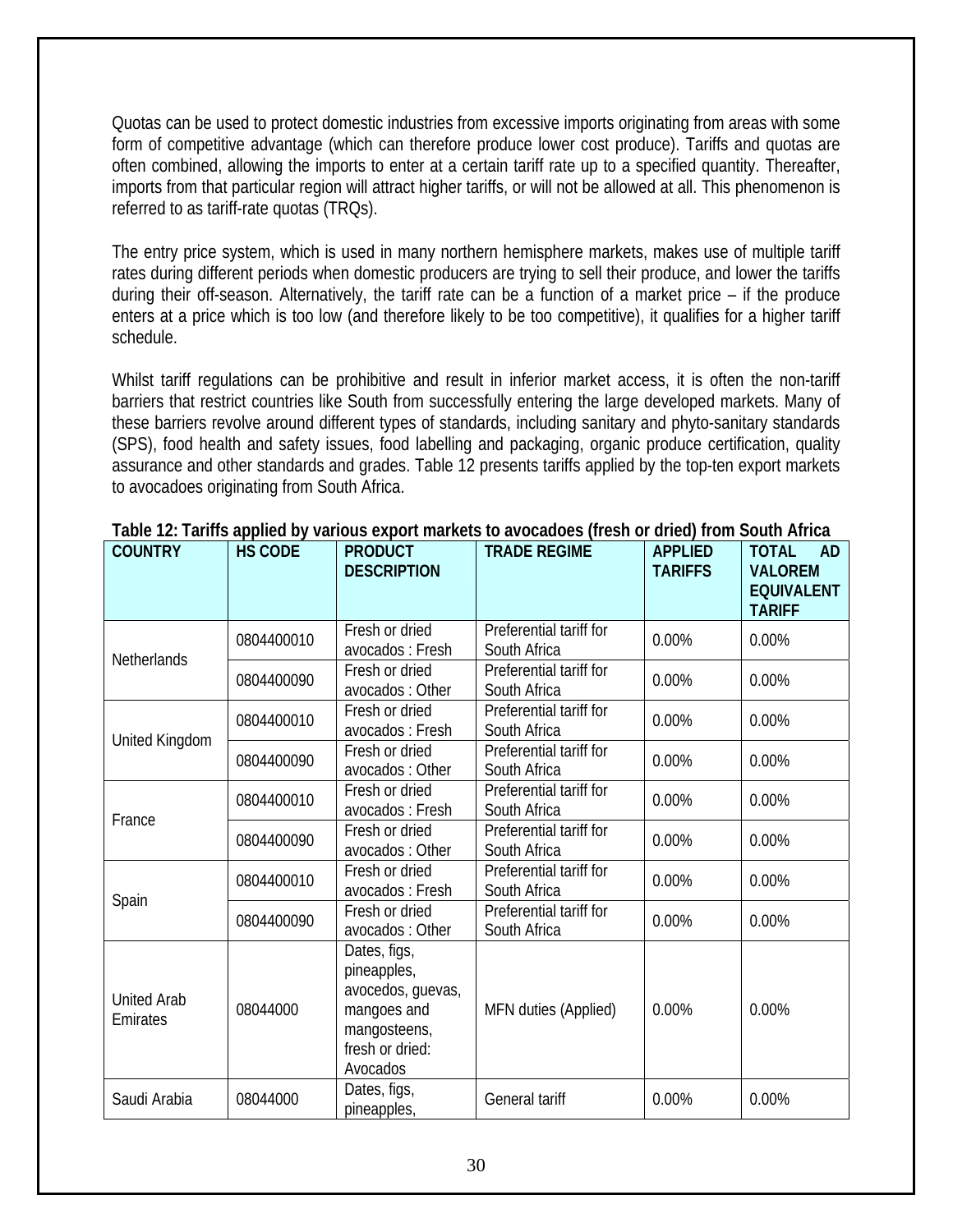<span id="page-30-0"></span>

| <b>COUNTRY</b> | <b>HS CODE</b> | <b>PRODUCT</b><br><b>DESCRIPTION</b>                                                                           | <b>TRADE REGIME</b>                     | <b>APPLIED</b><br><b>TARIFFS</b> | <b>TOTAL</b><br><b>AD</b><br><b>VALOREM</b><br><b>EQUIVALENT</b><br><b>TARIFF</b> |
|----------------|----------------|----------------------------------------------------------------------------------------------------------------|-----------------------------------------|----------------------------------|-----------------------------------------------------------------------------------|
|                |                | avocedos, guevas,<br>mangoes and<br>mangosteens,<br>fresh or dried:<br>Avocados                                |                                         |                                  |                                                                                   |
|                | 0804400010     | Fresh or dried<br>avocados : Fresh                                                                             | Preferential tariff for<br>South Africa | 0.00%                            | 0.00%                                                                             |
| Belgium        | 0804400090     | Fresh or dried<br>avocados: Other                                                                              | Preferential tariff for<br>South Africa | 0.00%                            | 0.00%                                                                             |
|                | 0804400010     | Fresh or dried<br>avocados: Fresh                                                                              | Preferential tariff for<br>South Africa | 0.00%                            | 0.00%                                                                             |
| Denmark        | 0804400090     | Fresh or dried<br>avocados: Other                                                                              | Preferential tariff for<br>South Africa | 0.00%                            | 0.00%                                                                             |
| Hong Kong      | 08044000       | Dates, figs,<br>pineapples,<br>avocados, guavas,<br>mangoes and<br>mangosteens,<br>fresh or dried:<br>Avocados | MFN duties (Applied)                    | 0.00%                            | 0.00%                                                                             |
| Malaysia       | 08044000       | Fresh or dried<br>avocados                                                                                     | MFN duties (Applied)                    | 5.00%                            | 5.00%                                                                             |

Source: Market Access Map, ITC

South Africa has a preferential trading agreement (PTA) with the EU (TDCA). Furthermore, South Africa has access to the US market under the AGOA which significantly lowers the tariff barriers for South African avocadoes. The Asia countries (United Arab Emirates and Saudi Arabia) also impose tariffs zero percent tariffs on avocadoes from South Africa while Malaysia imposes a 5% MFN duty on avocados from South Africa.

In reality, the tariffs are likely to be far lower for South Africa when considering the preferential agreements, but at the same time, most tariff structures are particularly complex, with quotas, seasonal tariffs and specific tariffs (an amount per unit rather than a percentage of value) all contributing to many different tariff lines and often higher duties payable than one might have anticipated initially. One must also bear in mind that most tariffs are designated to protect domestic industries, and as such are likely to discriminate against those attempting to compete with the domestic producers of that country.

#### **4.2 European Union (EU)**

The EU has a seasonal tariff structures which are highest during the European peak harvesting seasons (the price entry system), quotas and specific tariffs, and various policies that allow, amongst other things, government organizations to purchase produce should supply rise too quickly (and thereby maintain prices), and then release this excess back onto the market as and when supply drops again. The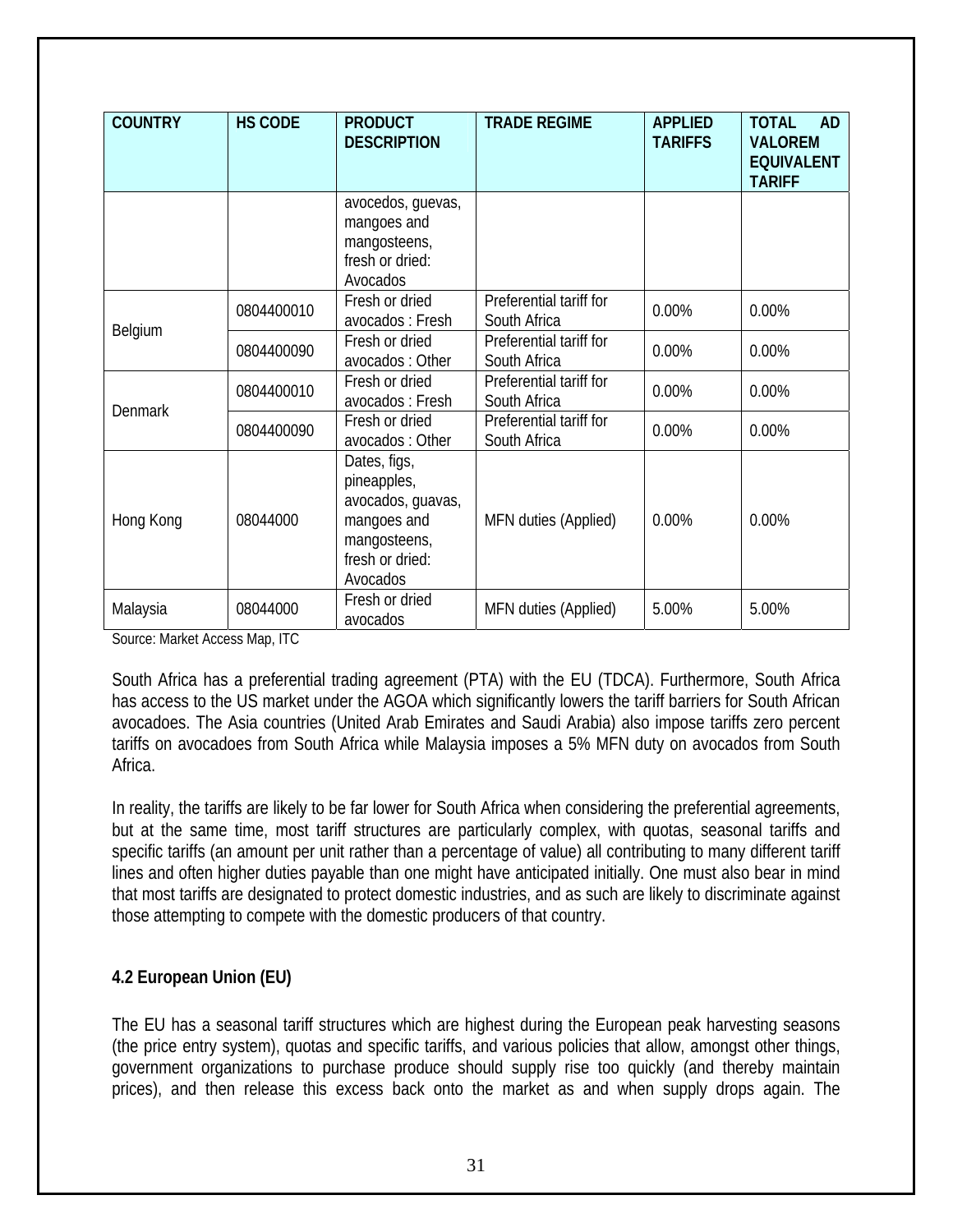<span id="page-31-0"></span>immediate implication of these policies for South Africa is that an opportunity exists to supply avocadoes to the European market in the off season periods, as the produce will not compete directly with the European producers and thus would not be liable to a whole array of tariffs and other protective mechanisms.

There are other non-tariff barriers, including the phyto-sanitary and food health regulations laid down by the EU legislation, marketing standards and certificates of conformity, and the ever changing demand patterns of the EU consumers.

# **4.2.1 Tariff barriers**

The EU applies a system known as entry price system. With this system, the EU establishes an 'entry price' at which produce may enter the EU market, which is not only based on the market price for the current year (demand and supply) and for previous years, but also on the prices of the domestic producers (prices they need to maintain profitability). It is calculated by the regulatory authorities so that it can be used in combination with tariffs and quotas to aid EU's attempts at protecting its agricultural system. The entry price is the minimum price at which produce may enter the market. If the price of the produce is lower than its calculated price, it is liable to have duties imposed upon it over and above any duties/quotas it might originally attract. Agricultural duties are applied as follows:

- When the value of the imported party is between 92% and 94% of the entry price, 8% of the entry price will be added to the normal customs duty.
- When the value of the imported party is between 94% and 96% of the entry price, 6% of the entry price will be added to the normal customs duty.
- When the value of the imported party is between 96% and 98% of the entry price, 4% of the entry price will be added to the normal customs duty.
- When the value of the imported party is between 98% and 100% of the entry price, 2% of the entry price will be added to the normal customs duty.

There are tariffs applicable over and above the entry price tariffs, depending on the produce, where it originates from and whether that country has any preferential trading agreements with the EU.

# **4.2.2 Non tariff barriers**

Non tariff barriers can be divided into those that are mandatory and laid out in the EU Commission's legislature and those that are a result of consumers, retailers, importers and other distributors' preferences.

# **4.2.2.1 Legal requirements**

## **i) Product legislation: quality and marketing**

There are number of pieces of EU legislation that govern the quality of produce that may be imported, marketed and sold within the EU. They are as follows: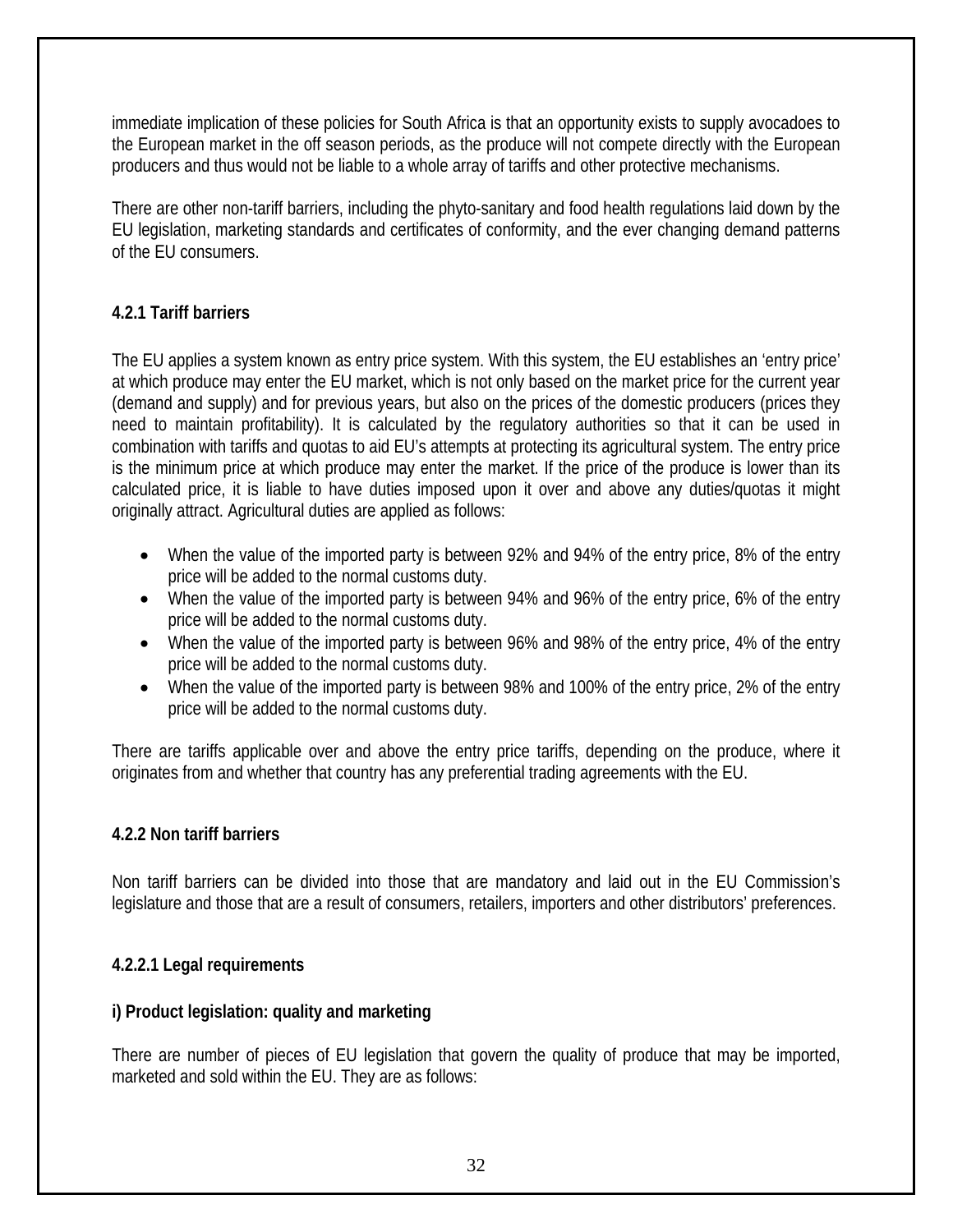<span id="page-32-0"></span>**General Food Law** which covers matters in procedures of food safety and hygiene (micro-biological and chemical), including provisions on the traceability of food (for example, Hazard Analysis and Critical Control Points, or HACCP), and it is laid out under regulation EC 178/2002.

**EU Marketing Standards** which govern the quality and labelling of fruit are laid out in the Common Agricultural Policy (CAP) framework under regulation EC 2200/96. These regulations include diameter, weight and class specifications, and any produce that does not comply with these standards will not be sold on the EU markets.

**Certificate of Conformity** must be obtained by anyone wishing to export and sell fruits in the EU, if that fruit falls under the jurisdiction of the EU marketing standards.

**Certificate of Industrial Use** must be obtained if the fruit is to be used in further processing.

**Maximum Residue Limits (MRL)** of various pesticides allowed.

# **ii) Product legislation: phyto-sanitary regulations**

The international standard for phyto-sanitary measures was set up by the International Plant Protection Committee (IPPC) to protect against spreading of diseases or insects through the importation of certain agricultural goods. The EU has its own particular rules formalized under EC 2002/89, which attempts to prevent contact of EU of crops with harmful organisms from elsewhere in the world.

The crux of the directive is that it authorizes the Plant Protection Services to inspect a large number of fruit products upon arrival in the EU This inspection consist of physical examination of a consignment deemed to have a level of phyto-sanitary risk, identification of any harmful organisms and certification of the validity of any phyto-sanitary certificate covering the consignment. If the consignment does not comply with the requirements, it may not enter the EU although certain organisms can be fumigated at the expense of the exporter.

# **iii) Product legislation: packaging**

The EU Commission lays down rules for materials that come into contact with food and which may endanger people's health or bring about an unacceptable change in the composition of the foodstuffs. The framework legislation for this is EC 1935/2004. Recycling packaging materials are also emphasized under 94/62/EC, whereby member states are required to recycle between 50% and 65% of packaging waste. If exporters do not ship produce in packaging which is reusable, they may be liable for the costs incurred by the importing companies. Wood packaging is subject to phyto-sanitary controls and may need to undergo heat treatment, fumigation, etc.

# **4.2.2.2 Non-legal requirements**

To access the market, importers must not only comply with legal requirements set out above, but must also with market requirements and demands. For the most part, these revolve around quality and the perception of European consumers about environmental, social, health and safety aspects of both the products and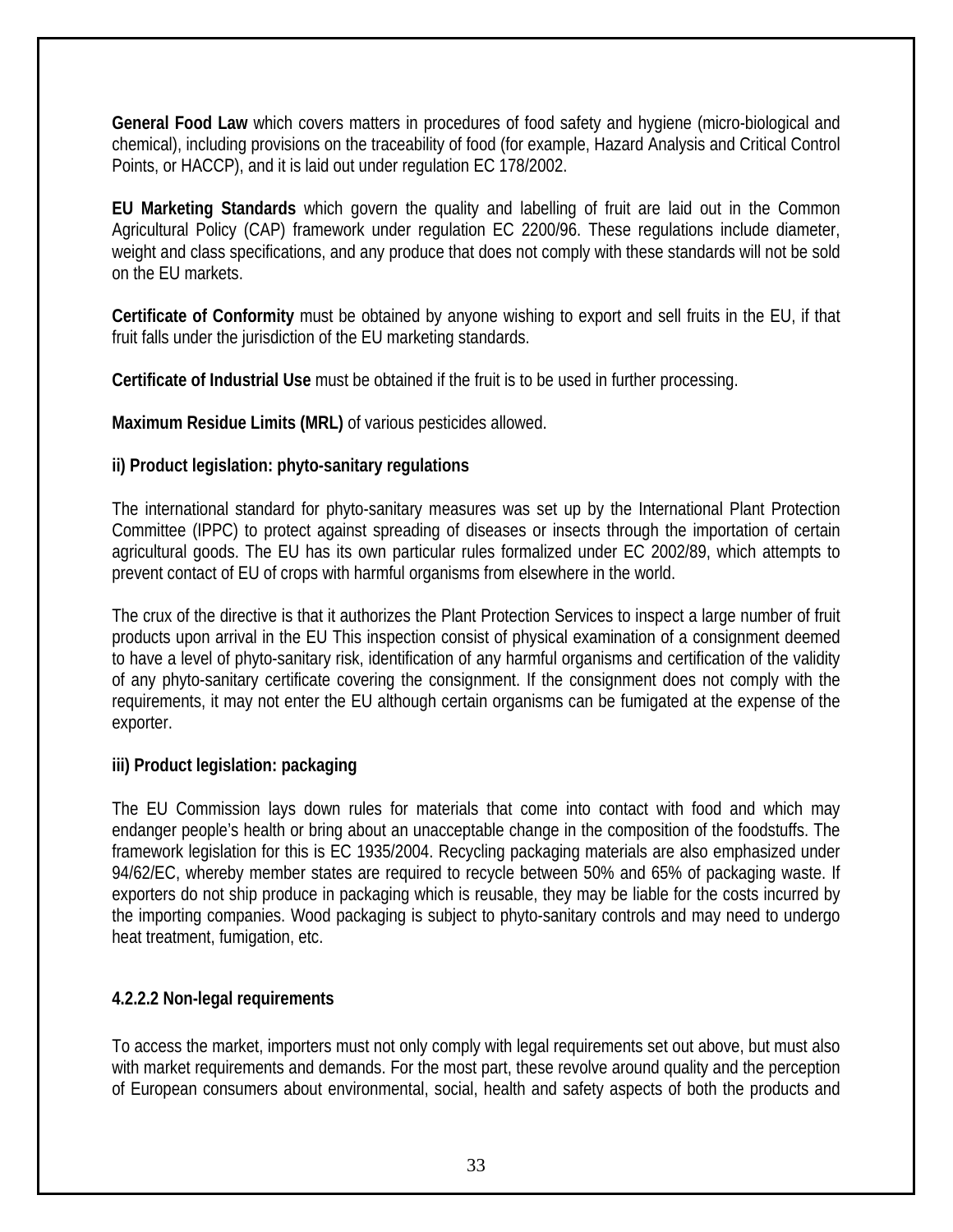<span id="page-33-0"></span>the production techniques. Whilst supplying fruit that complies with these issues may not be mandatory in the legal sense, they are becoming increasingly important in Europe and cannot be ignored by existing or potential exporters.

**i) Social accountability** is becoming important in the industry, not only amongst consumers, but also for retail outlets and wholesalers. The Social Accountability 8000 (SA 8000) certification is a management system based on International Labour Organization (ILO) conventions, and deals with issues such as child labour, health and safety, and freedom of association, and requires an on-site audit to be performed annually. The certificate is seen as necessary tool for accessing any European market successfully.

**ii) Environmental issues** are becoming increasingly important with European consumers. Consumer movements are lobbying against purchasing non-environmentally friendly or non-sustainable produce. To this end, both governments and private partners have created standards (such as ISO 14001 and EUREGAP) and labels to ensure that produce adhere to particular specifications.

Although eco-labels (for example, the EU Eco-label, the Netherlands Milieukeur, the German Blue Angel and the Scandinavian White Swan) are voluntary, they can afford an exporter a marketing edge, as consumers wishing to purchase environmentally sound produce demand products that are easily recognizable.

Another important emerging label is Fairtrade, and includes those labels offered by Max Haavelaar Foundation, TransFair International and the FLO (Fairtrade Labelling Organization). Recently a 'universal' logo was adopted based on international fair trade standards developed by FLO, which covers amongst other things, minimum quality and price, various processing requirements, compensation of small farmers that covers sustainable production and living standards, and contracts that allow for long term planning and development.

## **4.2.2.3 Consumer health and safety requirements**

Increasing consumer conscience about health and safety issues has prompted a number of safety initiatives in Europe, such as EUREPGAP on good agricultural practices (GAP) by the main European retailers, the international management system of HACCP, which is independently certified and required by legislation for European producers as well as food imported into Europe (EC 852/2004), and the ISO 9000 management standards system (for producers and working methods) which is certified by the International Standards Organization (ISO).

The development of public and private standards involves interventions at multiple points along the value chain. An illustration of the multiple points and multiple standards that are applied for fresh fruit and vegetables and for fish is shown in Figure 21. There are controls by different agents carried out in different ways at different points along the value chain in response to the requirements of private sector companies, coalitions of private-sector standards setters and public agencies. Standards in agribusiness value chains operate, by definition, at multiple points. They are created, adopted, applied and verified by different actors (enterprises and institutions) at different points in the value chain.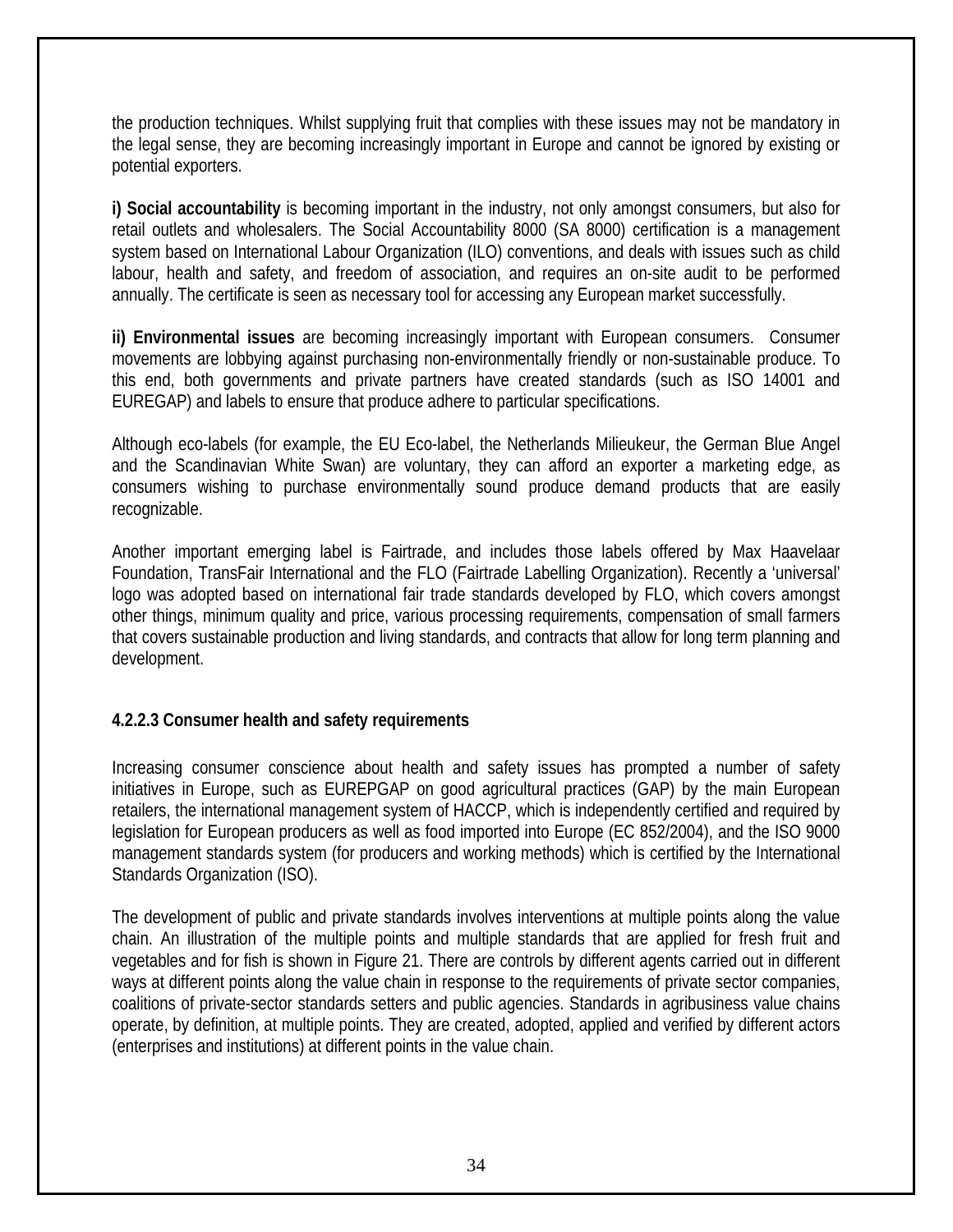

<span id="page-34-0"></span>

Source: UNIDO

# **4.3 United States of America (USA)**

## **4.3.1 Tariff barriers**

South African exporters have completely free access to the USA markets under the Generalized System of Preference (GSP), the GSP for LCDs (Least Developed Countries) or the African Growth and Opportunity Act (AGOA). South African exporters must always compare with what Chile (the main supplier of fruit to the USA and South Africa's potential rival) must pay in terms of tariff duties when exporting fruit to the USA. Chile's access to the USA fruit market is considered to be highly preferential under its own Preferential Trade Agreement (PTA).

## **4.3.2 Non tariff barriers**

The USA's phyto-sanitary regulation is conducted by Animal and Plant Health Inspection Service (APHIS), which is divided into nine sub-sections. Plant Protection and Quarantine (PPQ) and Veterinary Services (VS) are responsible for issuing permits for commodities and determining whether a commodity can be imported. The Policy and Program Development (PPD) division works with both these divisions in determining long term plans and procedures.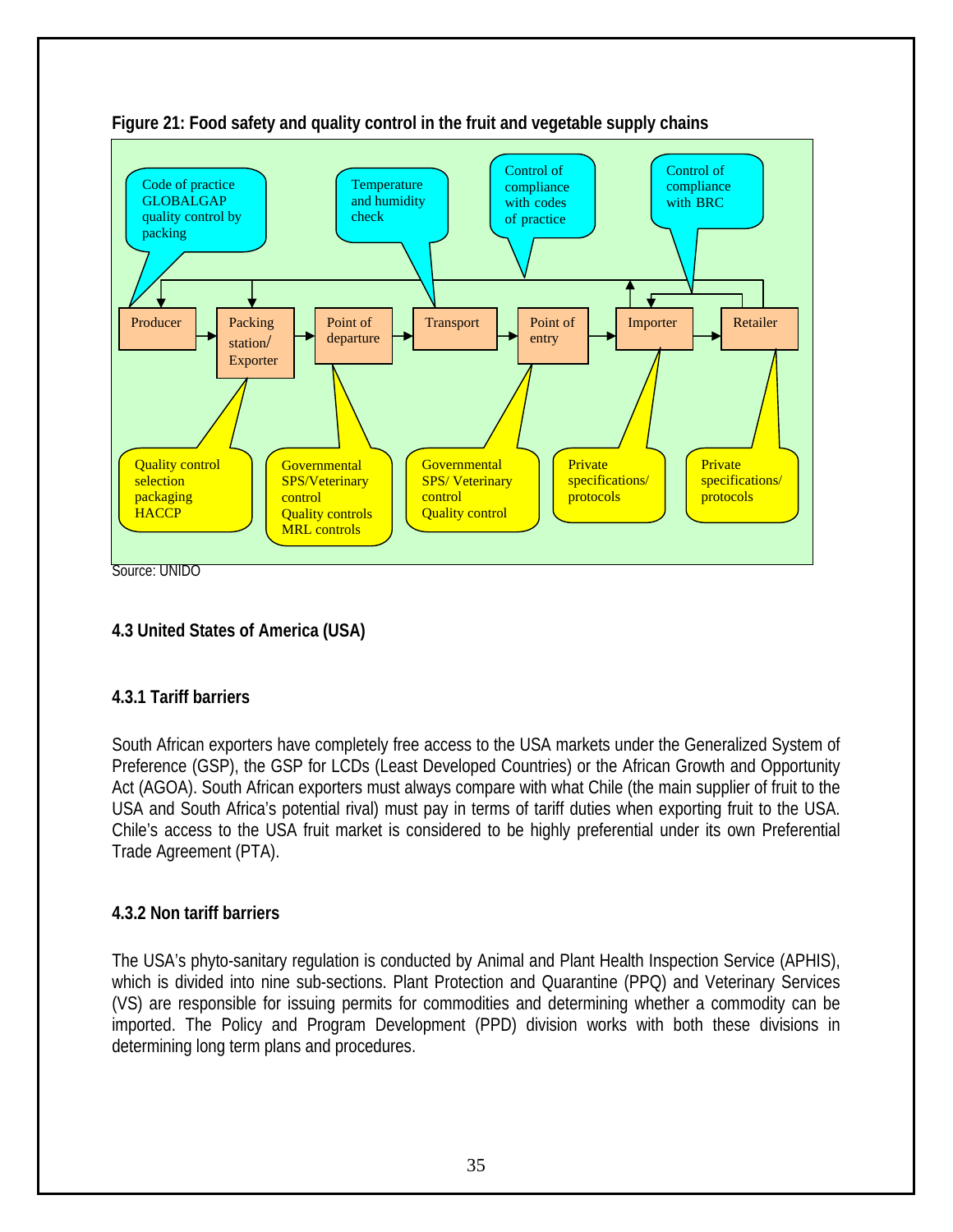<span id="page-35-0"></span>Some products can get pre-clearance from International Services (IS) personnel stationed in the country of origin, either at exporting terminals of site inspections. The PPQ's main focus is to prevent the spread of diseases and pests into the USA's agriculture resources, and it has personnel stationed at all airports, seaports and border stations that check imported cargo and oversee the quarantine process. Exporters or importers must make a request to export/import a commodity, provide as much information as possible on the product, its region of origin and its status that is whether there are restrictions or regulations governing that particular product from that particular region before a permit is issued, along with the conditions of importation (disinfestations treatment) or mitigation measures. Denials can be challenged and governments and companies can request a change in the status of a prohibited commodity (an investigation must be performed by the PPQ scientific team), as long as sufficient conditions have changed or a risk assessment has not been conducted within the last 10 years.

Most approved commodities can enter with inspection alone, but some may have to undergo mitigating measures including post-harvest treatments (hot/cold temperature treatments, irradiation or fumigation, depending on the requirements and which particular treatment is least harmful). The establishment of specifically and maintained pest-free areas in a country (which obviously requires extensive co-operation between the country's plant health services and APHIS IS division) or systems approaches (field surveys, random inspections or various on site treatments.

In addition to phyto-sanitary regulations, the USDA Food Safety Inspection Services (FSIS) regulates sanitary practices in the packing of food products, while the Food and Drug Administration (FDA), which is part of the US Department of Health, regulates packaging and labelling. The HACCP protocol is used extensively. The USDA quality standards for fruits and vegetables provide basis for domestic and international trade and promote efficiency in marketing and procurement.

## **4.4 Japan**

Japan's agricultural sector is heavily protected, with calculations from the Organization for Economic Cooperation and Development (OECD) estimating that almost 60% of the value of Japan's farm production comes from trade barriers or domestic subsidies. Japan uses tariff rate quotas (TRQ) to protect its most sensitive products, and reserves the right for trading many of these products (within the quota) for one or two state trading enterprises. However, these extremely protective measures apply only to some products; others are able to compete more effectively with outside competition, often on the grounds of higher quality.

Perhaps the biggest barrier to trade with Japan in fruit markets is its strict phyto-sanitary requirements, which have often been challenged in the WTO as having little or no scientific justification. Other measures that are being challenged include Japan's use of fumigation on agricultural products when cosmopolitan pests (already found in Japan) are detected.

Japan is also increasing its labelling requirements. It now requires fresh food, including fruit, to be labelled with the place of origin, whilst new technological ('smart') labels that have embedded semi-conductors and information on just about everything are being adopted in various agricultural sectors.

Food containing genetically modified organisms (GMOs) need to be assessed for environmental food safety by the MAFF or the Ministry of Health, Labour and Welfare (MHLW). At the same time, the MHLW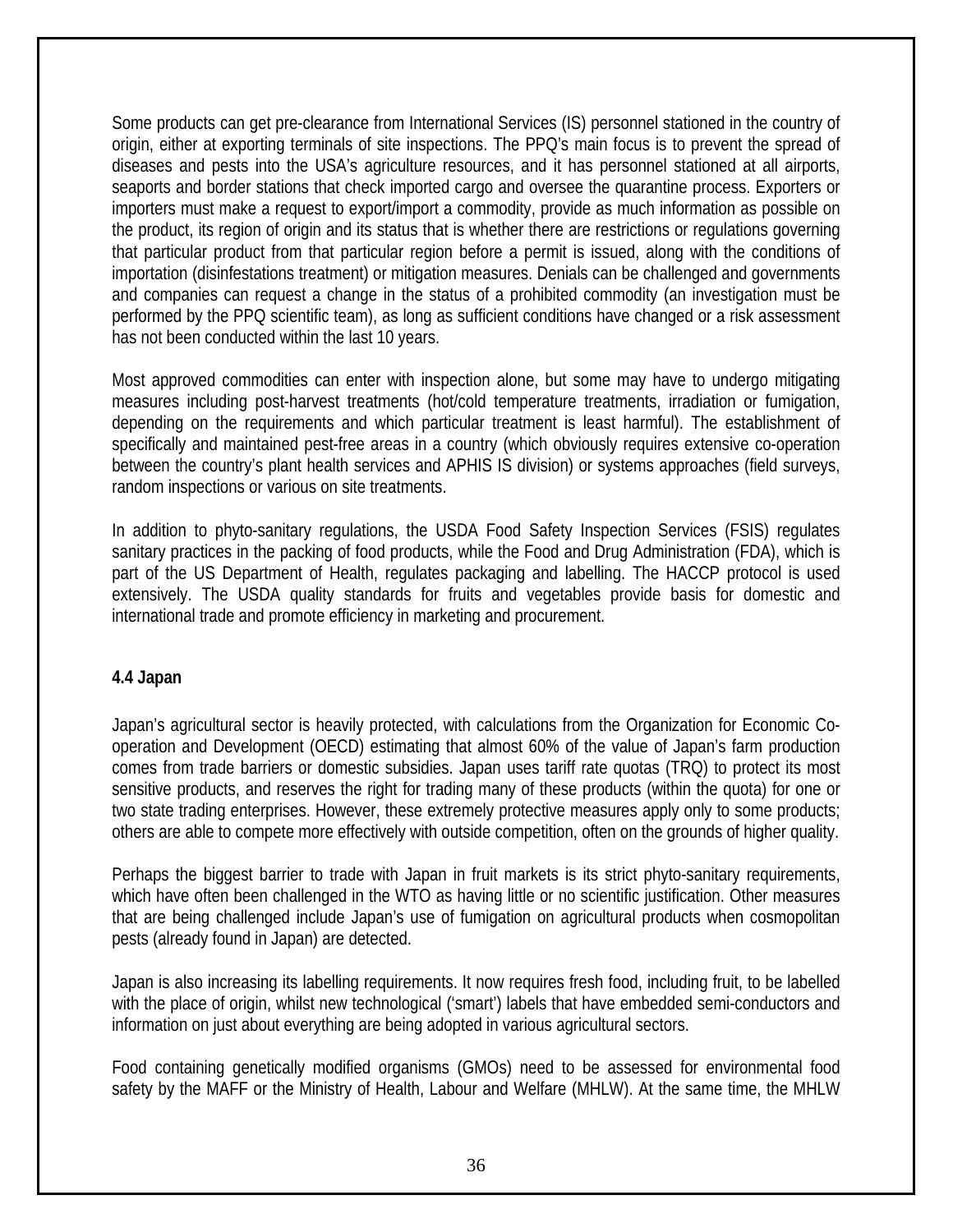<span id="page-36-0"></span>tests food imports for maximum residue levels from pesticides and as of May 2006, any food with pesticides not on approved list, regardless of the residue levels, are not allowed entry.

Japanese organic definitions changed in 2001 (they roughly corresponded to world standard definitions), and any foreign producers wishing to enter the Japanese market must be certified under the Japanese standards (not general world standards).

### **4.5 China**

China has a massive system of government support for farmers and generally rural dwellers (who are lagging behind urban dwellers). To this end, most of the agricultural sectors are protected and promoted through a series of subsidies, tax cuts and infrastructure spending policies (as well as low cost loans, research, land use protection, market stabilization measures, etc). Part of the protection of its massive farming population, which for most part consists of small farmers not benefiting from economies of scale, necessarily occurs in the form of high tariffs and other restrictions. However China is obliged to reduce tariff levels as a condition of being a member of WTO. It therefore remains to be seen just what policies will be adopted going forward, but the general consensus is that it is a vitally important market to watch, and endeavour to enter.

### **5. DISTRIBUTION CHANNELS**

There are roughly three distinct sales channels for exporting fruits. One can sell directly to an importer with or without the assistance of an agent (usually larger, more established commercial operations). One can supply fruits combined, which will then contract out importers/marketers and try to take advantage of economies of scale and increased bargaining power. At the same time combined fruits might also supply large retail chains. One can also be a member of a private or cooperative export organization which will find agents or importers and market the produce collectively. Similar to combined fruits, an export organization can either supply wholesale market or retail chains, depending on particular circumstances. Export organizations will wash, sort and package the produce.

They will also market the goods under their own name or on behalf of the member, which includes taking care of labelling, bar-coding, etc. Most of the time, export organizations will enter into collective agreements with freight forwarders, negotiating better prices and services (more regular transport, lower peak season prices, etc). Some countries have institutions that handle all the produce (membership compulsory) and sell only to a restricted number of selected importers.

Agents will establish contacts between producers/export organizations and buyers in the importing country, and will usually take between 2% and 3% commission. In contrast, an importer will buy and sell his/her own capacity, assuming the full risk (unless on consignment). They will also be responsible for clearing the produce through customs, packaging and assuring label/quality compliance and distribution of the produce. Their margins lie between 5% and 10%. The contract importers of fruit combines market and distribute the produce of the combines, clear it through customs and in some cases treat and package it.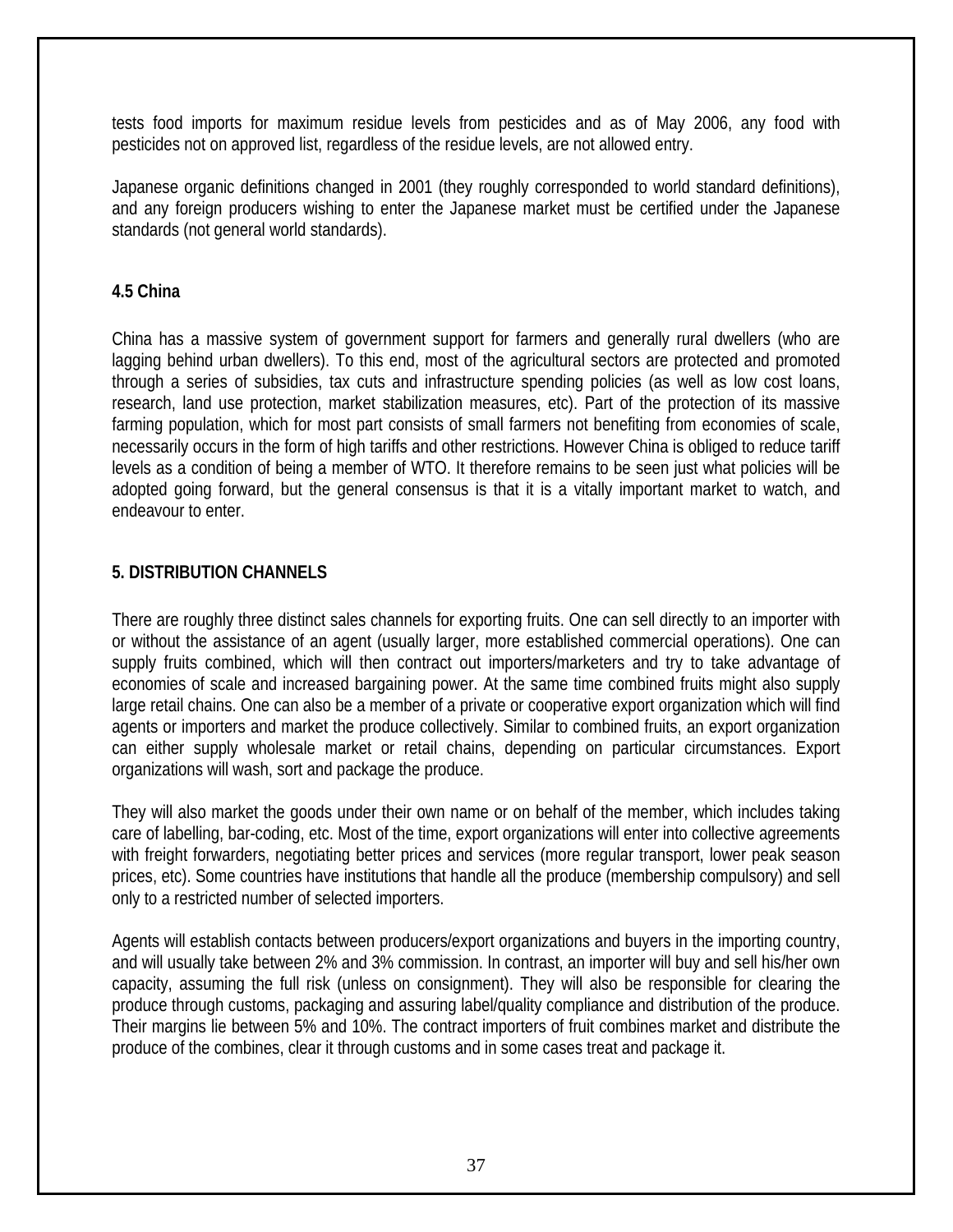Only few exporters have long term contracts with wholesale grocers who deliver directly to retail shops, but with the increasing importance of standards (EUREGAP, etc) and the year round availability of fruit, the planning of long term contractual relationship is expected to increase.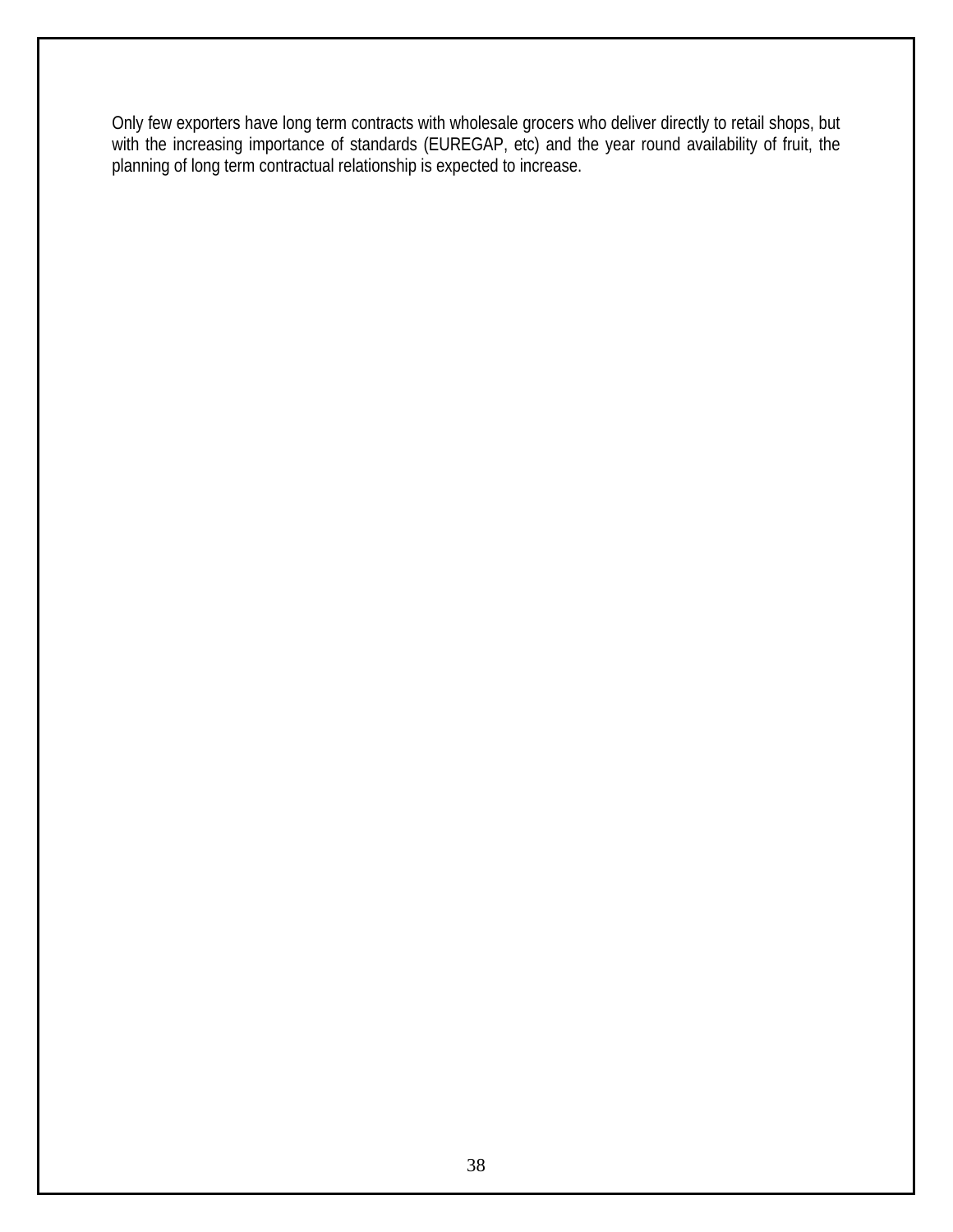# <span id="page-38-0"></span>**6. LOGISTICS**

### **6.1 Mode of transport**

The transport of fruits falls into two categories namely ocean cargo and air cargo. Ocean cargo takes much longer to reach the desired location but costing considerably less. The choice of transportation method depends, for most parts on the fragility of the produce and how long it can remain relatively fresh. With the advent of technology and container improvements, the feasibility, cost and attractiveness of sea transport have improved considerably. With the increased exports by South Africa, the number and the regularity of maritime routes have increased. These economies of scale could benefit South Africa if more producers were to become exporters and take advantage of the various ports which have special capabilities in handling fruit produce (for example Durban's new fruit terminal).

#### **6.2 Cold chain management**

Cold chain management is crucial when handling perishable products, from the initial packing houses to the refrigerated container trucks that transport the produce to the shipping terminals, through to the storage facilities at these terminals, onto actual shipping vessels and containers, and finally on to the importers and distributors that must clear the produce and transport it to the markets/retail outlets. For every 10 Degree Celsius increase above the recommended temperature, the rate of respiration and ripening of produce can increase twice or even thrice. Related to this are increasing important traceability standards which require an efficient controlled supply chain and internationally accepted business standards.

## **6.3 Packaging**

Packaging can also play an important role in ensuring safe and efficient transport of a product and conforming to handling requirements, uniformity, recyclable material specifications, phyto-sanitary requirements, proper storage needs and even attractiveness for marketing purposes.

The business panel of any carton (including printed carton labels) should comply with the requirements as established by the EU or any other regulations that are specified by a target market. Producers are advised to present their designs to the Perishable Products Export Control Board (PPECB) before they can order any cartons from a manufacturer. The following is normally required:

- Class I or II
- Fruit type
- Carton depth
- Country of Origin: "Produce of South Africa"
- Complete address of exporter or producer
- Name of variety
- Content of carton: "14 x punnets or bags"
- PUC or PHC code: Registered producer or Pack House Code with DAFF
- Date code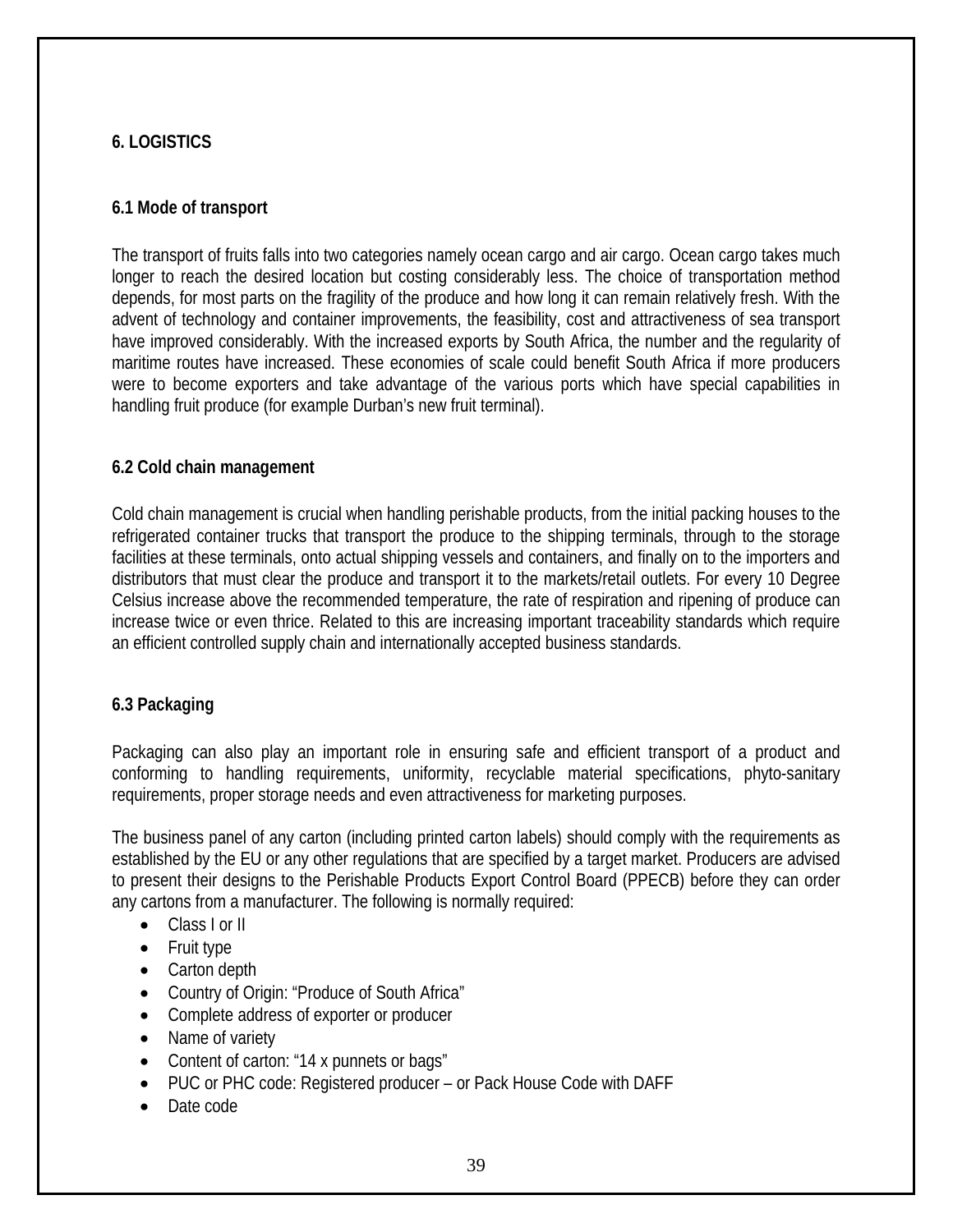• Food safety accreditation number: Global Gap, Nature's Choice registration number, etc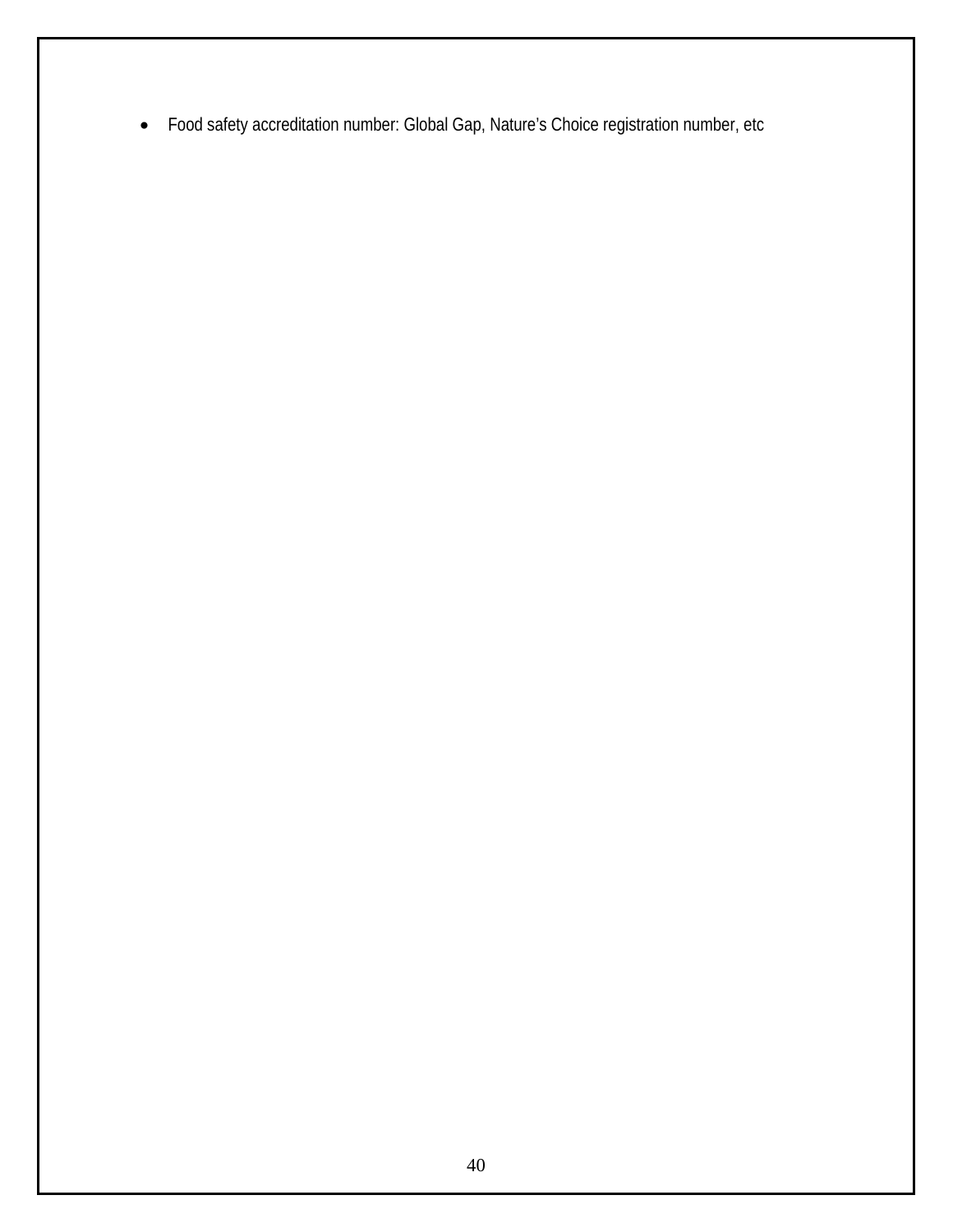## <span id="page-40-0"></span>**7. ORGANIZATIONAL ANALYSIS**

#### **7.1 The South African Avocado Growers' Association**

The South African Avocado Growers' Association (SAAGA) has a voluntary membership that accounts for 85% of South African avocado exports. Activities of the association are funded by its grower members through levies on local and export sales. The aim of SAAGA is to improve the profitability and sustain the viability of growing avocados in South Africa. To this end, the association is involved in the following activities:

- Technical support and advisory services to its growers
- Funding of appropriate technical and market research
- Provision of relevant market information
- Local and export market development through generic promotion
- Liaison with government and other bodies both locally and abroad.

Although SAAGA is funded by growers other role players such as export companies, are also members.

### **7.2 Strength, Weakness, Opportunities and Threats (SWOT) analysis**

Some of the strengths, weaknesses, threats and opportunities of the avocado production sector in South Africa are the following: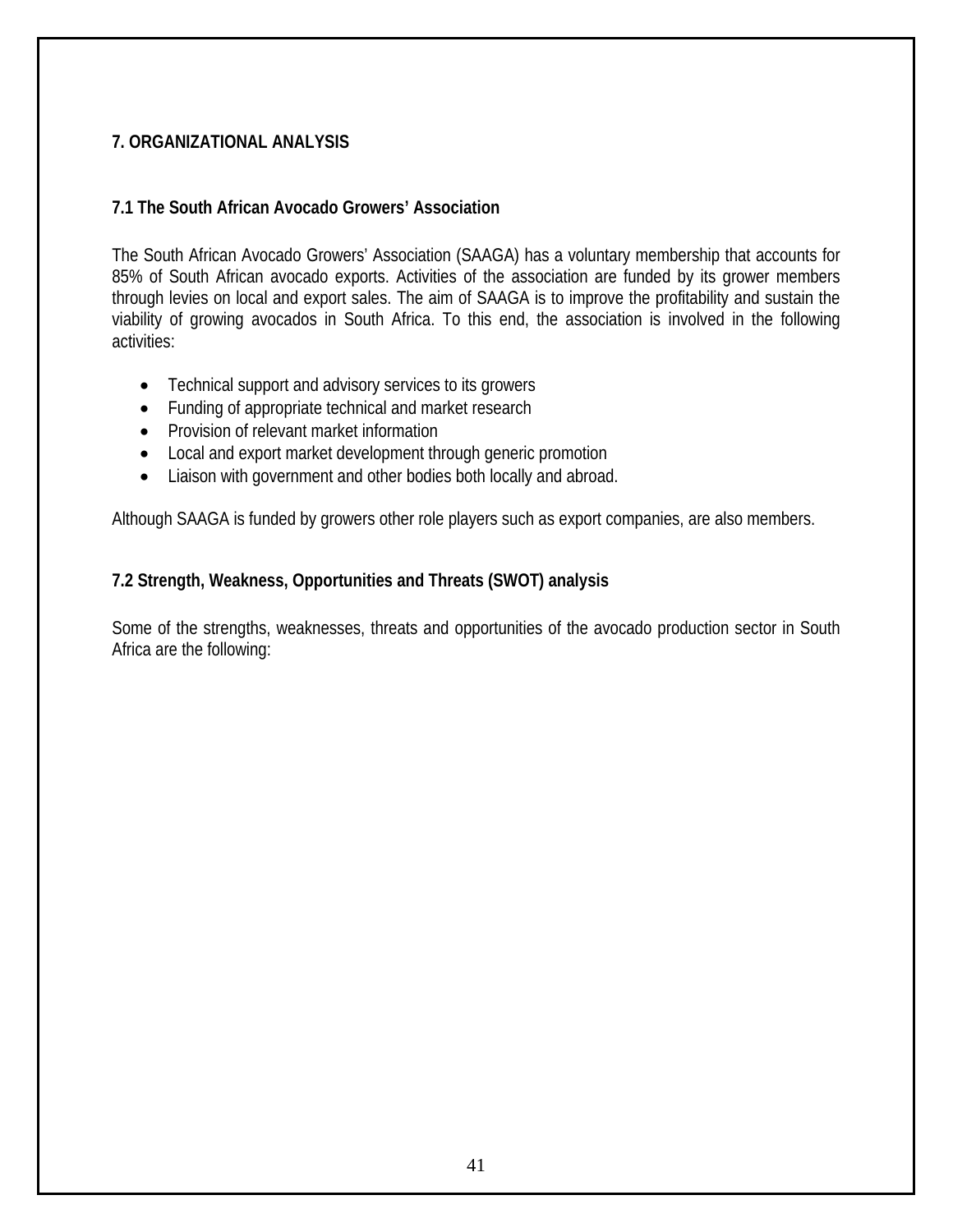<span id="page-41-0"></span>

| <b>Strengths</b>                                                                                                                                                                                                                                                                                                                                                                                                                                                                                                                                                                                                                                                                                                                          | <b>Weaknesses</b>                                                                                                                                                                                                     |
|-------------------------------------------------------------------------------------------------------------------------------------------------------------------------------------------------------------------------------------------------------------------------------------------------------------------------------------------------------------------------------------------------------------------------------------------------------------------------------------------------------------------------------------------------------------------------------------------------------------------------------------------------------------------------------------------------------------------------------------------|-----------------------------------------------------------------------------------------------------------------------------------------------------------------------------------------------------------------------|
| Generic promotion of the South African<br>avocadoes has been successful especially in<br>the UK.<br>The industry's export operations and leading<br>players are well established.<br>Cooperation amongst the leading exporters has<br>ensured that there is a constant supply to meet<br>the basic requirement by the market.<br>The South African avocado industry has a<br>٠<br>strong reputation in major international markets.<br>The willingness by both the farmers and export<br>agents to make available funds for market<br>research.<br>Cooperation by RSA and other major role<br>players like Spain, Kenya, Mexico, Chile and<br>Peru in their openness to share market<br>information on national and international levels. | Production is largely dependent on climatic<br>٠<br>which can only<br>conditions<br>partially<br>be<br>manipulated by man through irrigation.<br>Relatively high input and capital costs.                             |
| <b>Threats</b>                                                                                                                                                                                                                                                                                                                                                                                                                                                                                                                                                                                                                                                                                                                            | <b>Opportunities</b>                                                                                                                                                                                                  |
| Potential competition from Spain, Israel, Kenya,<br>Peru and Mexico for the lucrative European<br>market.<br>Port abilities and shipping cycles still pose a<br>threat as delays can easily reduce shelf life by<br>five to ten days                                                                                                                                                                                                                                                                                                                                                                                                                                                                                                      | There is a strong demand in the UK and the rest<br>$\bullet$<br>of Europe in their summer months.<br>Increasing demand from avocado processing<br>$\bullet$<br>(oil and guacamole) present a potential for<br>growth. |

# **7.3 The avocado value chain**

Figure 22 below shows the avocado value chain in South Africa. The main actors in the chain include processors, National Fresh Produce Markets (NFPMs), Exporters, retailers, hawkers, and wholesalers.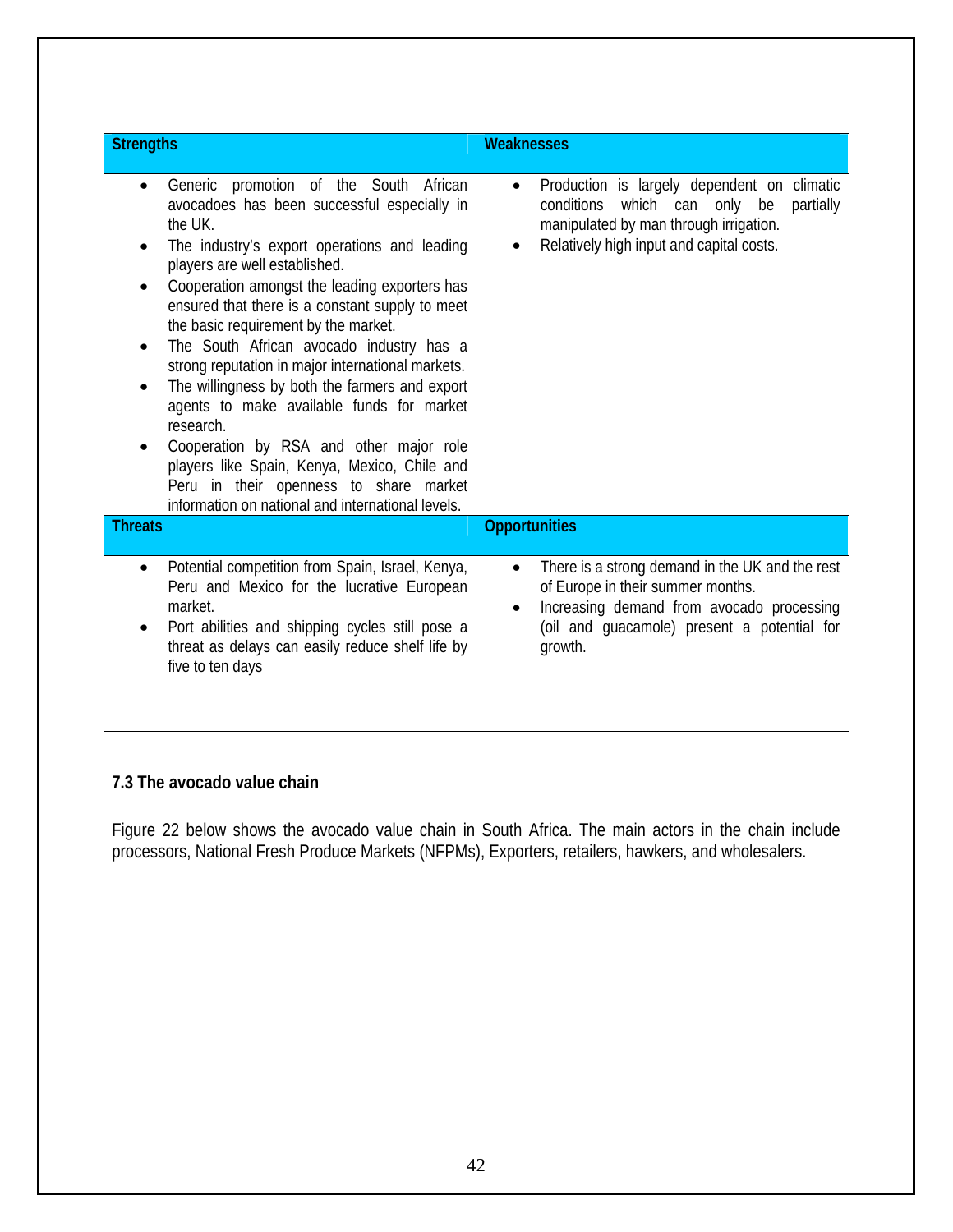

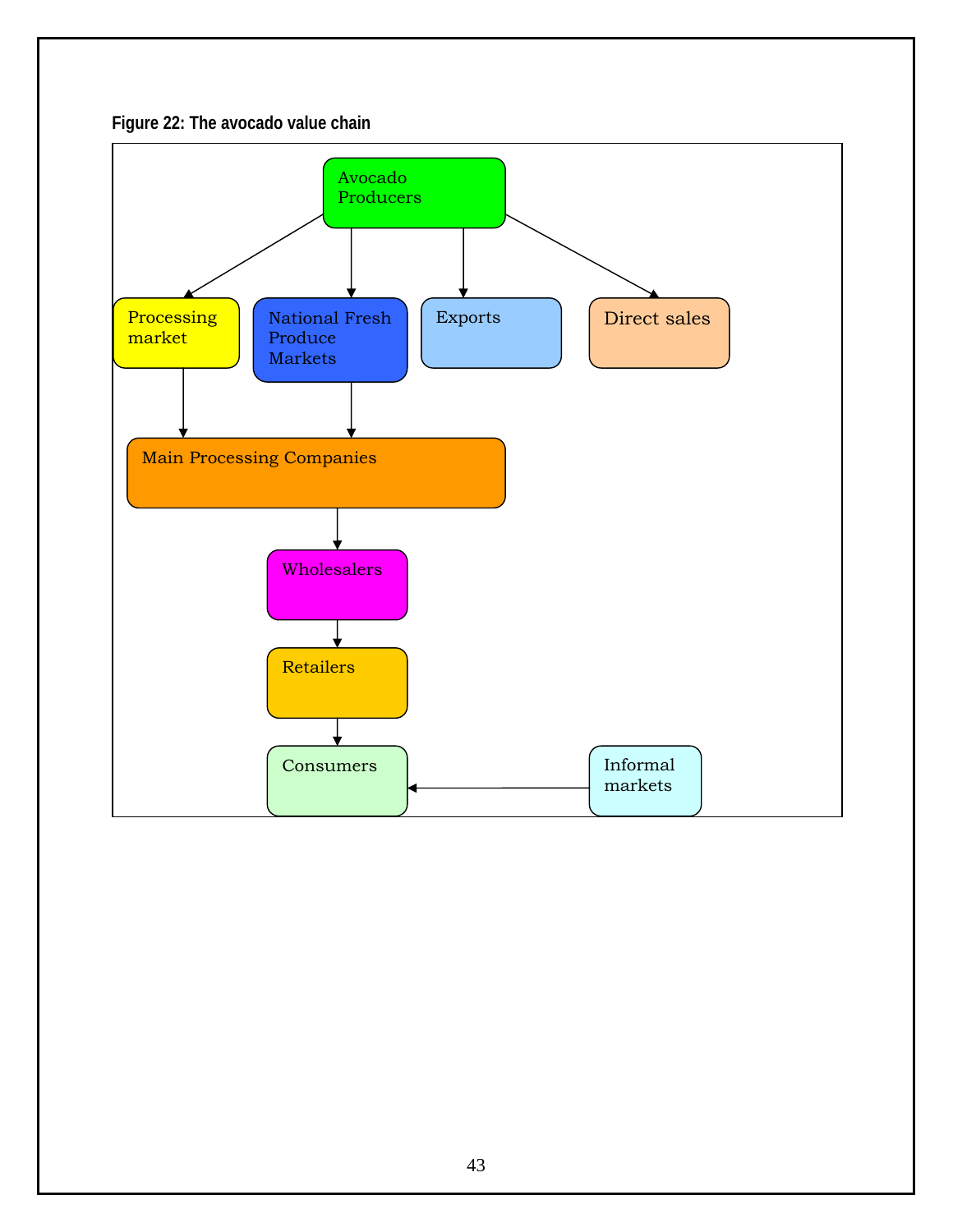#### <span id="page-43-0"></span>**8. ACKNOWLEDGEMENTS**

#### **8.1 Acknowledgment is given to the following institutions:**

#### **8.1.1 South African Avocado Growers Association**

Private Bag X866 Tzaneen 0850 Tel (015) 307 3676 Fax (015) 307 1564

#### **8.1.2 National Agricultural Marketing Council (NAMC)**

Private Bag X 935 Pretoria 0001 Tel (012) 341 1115 Fax (012) 341 1811 Web: [www.namc.co.za](http://www.namc.co.za/)

### **8.1.3 National Department of Agriculture, Forestry and Fisheries**

**Directorate: Agricultural Statistics**  Private X246 Pretoria 0001 Tel (012) 319 84 54 Fax (012) 319 8031 Web: [www.daff.gov.za](http://www.daff.gov.za/)

### **8.1.4 Trade and Industrial Policy Strategies (TIPS)**

P. O. Box 11214 Hatfield 0028 Tel (012) 431 7900 Fax (012) 431 7910 Web: [www.tips.org.za](http://www.tips.org.za/)

#### **8.1.5 International Trade Centre (ITC)**  [www.intracen.org](http://www.intracen.org/)

#### **8.2 Avocado processors**

#### **8.2.1 Da Gama**

Product: Oil Tel (013) 7642181 Fax (013) 7642194